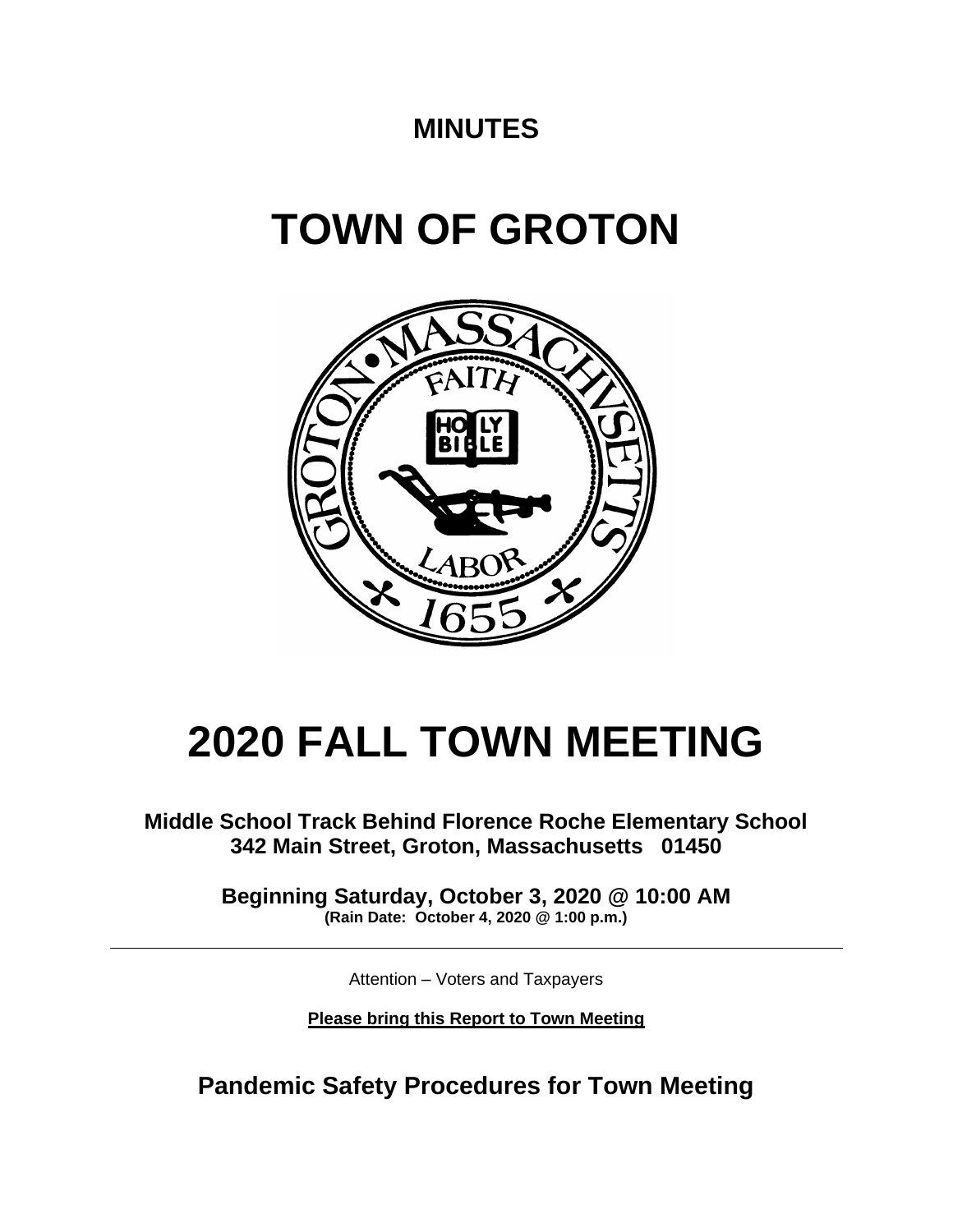Due to the pandemic, the Fall Town Meeting will be held outdoors on the field behind the Florence Roche School. Voters and non-voters attending the meeting are asked to follow these procedures:

- Attendees should wear masks, even while speaking, and observe social distancing whenever possible.
- Keep at least 6-feet of distance from others while in the voter check-in line.
- Voters should arrive early, check-in, receive a voter card, and proceed directly to a seat.
- A cart will be available for anyone who needs assistance moving from the parking lot to the field.
- Single and household-pair seating will be six or more feet apart and should not be moved. Attendees may bring their own chairs.
- Children may accompany parents who are asked to bring a seat for the child. Families with two or more children are asked to provide their own chairs.
- Voters will speak from their seats when called on by the moderator. Wireless microphones will be brought by an usher and sanitized between uses.
- Voting will be by raised voter card and not by voice.
- Anyone unable to wear a mask may sit in a reserved section with a dedicated microphone.
- At the end of the meeting, voters are asked to observe social distancing while exiting the field.

Rain Date: In the event of inclement weather, the Town Meeting will be held the following day, October 4, at 1 p.m. in the same location. If the Town Moderator postpones the meeting, notice will be made on the town website, posted in three public places, and through news and social media.

Please direct questions regarding the meeting procedures to Jason Kauppi, Town Moderator, at [moderator@townofgroton.org](mailto:moderator@townofgroton.org) or call 978-391-4506.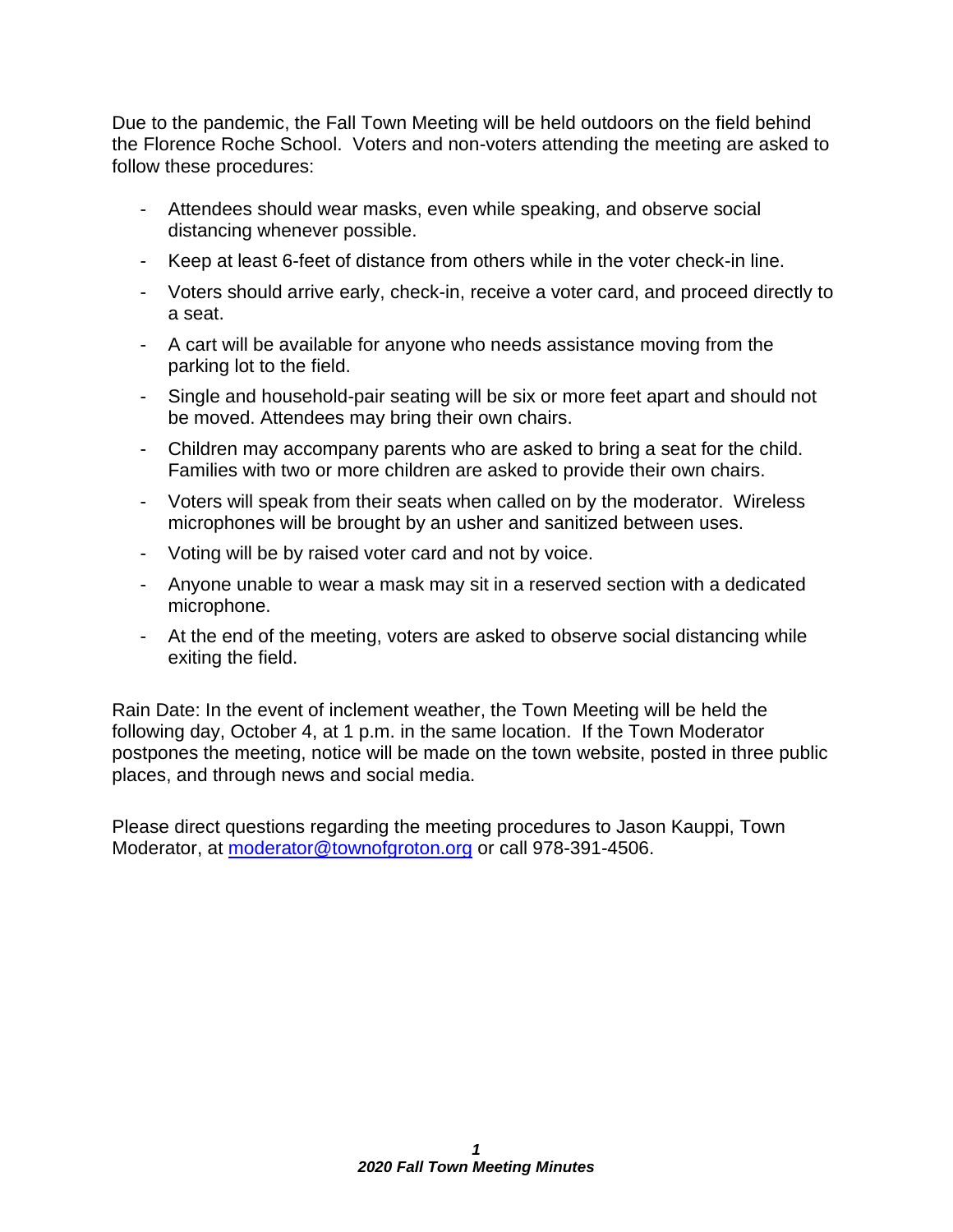

## **Town Meeting Access for Voters with Disabilities**

**Parking** – Universally accessible parking spaces are available in the parking lot in front of the Groton Dunstable Middle School South.

**Sign Language** – A Sign Language Interpreter will be provided for the hearing impaired, upon request, at least one week prior to the meeting.

**Speaking at Town Meeting** – There will be volunteers available to bring hand-held microphones to voters who have mobility issues or cannot stand in line and wait at the microphones.

**Transportation to Town Meeting** - The Council on Aging van will be available to Groton residents attending Town Meetings at no charge. All riders will be at the meeting prior to the start. The van is wheelchair accessible. Your reservation can be made by calling the Senior Center at 978-448-1170. Seats will be filled on a first come, first serve basis.

**Questions or concerns** - If you or a member of your household has questions or would like to request a sign language interpreter, please contact ADA Coordinator Michelle Collette at Town Hall at 978 448-1105 at least one week before the Town Meeting.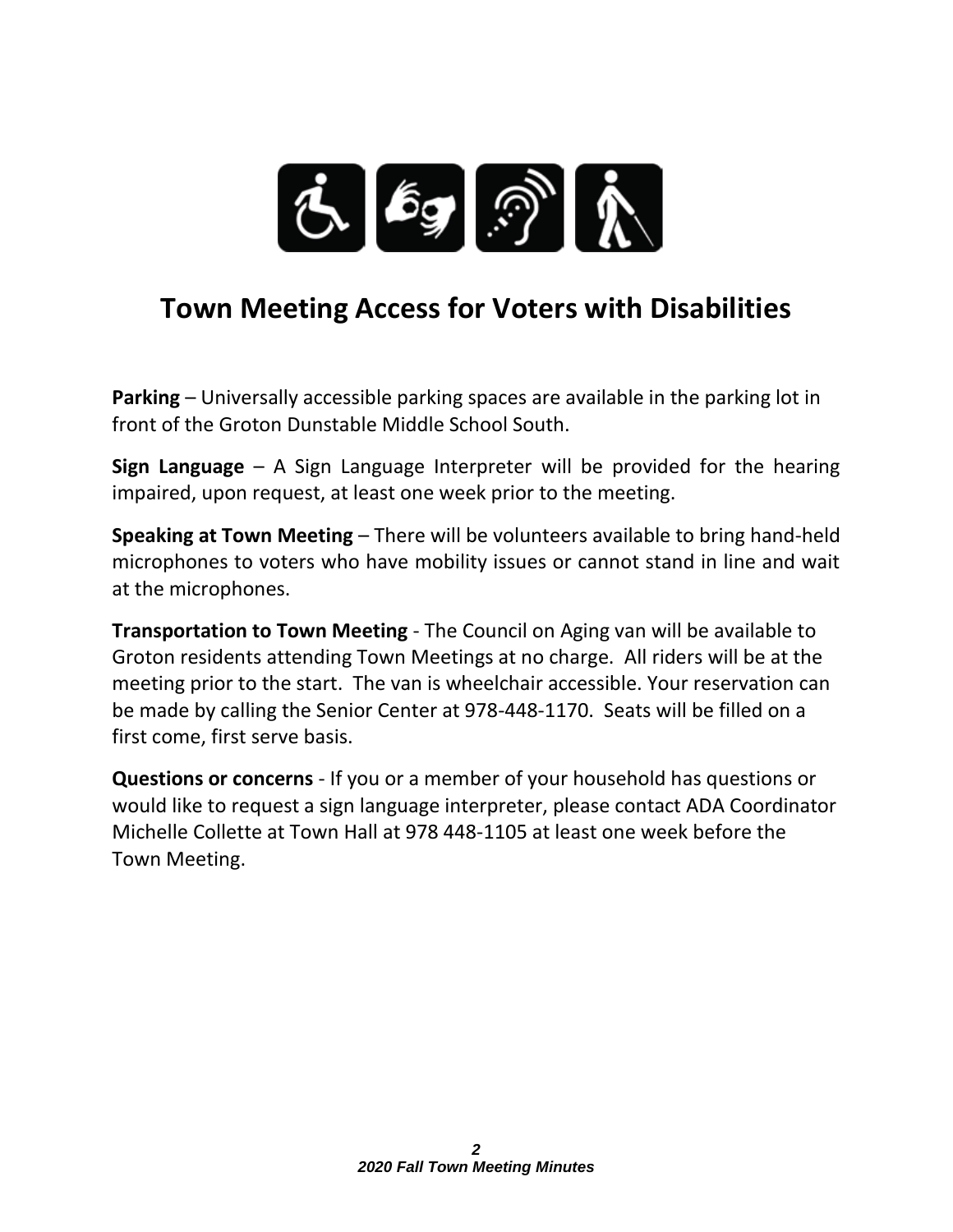### **2020 FALL TOWN MEETING WARRANT AND MINUTES**

#### **OCTOBER 3, 2020**

# **Board of Selectmen: Finance Committee:**<br>Becky Pine **Finance Committee:** Colby Doody

Joshua A. Degen, Vice-Chair<br>
Allison Manugian, Chair<br>
Gary Green, Vice-Chair<br>
Scott Whitefield Allison Manugian, Chair John Giger **Mary Linskey** Mary Linskey John Reilly **David Manugian** 

#### **Town Manager:** Art Prest

Mark W. Haddad Dawn Dunbar, Executive Assistant **Town Clerk:**

### **Town Moderator: Deputy Moderator**

Jason Kauppi **Stuart Schulman.** 

Colby Doody<br>Gary Green, Vice-Chair Bud Robertson, Chair

Michael F. Bouchard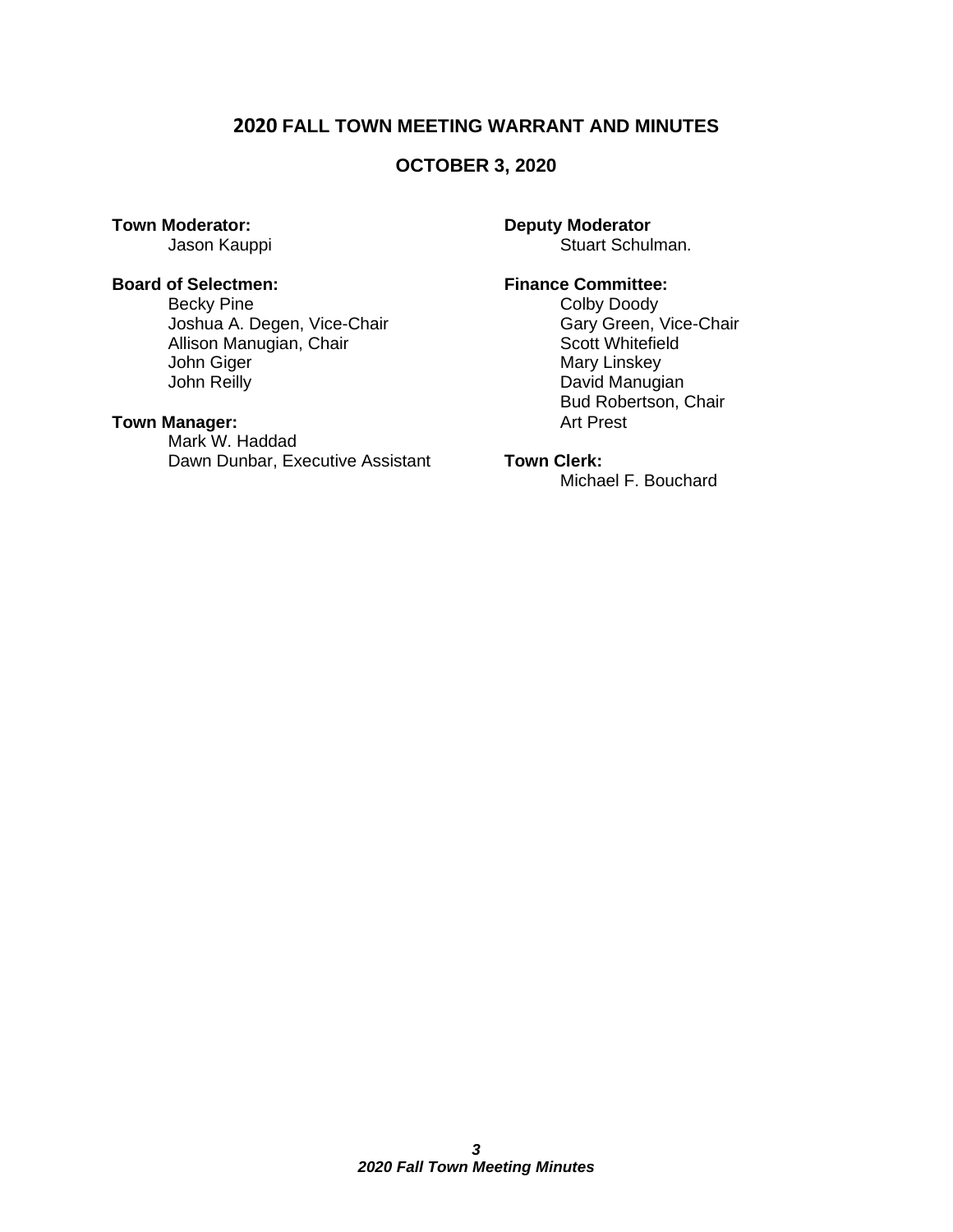### **2020 FALL TOWN MEETING MINUTES OCTOBER 3, 2020**

Middlesex, ss. Commonwealth of Massachusetts To any Constable in the Town of Groton

#### Greetings:

In the name of the Commonwealth of Massachusetts, you are hereby required to notify and warn said inhabitants of the Town of Groton qualified to vote on Town affairs to assemble at the Middle School Track behind the Florence Roche Elementary School, 342 Main Street, Groton, Massachusetts in said Town on Saturday, the third day of October, 2020 at Ten O'clock in the morning, to consider the following:

| <b>Article 1</b>  | Remove Designation of "Sundown" Town for Groton<br>Passed |        |
|-------------------|-----------------------------------------------------------|--------|
| <b>Article 2</b>  | <b>Prior Year Bills</b>                                   | Passed |
| <b>Article 3</b>  | Amend the Fiscal Year 2021 Town Operating Budget          | Passed |
| <b>Article 4</b>  | Amend Fiscal Year 2021 Wage and Classification Schedule   | Passed |
| <b>Article 5</b>  | Transfer within Water Enterprise Fund                     | Passed |
| <b>Article 6</b>  | Transfer within Center Sewer Enterprise Fund              | Passed |
| <b>Article 7</b>  | Transfer within the Four Corners Sewer Enterprise Fund    | Passed |
| <b>Article 8</b>  | Transfer Money into the Capital Stabilization Fund        | Passed |
| <b>Article 9</b>  | Transfer Money into the Stabilization Fund                | Passed |
| <b>Article 10</b> | Transfer Money into the GDRSD Capital Stabilization Fund  | Passed |
| <b>Article 11</b> | Fiscal Year 2021 Capital Budget                           | Passed |
| <b>Article 12</b> | <b>Stormwater Utility Enterprise Budget</b>               | Passed |
| <b>Article 13</b> | <b>Environmental Consulting Services</b>                  | Passed |
| <b>Article 14</b> | <b>Complete Streets Engineering</b>                       | Passed |
| Article 15        | <b>Assessors Cyclical Inspections</b>                     | Passed |
| <b>Article 16</b> | <b>Community Preservation Funding Accounts</b>            | Passed |
| <b>Article 17</b> | <b>Community Preservation Funding Recommendations</b>     | Passed |
| <b>Article 18</b> | Special Legislation - Investment of Town Trust Funds      | Passed |
| <b>Article 19</b> | Amend Zoning Bylaw - Zoning Cleanup and Clarifications    | Passed |
| <b>Article 20</b> | Amend Zoning Bylaw - Attached Accessory Apartments        | Passed |
| <b>Article 21</b> | Amend Zoning Bylaw - Detached Accessory Apartments        | Passed |
| <b>Article 22</b> | Amend Chapter 128 - Dog Bylaw                             | Passed |
| <b>Article 23</b> | Accept Red Pepper Lane as a Town Way                      | Passed |
|                   |                                                           |        |
|                   | Report of the Town Manager to the 2020 Fall Town Meeting  |        |

#### *ARTICLE LISTINGS*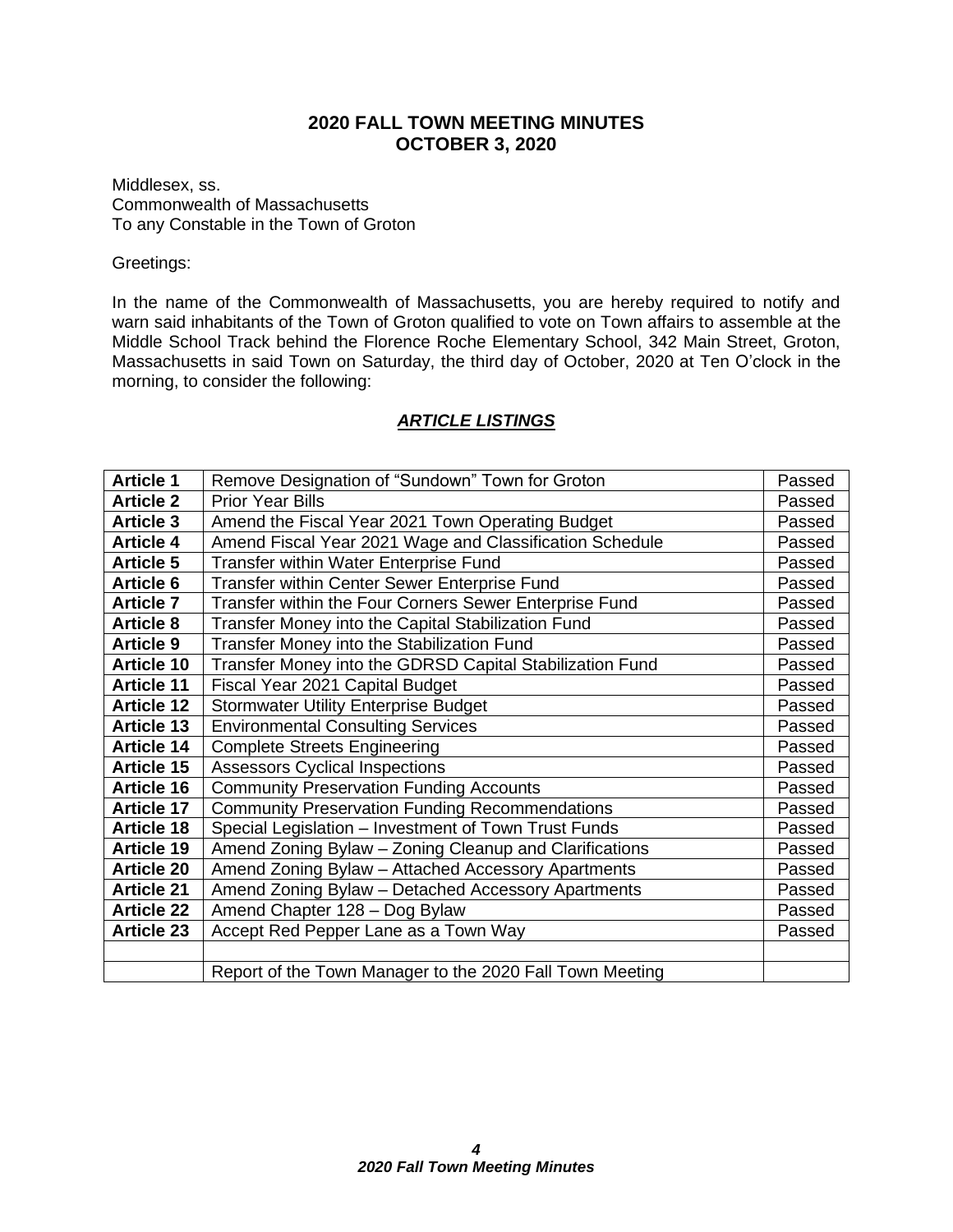#### **Proceedings:**

**The meeting was called to order at 10:01 AM on October 3, 2020 outside at the track behind the Florence Roche School. Moderator Jason Kauppi presided.**

**There is no quorum requirement for this Annual Town Meeting. 168 voters attended the meeting.**

#### **Announcements:**

**A moment of silence was observed for Grotonians who have passed since the last meeting.**

**The State Election will be held on November 3. Precinct 1 will vote at The Center, 163 West Main Street, and Precincts 2 and 3 will vote at the Groton-Dunstable Middle School (North), 344 Main Street. Note that the Middle School polling location for Precincts 2 and 3 will be for the November 3 election only. In-Person Early Voting will take place at Town Hall from October 17 – 30. Vote By Mail ballots are expected to be mailed the second week of October 6 at 6:00 PM.** 

**Mary Jennings, President of Friends of Prescott and Bruce Easom, Treasurer announce that the sprinkler system, which was funded by previous votes of the CPC and Town Meeting is nearly completion. A check for \$20,000 was presented to the Town for rental of the building.** 

**The Moderator wished to thank the Groton-Dunstable regional School Committee, the Maintenance Staff and Stasia Twomey, Town of Groton Department Heads and the Groton Police Department for their assistance in holding the meeting at this location.**

**Procedures to be used on October as the coronavirus pandemic is still prevalant:**

- **There will be no voice votes, only votes by raising voter cards**
- **Wireless mics will be brought to speakers**
- **There are 23 articles on the warrant with 16 Main Motions and 3 Consent Agendas.**
- **The main proponent and opponent of an article will be allowed 7 minutes in which to present their argument.**

#### **MOTION – Limit Debate MOVER: Michelle Collette**

**I move that debate be limited to three minutes for each speaker, with the exception of the main proponent and opponent of each article, and at the discretion of the moderator.**

**Moved and Seconded Quantum of Town Meeting Vote: 2/3rds Majority Vote of Motion to Limit Debate: Passed by 2/3rds Majority**

**The timekeeper will be Michael Hartnett.**

**The Moderator determined that the warrant was duly posted. The reading of the warrant was waived by unanimous vote.**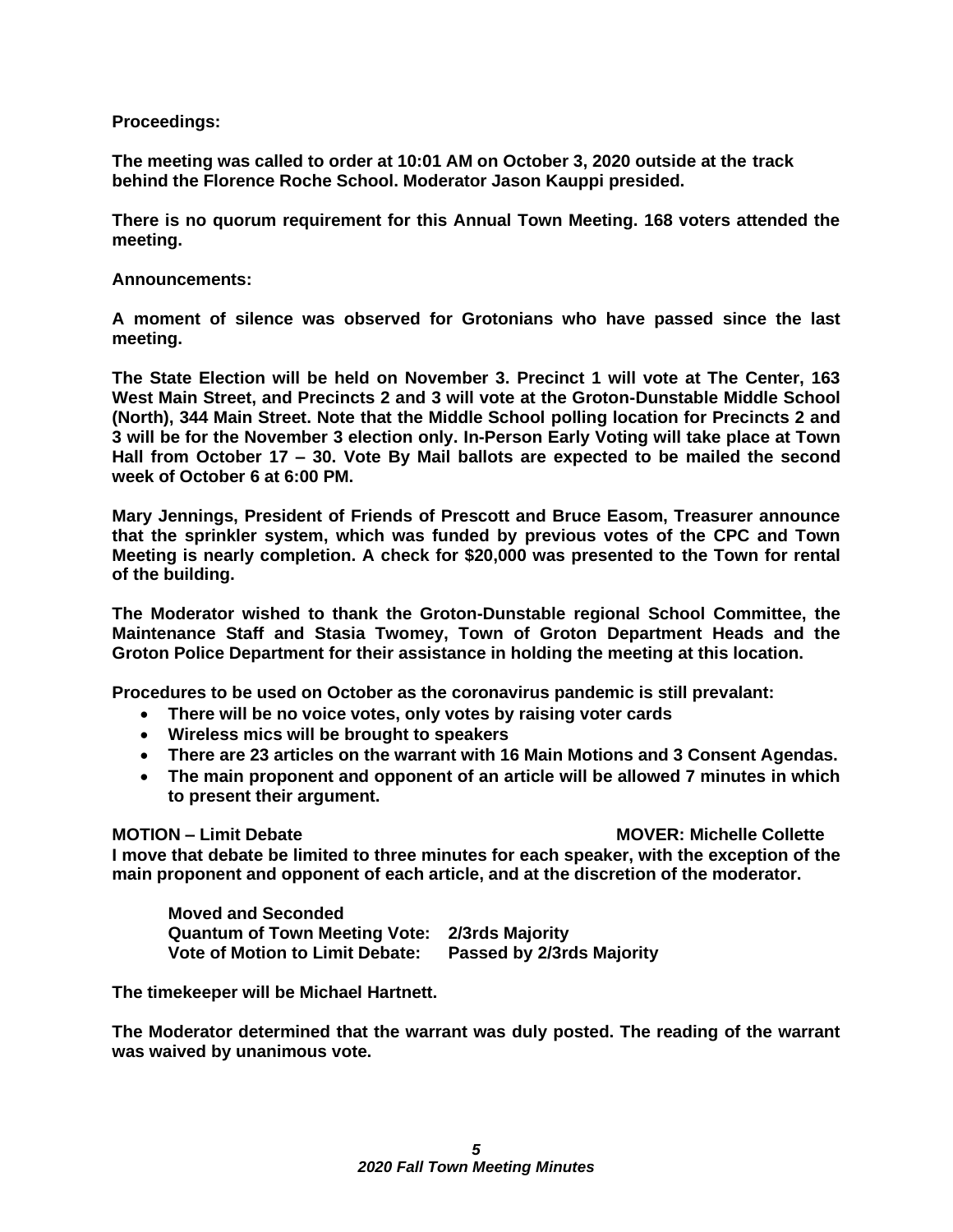#### *ARTICLE 1: REMOVE THE DESIGNATION OF "SUNDOWN TOWN" FOR GROTON*

 To see if the Town will vote to establish from October 3, 2020 forward that Groton, Massachusetts rejects wholeheartedly the designation as a "Sundown Town", and further, that Groton, Massachusetts welcomes people of all race, that the Commonwealth of Massachusetts Governor, Secretary of State, Attorney General and General Court be notified that all references and/or laws in State Records that identify Groton as a "Sundown Town" be stricken from the records, along with any Town Bylaw, Town Meeting vote or vote by the Executive Body of Groton, or to take any other action relative thereto.

#### *SELECT BOARD*

#### **Select Board:** *Recommended Unanimously* **Finance Committee:** *No Position*

**Summary:** *According to research, it has been determined that Groton is one of 17 Towns in the Commonwealth of Massachusetts that is identified as a "Sundown Town". A "Sundown Town" is defined as all-white municipalities or neighborhoods in the United States that practice a form of racial segregation by excluding non-whites via some combination of discriminatory local laws, intimidation, and violence. Entire sundown counties and sundown suburbs were also created by the same process. The term came from signs posted, in some communities across the nation, that instructed non-whites to leave a town or county by sundown. The purpose of this Article is to reject any policies and practices, formal or informal, intended to exclude non-whites from the Town of Groton and to state henceforth our Town welcomes people of all races.*

#### **Mover: Joshua Degen**

**MOTION:** I move to establish from October 3, 2020 forward that Groton, Massachusetts rejects wholeheartedly the designation as a "Sundown Town", and further, that Groton, Massachusetts welcomes people of all race.

#### **Moved and Seconded Quantum of Town Meeting Vote: Majority**

**Discussion:**

- **Mr. Degen presented the background of the Article and reasons to support it. He included that some historical researchers have indicated that Groton may have been listed as a "Sundown Town".**
- **James Moore, member Diversity Task Force, presented a powerful argument in favor of the Article.**
- **Russ Harris argued that the Article should be withdrawn because there is no historical evidence that Groton was a Sundown Town. He stated that these are inflamatory accusations and that there be more public input. He asked that the Article be postponed until the Spring Town Meeting.**

**MOTION (Russ Harris): I move that Article 1 be Indefinitely Postponed Moved and Seconded Quantum: Majority**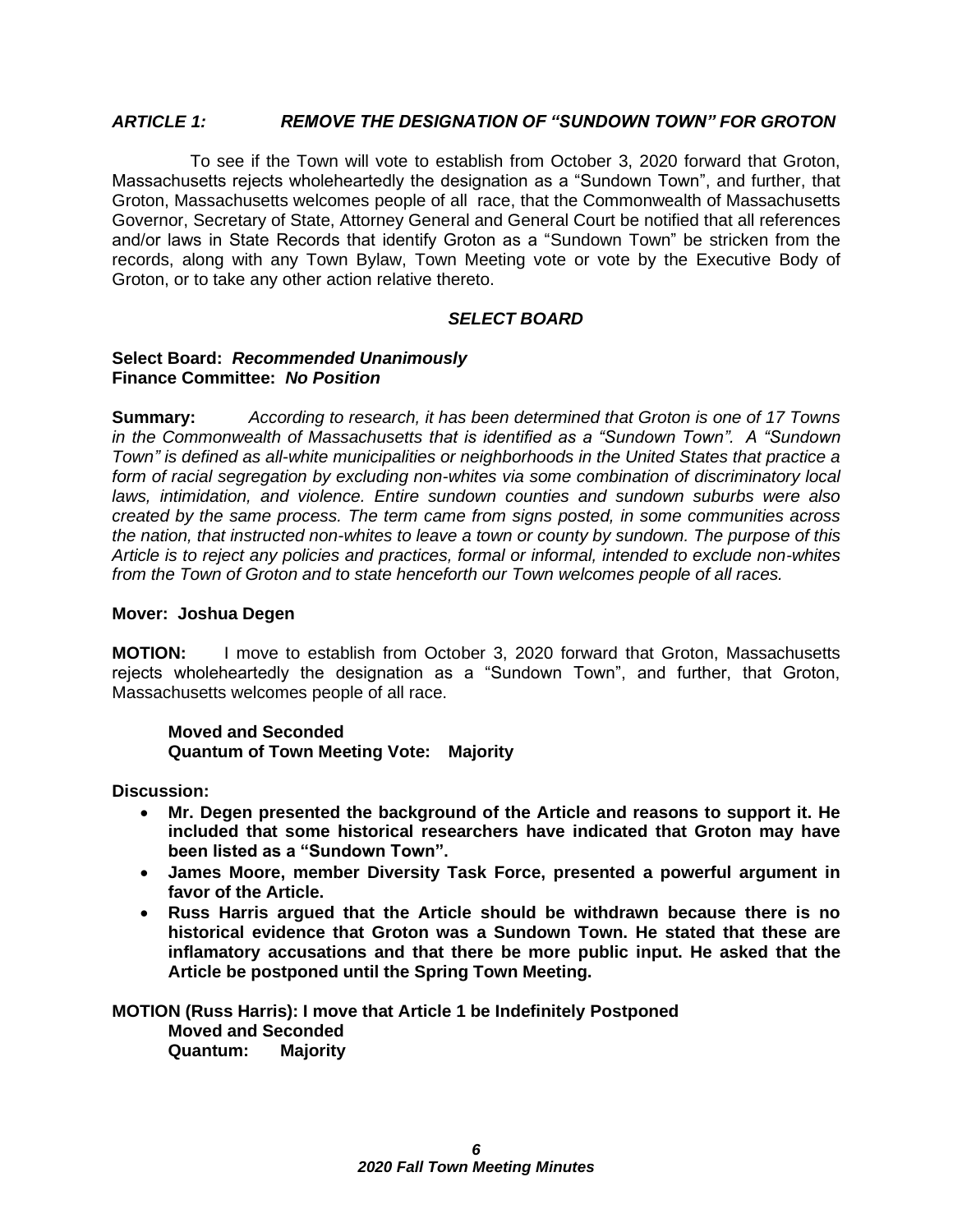- **Timothy Manugian, Diversity Task Force member, stated that there was evidence that this did occur. However, this Article is prospective. Many speakers, including Martin Luther King, Jr. , have come to Groton to speak against racism. This Article is not intended to be a slight but rather a statement that we stand against racism.**
- **Mr. Degen rose again to state that actions can happen not only by Town Meeting votes, but also by official's actions. He reiterated that James Lowell's research states that Groton "may" have been a "Sundown Town".**

#### **MOTION to MOVE THE QUESTION**

**The motion was declined by the Moderator as it came too early in the discussion.**

- **An attendee spoke impugning the reputation of Mr. Lowell's research and supported Groton "as is".**
- **Another speaker rose to support the Article, asking how this would look in history if the Meeting did not support the Article. She urged the Meeting to "stand up for justice".**

**MOTION to AMEND Article 1 Main Motion (Josh Degen):**

**I move to insert the words "if such designation ever applied" after the words "Sundown Town".**

**Moved and Seconded Quantum: Majority**

• **Mr. Derensis, Town Counsel, was asked to opine. He stated that this Article is about Groton. The amendment states if this applied to Groton. The amendment is in order.** 

**VOTE on the MOTION to AMEND Article 1 Main Motion: Passed by Majority Vote VOTE on MOTION to INDEFINITELY POSTPONE Article 1: Did Not Pass**

#### **Article 1 – Main Motion As Amended:**

I move to establish from October 3, 2020 forward that Groton, Massachusetts rejects wholeheartedly the designation as a "Sundown Town" if such designation ever applied, and further, that Groton, Massachusetts welcomes people of all race.

**VOTE on Article 1 Main Motion As Amended: Passed by Unanimous Vote**

\_\_\_\_\_\_\_\_\_\_\_\_\_\_\_\_\_\_\_\_\_\_\_\_\_

#### *ARTICLE 2: PRIOR YEAR BILLS*

To see if the Town will vote to transfer from available funds a sum or sums of money for the payment of unpaid bills from prior fiscal years, or to take any other action relative thereto.

#### *SELECT BOARD*

**Select Board:** *Recommended Unanimously* **Finance Committee:** *Recommended Unanimously*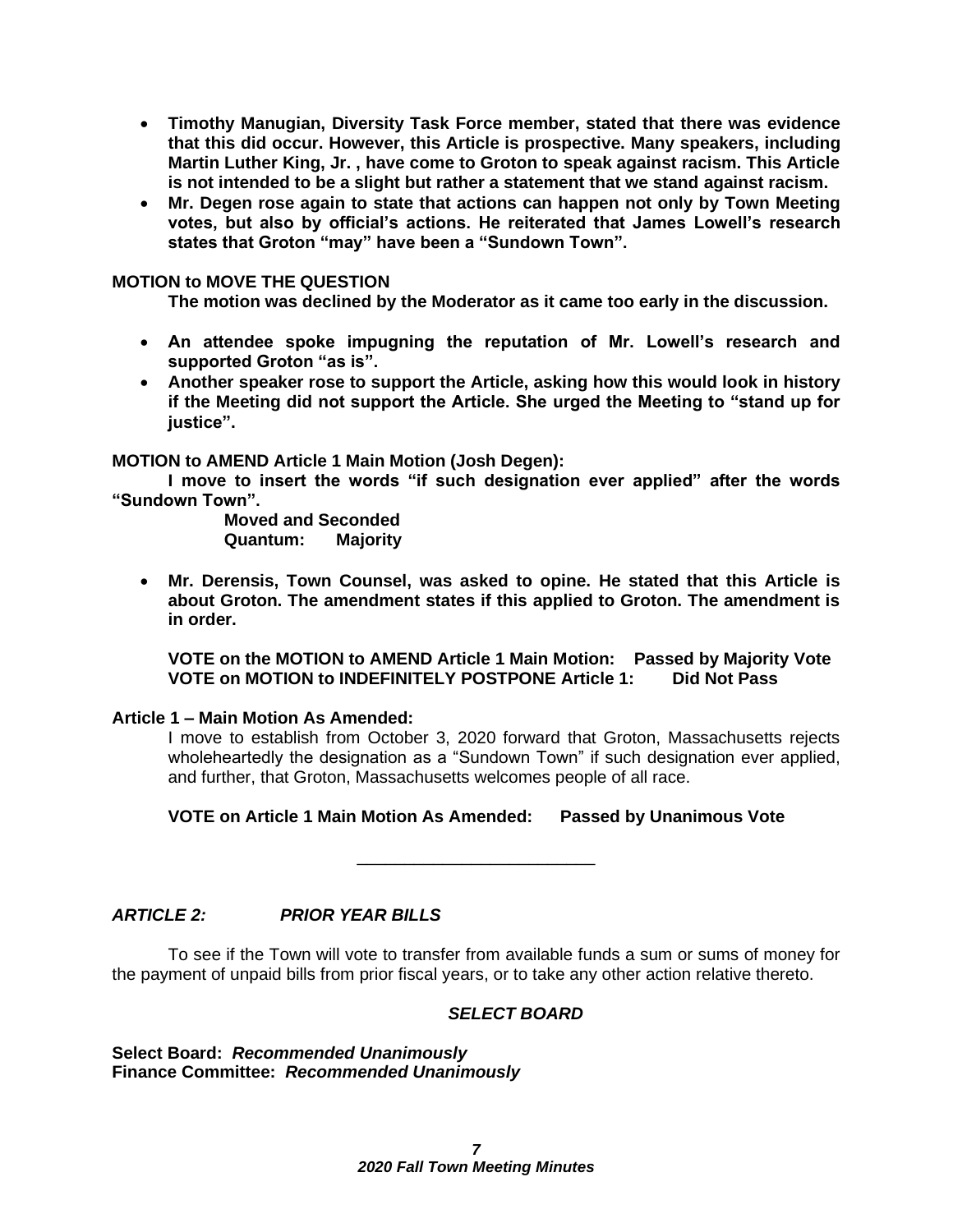**Summary:** *Town Meeting approval is required to pay bills from a prior fiscal year. A list of unpaid bills will be provided at Town Meeting. Please see the Town Manager's Report starting on page 28 for additional information related to this Article.*

#### **Mover: Alison Manugian**

**MOTION:** I move that the sum of Six Hundred and Ten Dollars (\$610) be transferred from the Excess and Deficiency Fund (Free Cash) for the payment of the following bills of a prior fiscal year:

| Triangle Portable Services, Inc. | \$160 |
|----------------------------------|-------|
| Jane Fry                         | \$150 |
| <b>Sally Hensley</b>             | \$150 |
| <b>Paul Martell</b>              | \$150 |
| Total                            | \$610 |

**Moved and Seconded Quantum of Town Meeting Vote: 4/5's Majority Vote on Article 2 – Main Motion: Chair declared passed by Unanimous Vote**

\_\_\_\_\_\_\_\_\_\_\_\_\_\_\_\_\_\_\_\_\_\_\_\_\_

#### *ARTICLE 3: AMEND THE FISCAL YEAR 2021 TOWN OPERATING BUDGET*

To see if the Town will vote to amend the Fiscal Year 2021 Operating Budget as adopted under Article 4 of the 2020 Spring Town Meeting and vote to raise and appropriate and/or transfer from available funds a sum or sums of money as may be necessary to defray the expenses of the Town for Fiscal Year 2021, or to take any other action relative thereto.

#### *FINANCE COMMITTEE SELECT BOARD TOWN MANAGER*

#### **Select Board:** *Recommended Unanimously* **Finance Committee:** *Recommended Unanimously*

**Summary:** *The Fiscal Year 2021 Town Operating Budget was approved at the 2020 Spring Town Meeting in June, 2020. Any changes to this Budget would have to be made prior to setting the tax rate. The purpose of this article is to make any necessary changes to balance the FY 2021 Operating Budget. Please see the Town Manager's Report starting on page 28 for additional information related to this Article.*

#### **Mover: Joshua Degen**

#### **CONSENT MOTION ON THE BUDGET**

I move that the town take affirmative action on Motion 1 through Motion 4, pursuant to Article 3, as set forth in the Town Meeting Information Handout for this Meeting, without debate and in accordance with the action proposed under each motion, provided however that if any voter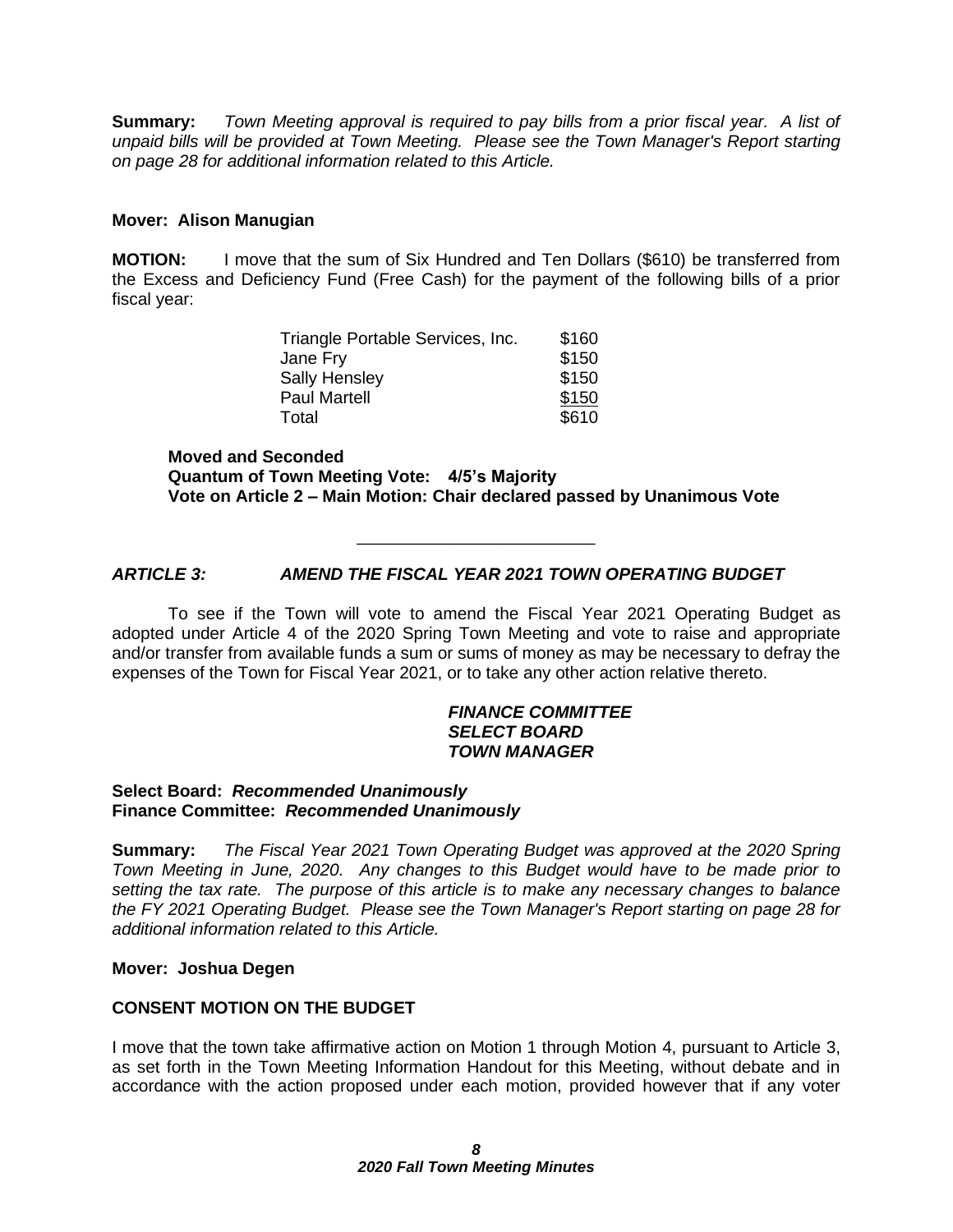requests the right to debate a specific budget motion, then said motion shall be debated and voted upon separately.

**Moved and Seconded Quantum of Town Meeting Vote: Majority No Motions under Article 3 were held for a separate vote. VOTE on Article 3 Consent Motion: Passed by Unanimous Vote**

#### *ARTICLE 4: AMEND WAGE AND CLASSIFICATION SCHEDULE*

 To see if the Town will vote to amend the Wage and Classification Schedule as adopted under Article 3 of the 2020 Spring Town Meeting as follows:

\_\_\_\_\_\_\_\_\_\_\_\_\_\_\_\_\_\_\_\_\_\_\_\_\_

| Call Captain                     | \$25.00 per hour  | Call Lieutenant         | \$24.50 per hour |
|----------------------------------|-------------------|-------------------------|------------------|
| Call Firefighter                 | $$21.43$ per hour | Call EMT                | \$21.43 per hour |
| <b>Probationary Firefighter:</b> | $$17.85$ per hour | <b>Probationary EMT</b> | \$17.85 per hour |
| Veteran's Agent                  | \$5,000 annually  |                         |                  |

or to take any other action relative thereto.

#### *TOWN MANAGER*

#### **Select Board:** *Recommended Unanimously* **Finance Committee:** *Recommended Unanimously*

**Summary:** *When the Town proposed the Wage and Classification Schedule at the Spring Town Meeting for Fiscal Year 2021, the annual salary of the Veteran's Agent and the wages of the various Call Firefighters were not adjusted by a two (2%) percent cost of living adjustment.*

#### **Mover: Rebecca Pine**

**MOTION:** I move that the Wage and Classification Schedule as adopted pursuant to Article 3 of the 2020 Spring Town Meeting be amended as printed in the Warrant for the 2020 Fall Town Meeting.

**Moved and Seconded Quantum of Town Meeting Vote: Majority VOTE on Article 4 – Main Motion: Passed by Unanimous Vote**

**Mover: Tom Delaney**

I move that the town take affirmative action on Articles 5, 6, & 7, pursuant to the motions as set forth in the Town Meeting Information Handout for this Meeting, without debate and in accordance with the action proposed under each motion, provided however that if any voter requests the right to debate a specific motion, then said motion shall be debated and voted upon separately.

\_\_\_\_\_\_\_\_\_\_\_\_\_\_\_\_\_\_\_\_\_\_\_\_\_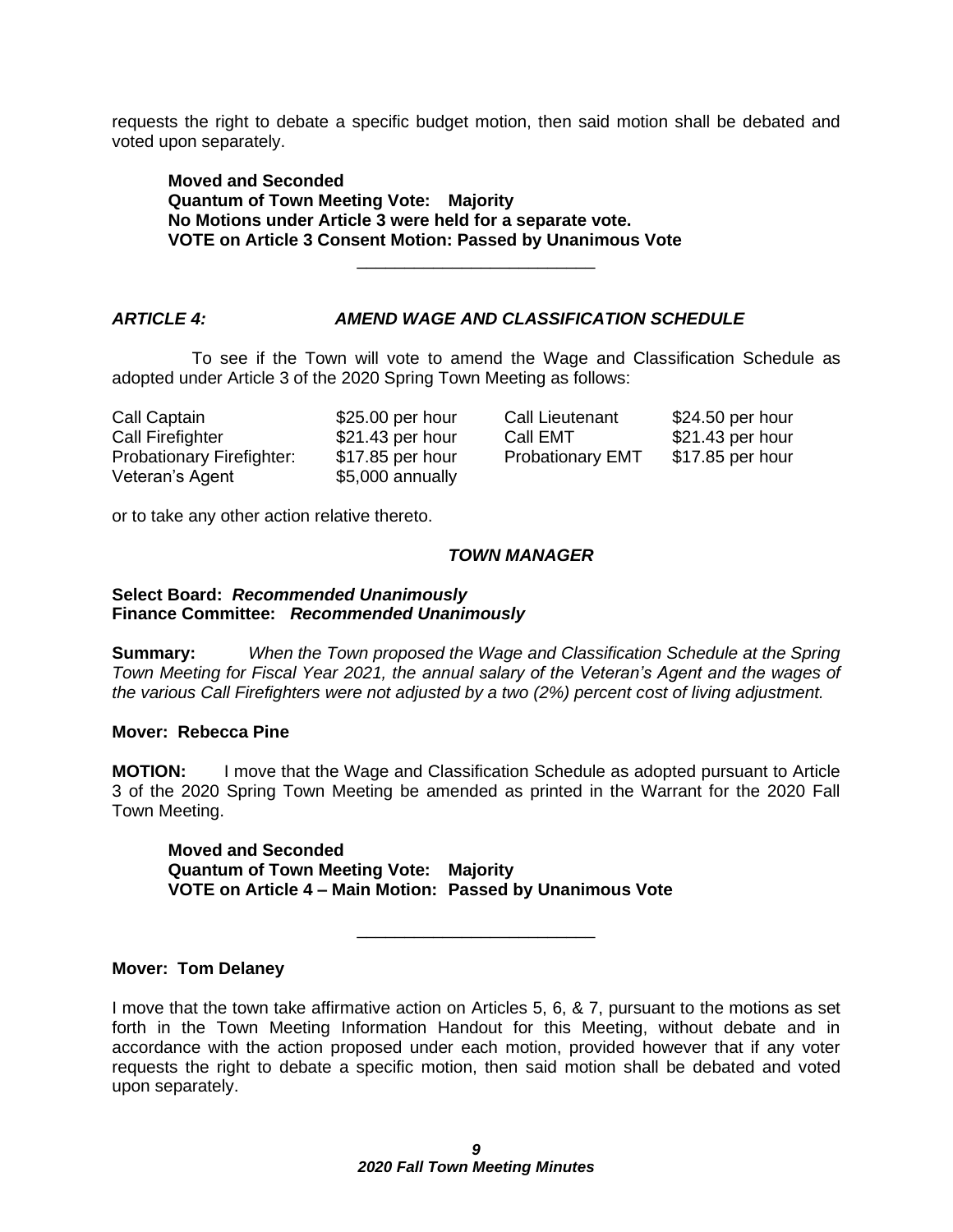#### **Moved and Seconded Quantum of Town Meeting Vote: Majority**

#### *ARTICLE 5: TRANSFER WITHIN WATER ENTERPRISE FUND*

To see if the Town will vote to transfer a sum or sums of money from the Water Enterprise Fund Surplus to the Fiscal Year 2021 Water Department Operating Budget for Engineering Services, or to take any other action relative thereto.

#### *BOARD OF WATER COMMISSIONERS*

#### **Select Board:** *Recommended (4 In Favor, 1 No Position – Degen)* **Finance Committee:** *Recommended Unanimously* **Water Commission:** *Recommended Unanimously*

**Summary:** *This article will request a transfer of funds from Water Surplus to help fund the Fiscal Year 2021 Water Department's Operational Expenses related to Engineering Services for the Whitney Well Manganese Mitigation Project and expansion.*

\_\_\_\_\_\_\_\_\_\_\_\_\_\_\_\_\_\_\_\_\_\_\_\_\_

#### *ARTICLE 6: TRANSFER WITHIN CENTER SEWER ENTERPRISE FUND*

To see if the Town will vote to transfer a sum or sums of money from the Center Sewer Enterprise Fund Surplus to the Fiscal Year 2021 Center Sewer Enterprise Department Budget for general expenses, or to take any other action relative thereto.

#### *BOARD OF SEWER COMMISSIONERS*

#### **Select Board:** *Recommended Unanimously* **Finance Committee:** *Recommended Unanimously* **Sewer Commission:** *Recommended Unanimously*

**Summary:** *This article will request a transfer of funds from Sewer Surplus to help fund the Fiscal Year 2021 Center Sewer Department's Operational Expenses.*

\_\_\_\_\_\_\_\_\_\_\_\_\_\_\_\_\_\_\_\_\_\_\_\_\_

#### *ARTICLE 7: TRANSFER WITHIN FOUR CORNERS SEWER ENTERPRISE FUND*

To see if the Town will vote to transfer a sum or sums of money from the Four Corners Sewer Enterprise Fund Surplus to the Fiscal Year 2021 Four Corners Sewer Enterprise Department Budget for general expenses, or to take any other action relative thereto.

#### *BOARD OF SEWER COMMISSIONERS*

**Select Board:** *Recommended (4 In Favor, 1 No Position – Degen)* **Finance Committee:** *Recommended Unanimously* **Sewer Commission:** *Recommended Unanimously*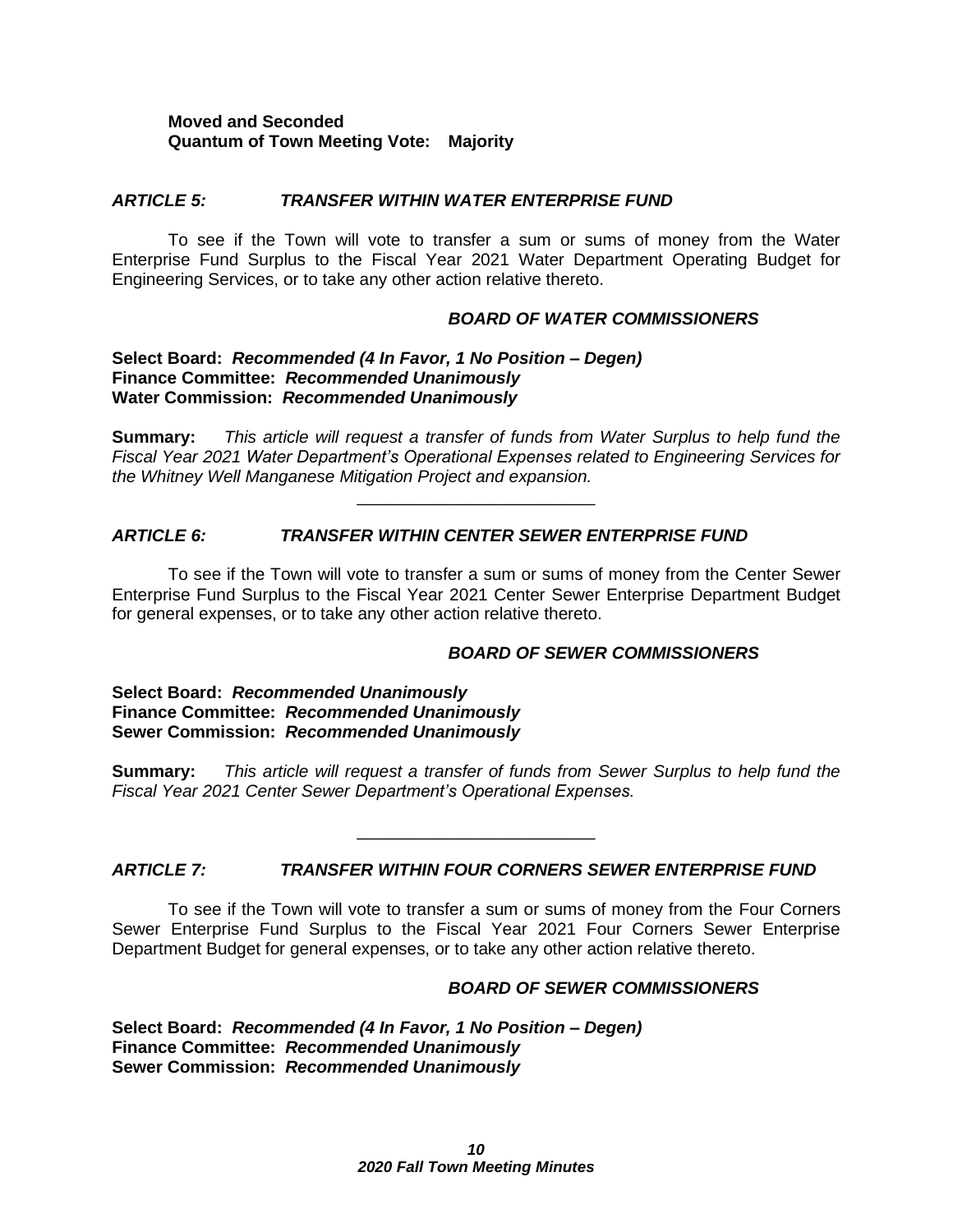**Summary:** *This article will request a transfer of funds from Sewer Surplus to help fund the Fiscal Year 2021 Four Corners Sewer Department's Operational Expenses.*

\_\_\_\_\_\_\_\_\_\_\_\_\_\_\_\_\_\_\_\_\_\_\_\_\_

#### **No Articles were held under this Consent Motion Vote on Articles 5,6,&7 Consent Motion: Passed by Unanimous Vote**

**ARTICLE 8: TRANSFER - CAPITAL STABILIZATION FUND ARTICLE 9: TRANSFER - STABILIZATION FUND ARTICLE 10: TRANSFER - GDRSD CAP STAB FUND**

#### **Mover: John Reilly**

**MOTION:** I move that Articles 8, 9 and 10 be considered in one motion and be Indefinitely Postponed

**Moved and Seconded Quantum of Town Meeting Vote: Majority**

#### **Discussion:**

- **Mr. Robertson explained that:**
	- o **The Capital Stabilzation fund is at the target of 5% of the total budget.**
	- o **The Stabilization Fund is targeted to be at 1.5% but is short \$75,000**
	- o **The GDRSD Stabilization Fund is short \$300,000 but that the GDRS Committee also "indefinitely postponed" this requirement**
	- o **Given the instability of local tax revenues and state aid, it was best to conserve cash at this point in time to have reserve for unknowns.**

#### *ARTICLE 8: TRANSFER MONEY INTO THE CAPITAL STABILIZATION FUND*

To see if the Town will vote to raise and appropriate, transfer from available funds and/or borrow pursuant to any applicable statute, a sum or sums of money to be added to the sum already on deposit in the Capital Stabilization Fund, or to take any other action relative thereto.

#### *SELECT BOARD*

#### **Select Board:** *Recommend to Indefinitely Postpone Consideration* **Finance Committee:** *Recommend to Indefinitely Postpone Consideration*

**Summary:** *As of the Printing of this Warrant, the Fund has a balance of \$554,313. The financial management goal is to achieve and maintain a balance in the Capital Stabilization Fund equal to 1.5% of the total annual budget. The target amount for the Capital Stabilization Fund will be provided at Town Meeting. Please see the Town Manager's Report starting on page 28 for additional information related to this Article.*

\_\_\_\_\_\_\_\_\_\_\_\_\_\_\_\_\_\_\_\_\_\_\_\_\_

#### *ARTICLE 9: TRANSFER MONEY INTO THE STABILIZATION FUND*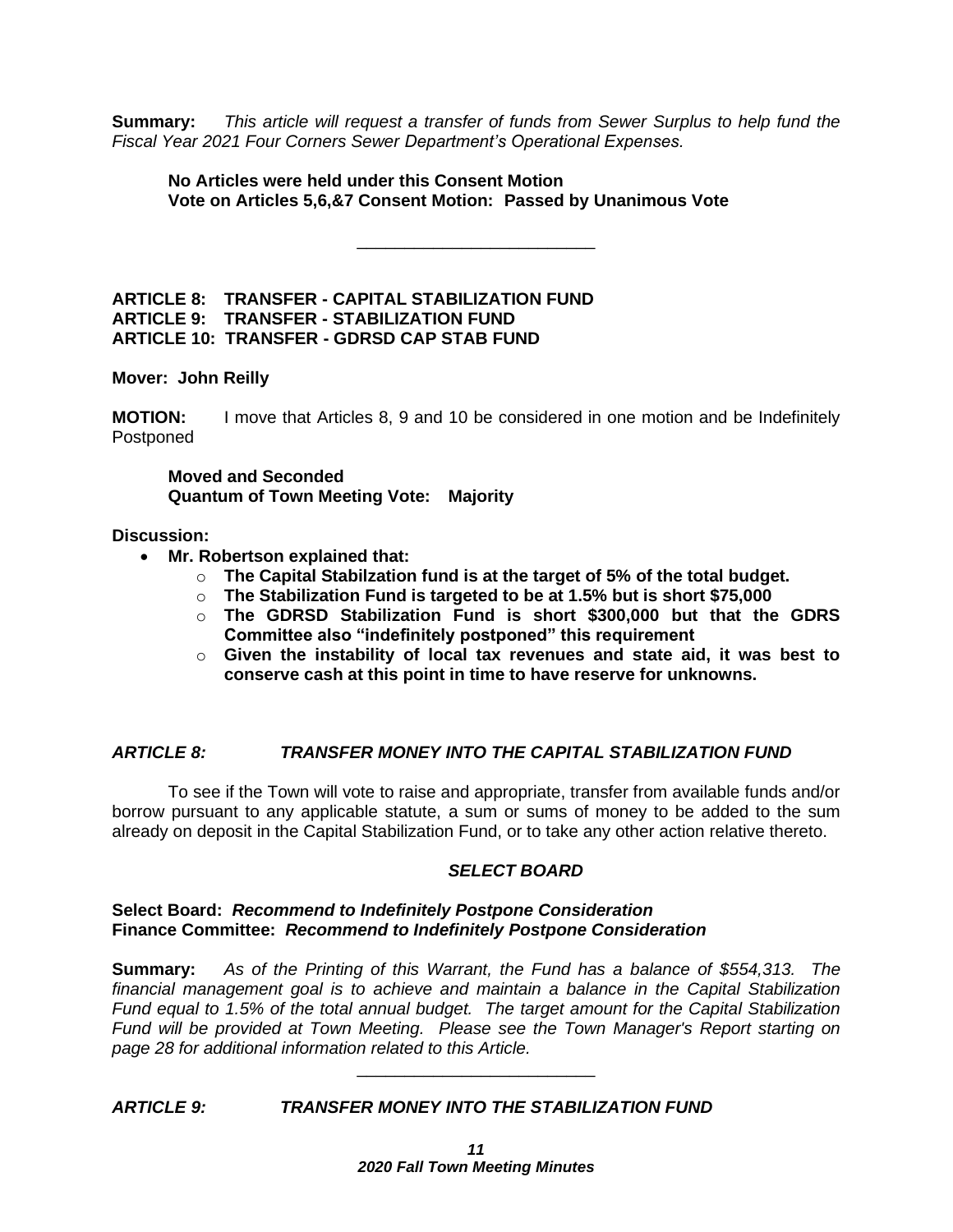To see if the Town will vote to raise and appropriate, transfer from available funds and/or borrow pursuant to any applicable statute, a sum or sums of money to be added to the sum already on deposit in the Stabilization Fund, or to take any other action relative thereto.

#### *SELECT BOARD*

#### **Select Board:** *Recommend to Indefinitely Postpone Consideration* **Finance Committee:** *Recommend to Indefinitely Postpone Consideration*

**Summary:** *As of the printing of this Warrant, the balance in this fund is \$2,054,993. The financial management goal is to achieve and maintain a balance in the Fund equal to 5% of the total annual budget. The target amount for the Fund will be provided at Town Meeting. Please see the Town Manager's Report starting on page 28 for additional information related to this Article.*

\_\_\_\_\_\_\_\_\_\_\_\_\_\_\_\_\_\_\_\_\_\_\_\_\_

#### *ARTICLE 10: TRANSFER MONEY INTO THE GDRSD CAPITAL STABILIZATION FUND*

To see if the Town will vote to raise and appropriate, transfer from available funds and/or borrow pursuant to any applicable statute, a sum or sums of money to be added to the sum already on deposit in the Town of Groton Capital Stabilization Fund for the Groton Dunstable Regional School District, or to take any other action relative thereto.

#### *TOWN MANAGER*

#### **Select Board:** *Recommend to Indefinitely Postpone Consideration*  **Finance Committee:** *Recommend to Indefinitely Postpone Consideration*

**Summary:** *As of the printing of the Warrant, the balance in this fund is \$235,046. This fund covers the Town of Groton's share of the Groton Dunstable Regional School District Committee's long-range Capital Plan to address its capital needs. The target amount will be provided at Town Meeting. Please see the Town Manager's Report starting on page 28 for additional information related to this Article.*

#### **No Articles were held under this Consent Motion VOTE on Articles 8, 9 & 10 Consent Motion: Passed by Majority Vote**

#### *ARTICLE 11: FISCAL YEAR 2021 CAPITAL BUDGET*

To see if the Town will vote to raise and appropriate, transfer from available funds, and/or borrow pursuant to any applicable statute, a sum or sums of money, to be expended by the Town Manager, for the purpose of funding the Fiscal Year 2021 Capital Budget, or to take another other action relative thereto.

\_\_\_\_\_\_\_\_\_\_\_\_\_\_\_\_\_\_\_\_\_\_\_\_\_

#### *TOWN MANAGER*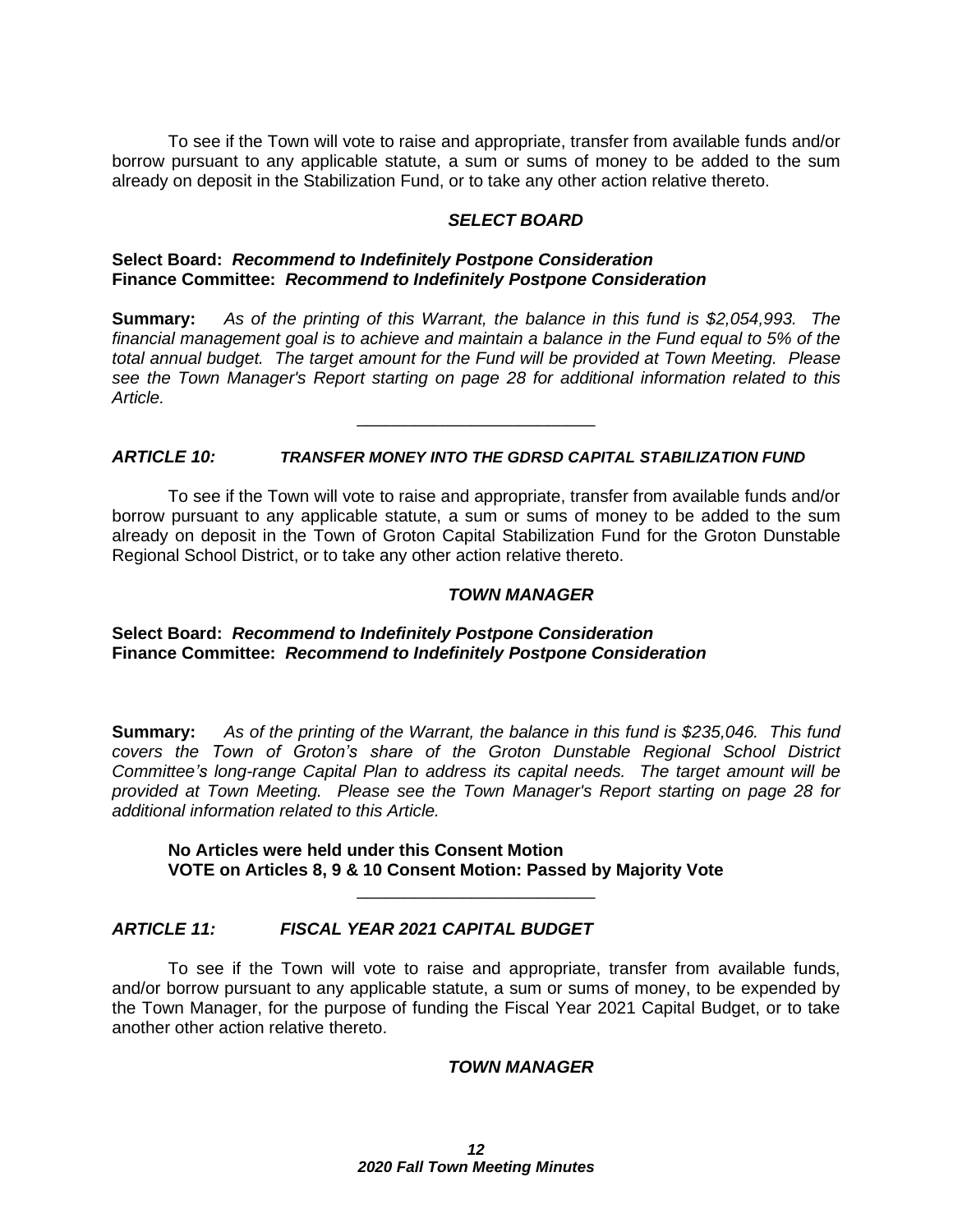**Summary:** *The following is a listing of the remaining items in the proposed Town Manager's Capital Budget for Fiscal Year 2021 that was delayed at the 2020 Spring Town Meeting:*

#### **Item #1 – Pick-Up Truck \$45,000 Highway**

**Summary:** *This is a scheduled replacement. The average life of a pick-up truck is approximately 7 years. Replacing one vehicle every couple of years will allow the fleet to stay in good shape. This is a front line pick-up used for day to day operations as well as snow plowing.* 

**Select Board:** *Recommended Unanimously* **Finance Committee:** *Recommended Unanimously*

**Item #2 – Police Station Siding/Roof Repairs \$50,000 Town Facilities**

**Summary:** *The Police Station was painted seven years ago. Instead of repainting the station, it is being resided with materials that do not need to be painted in the future. This will help maintain the building and add to its longevity. In addition, the roof of the building will need to be replaced as it is coming up on 25 years since it was first constructed.*

**Select Board:** *Recommended Unanimously* **Finance Committee:** *Recommended Unanimously*

**Item #3 – Police Cruiser \$56,570 Police Department**

**Summary:** *Ordinarily, we purchase two police cruisers each year to maintain our fleet. In July, 2019, one of our older cruisers was totaled in an accident and replaced. This will allow us to purchase one cruiser this year to stay with the program.* 

**Select Board:** *Recommended Unanimously* **Finance Committee:** *Recommended Unanimously*

#### *TOWN MANAGER*

**Mover: John Giger**

**MOTION:** I move that the sum of One Hundred Fifty One Thousand Five Hundred Seventy Dollars (\$151,570) be appropriated, to be expended by the Town Manager, for capital items for a Pick-Up Truck for the Highway Department (\$45,000) and a Police Cruiser for the Police Department (\$56,570), and, to meet this appropriation, the sum of \$101,570 be transferred from the Excess and Deficiency Fund (Free Cash) and that \$50,000, be transferred from surplus funds borrowed by the Town to pay costs of replacing the roof of the Groton Public Library, which project is now complete and for which no financial liabilities remain, to pay costs of making upgrades to the Police Station, as permitted by G.L. c. 44, §20.

**Moved and Seconded Quantum of Town Meeting Vote: Majority VOTE on Article 11 Main Motion: Passed by Unanimous Vote**

\_\_\_\_\_\_\_\_\_\_\_\_\_\_\_\_\_\_\_\_\_\_\_\_\_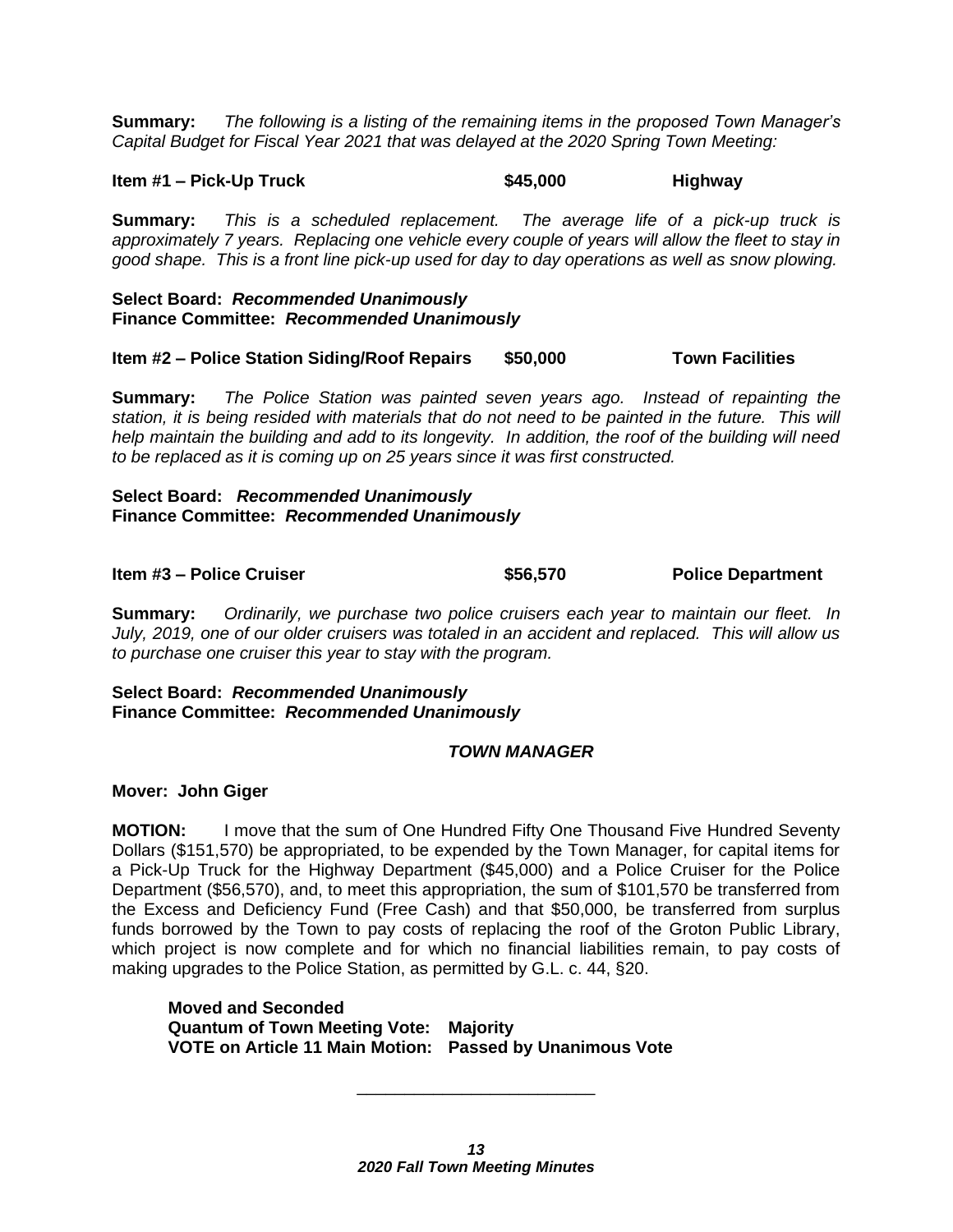#### *ARTICLE 12: STORM WATER UTILITY ENTERPRISE BUDGET*

To see if the Town will vote to raise and appropriate pursuant to M.G.L. c.83, §16 and/or transfer from Stormwater Facilities User Fees, a sum or sums of money, to be expended by the Town Manager, to operate the Fiscal Year 2021 Stormwater Facilities Utility Enterprise as follows:

| Salaries/Benefits       | \$75,000  |
|-------------------------|-----------|
| Equipment               | \$30,000  |
| <b>Capital Outlay</b>   | \$25,000  |
| <b>Compliance Costs</b> | \$80,000  |
| Disposal/Expenses       | \$10,000  |
|                         |           |
| Total:                  | \$220,000 |

or take any other action relative thereto.

#### *TOWN MANAGER DPW DIRECTOR*

#### **Select Board:** *Recommended Unanimously* **Finance Committee:** *Recommended Unanimously*

**Summary:** *The Spring Town Meeting created the Stormwater Enterprise Fund to provide the Town with a funding source to comply with the requirements of the NPDES MS4 Stormwater Permit Program operated by the US Environmental Protection Agency. The permit program requires the Town to proactively manage its storm drainage system and ensure the protection of its waterways from stormwater pollution. Compliance with the requirements of this program is mandatory.* The Select Board has established a Stormwater User Fee to be paid by all *properties with impervious surfaces within the Town to cover this expense. The purpose of this Article is to appropriate the necessary funding from the Stormwater Enterprise Utility Fee to cover the Fiscal Year 2021 Expenses.*

#### **Mover: John Giger**

**MOTION:** I move that the sum of Two Hundred Twenty Thousand Dollars (\$188,800), be transferred from Stormwater Facilities User Fees Receipts to be expended by the Town Manager, to operate the Fiscal Year 2021 Stormwater Facilities Utility Enterprise as follows:

| Salaries/Benefits<br>Equipment<br><b>Capital Outlay</b><br><b>Compliance Costs</b><br>Disposal/Expenses | \$43,800<br>5,000<br>\$<br>\$50,000<br>\$80,000<br>\$10,000 |
|---------------------------------------------------------------------------------------------------------|-------------------------------------------------------------|
| Total:                                                                                                  | \$188,800                                                   |

**Moved and Seconded Quantum of Town Meeting Vote: Majority VOTE on Article 12- Main Motion: Passed by Unanimous Vote**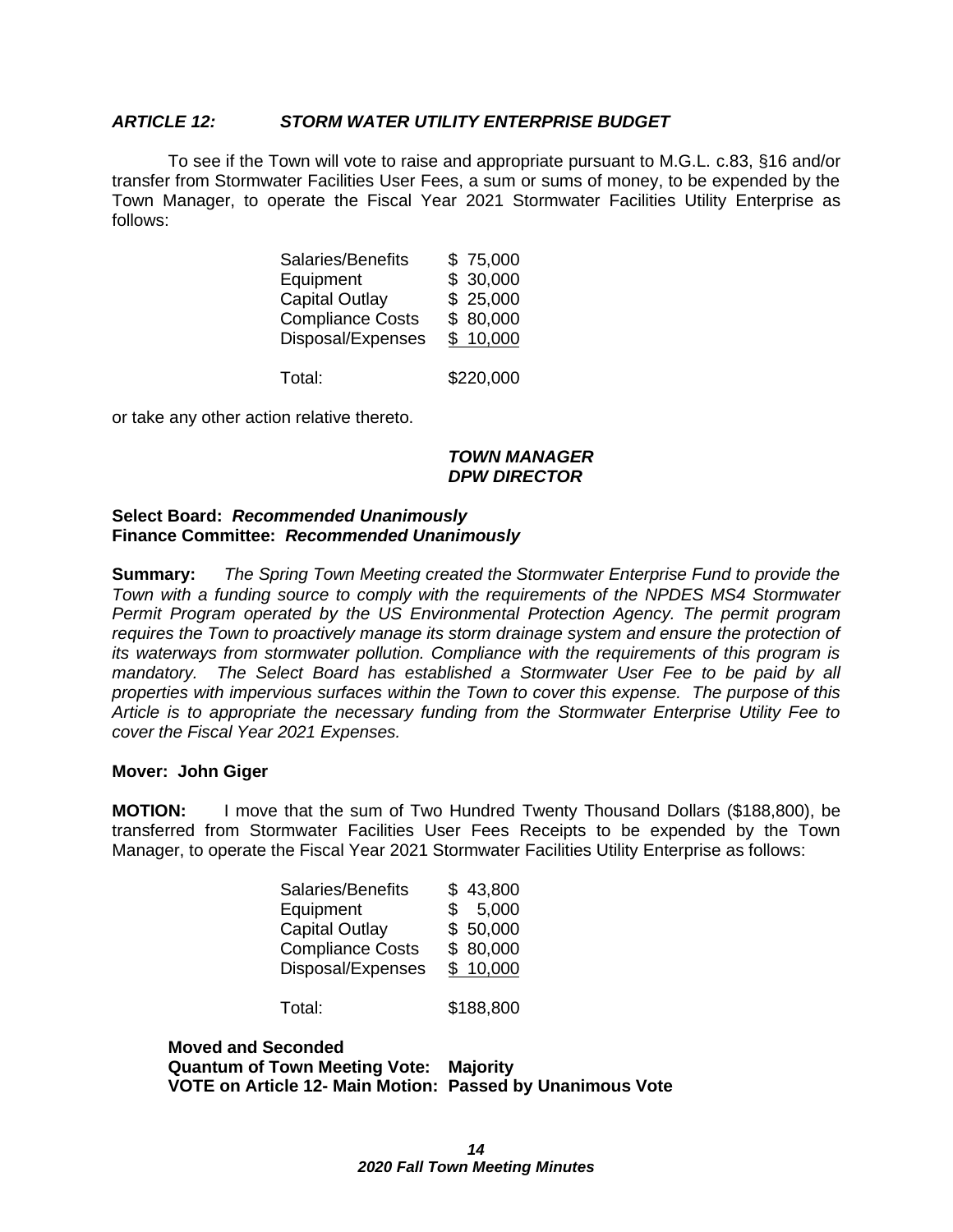#### *ARTICLE 13: ENVIRONMENTAL CONSULTING SERVICES*

To see if the Town will vote to raise and appropriate, transfer from available funds, and/or borrow pursuant to any applicable statute, a sum or sums of money, to be expended by the Town Manager and thereafter, for the purpose of retaining environmental consulting services in support of the demolition of the former Squannacook Sportsmen's Club in West Groton, and all costs associated and related thereto, or to take any other action relative thereto.

\_\_\_\_\_\_\_\_\_\_\_\_\_\_\_\_\_\_\_\_\_\_\_\_\_

#### *TOWN MANAGER*

#### **Select Board:** *Recommended 4 In Favor, 1 Against (Manugian)* **Finance Committee:** *Recommended Unanimously*

**Summary:** *This funding is for environmental consulting services in support of the demolition of the former Squannacook Sportsmen's Club located at 159 West Main Street. Town Meeting has authorized the Town to obtain this property for additional parking and land for activities for the Groton Center. Prior to obtaining this property, the Town needs to understand the environmental impact of demolishing the former Sportsmen's Club. This funding is necessary to inspect the building and surrounding area and develop a report and recommendations for the building's disposal. Depending on the outcome of the report, the Town will return to a future Town Meeting for the necessary funding to demolish the building and obtain the property. The cost of these services is anticipated to be \$18,000. Should the report come back favorable and the building can be removed, the estimated cost of disposal is \$30,000.*

#### **Mover: Alison Manugian**

**MOTION:** I move that the sum of Eighteen Thousand Dollars (\$18,000) be transferred from the Excess and Deficiency Fund (Free Cash), to be expended by the Town Manager, for the purpose of retaining environmental consulting services in support of the demolition of the former Squannacook Sportsmen's Club in West Groton, and all costs associated and related thereto.

**Moved and Seconded Quantum of Town Meeting Vote: Majority VOTE on Article 13 – Main Motion: Passed by Majority Vote**

#### *ARTICLE 14: COMPLETE STREETS ENGINEERING*

\_\_\_\_\_\_\_\_\_\_\_\_\_\_\_\_\_\_\_\_\_\_\_\_\_

To see if the Town will vote to raise and appropriate, transfer from available funds, and/or borrow pursuant to any applicable statute, a sum or sums of money, to be expended by the Town Manager, for the purpose of hiring an engineer for the design of traffic safety and pedestrian improvements funded by the Commonwealth of Massachusetts "Complete Streets" program, or take any action relative thereto.

#### *COMPLETE STREETS COMMITTEE*

#### **Select Board:** *Recommended Unanimously*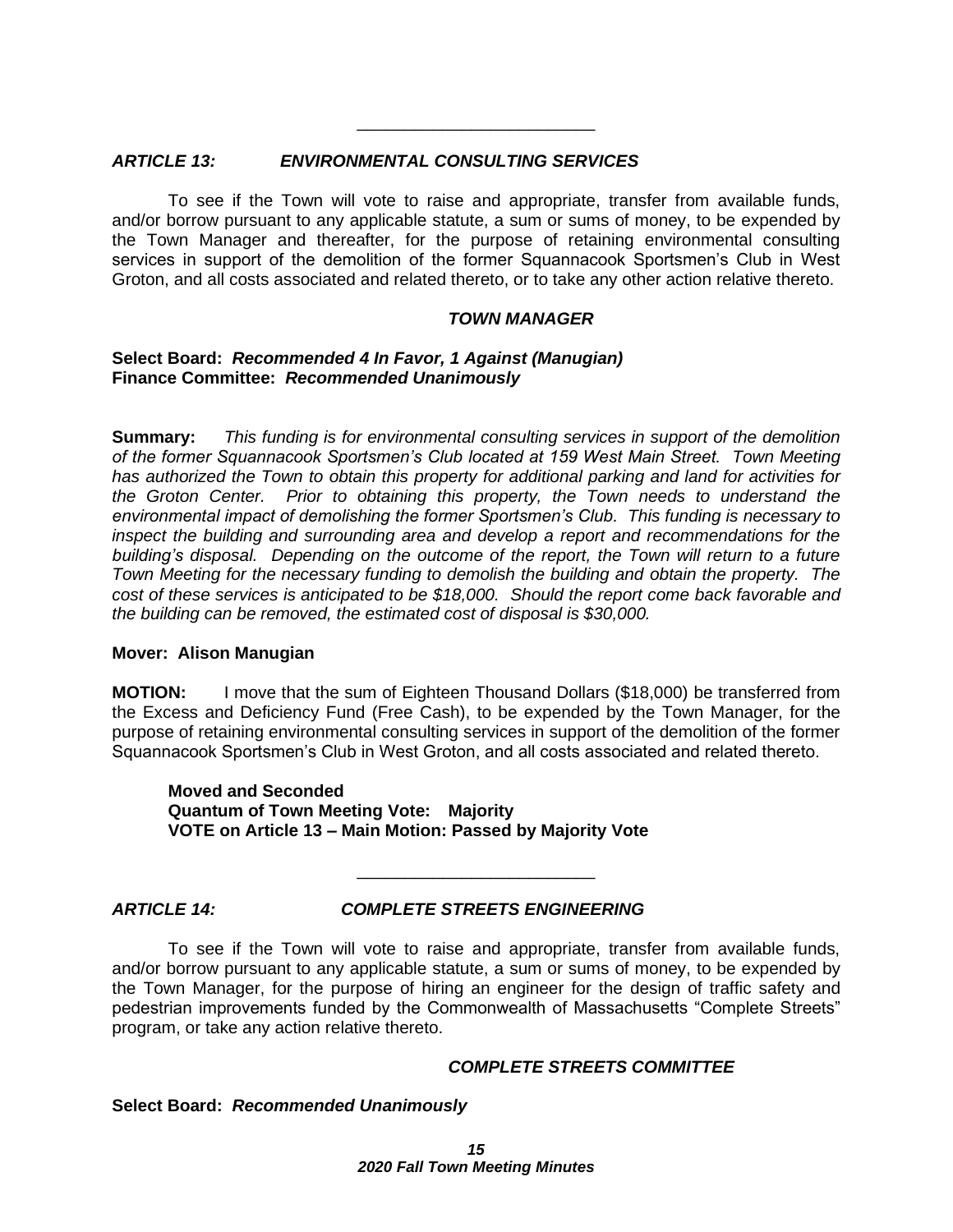#### **Finance Committee:** *Recommended Unanimously*

**Summary:** *The Complete Streets Committee will be applying for a grant from MassDOT to improve pedestrian safety and accessibility improvements in Town. This article will provide funding for the required engineering design of the projects. Projects under consideration at this time include installing a sidewalk from West Groton Center to the new Groton Center on West Main Street and installing a sidewalk on Route 40 from the Groton Inn to the Gibbet Hill Grill. The Town must provide the engineering to design and solicit bids in order to obtain the construction funding. It is anticipated that the cost of this engineering will not exceed \$35,000.*

#### **Mover: John Giger**

**MOTION:** I move that the sum of Thirty-Five Thousand Dollars (\$35,000) be transferred from the Excess and Deficiency Fund (Free Cash), to be expended by the Town Manager, for the purpose of professional engineering services for the design of traffic safety and pedestrian improvements funded by the Commonwealth of Massachusetts "Complete Streets" program.

**Moved and Seconded Quantum of Town Meeting Vote: Majority**

**Discussion:**

• **Mr. Cunningham (Complete Streets Committee): Engineering study is for a sidewalk from West Groton Village to The Center, 163 West Main Street**

#### **MOTION to AMEND Article 14 (Paul Funch)**

I move to amend the Main Motion of Article 14 by striking the words "thirty-five thousand dollars" and by substituting the words "sixty-four thousand dollars".

**Discussion:**

- **State funding targets \$400,000 per year for Groton for construction. A second project is to scope a sidewalk from the Groton Inn to the Gibbet Hill Grill. The additional \$29,000 would yield an additional \$188,000 is state funding.**
- **This second project is consistent with The Trails Committee vision (2014) and would promote economic development and safety.**
- **The Finance Committee was unanimous not to spend the additional \$29,000 as state money will be available for 2 more years. It felt that is was not right to approve this at this late date, but rather wait for the 2021 Spring Town Meeting.**
- **This is an important project. There are also important projects being considered for future submission.**
- **The state money is funded by a transportation bond, and is a stable grant source.**
- **The CSC appreciated the Town's financial constraints and recommended the \$35,000 amount. The CSC intention is to apply for the second project in Spring 2021 when the state has its second round of annual applications.**

### **MOTION to MOVE THE QUESTION**

**Moved and Seconded Quantum: 2/3rds Majority VOTE on the MOTION to MOVE THE QUESTION: Passed by 2/3rds Majority**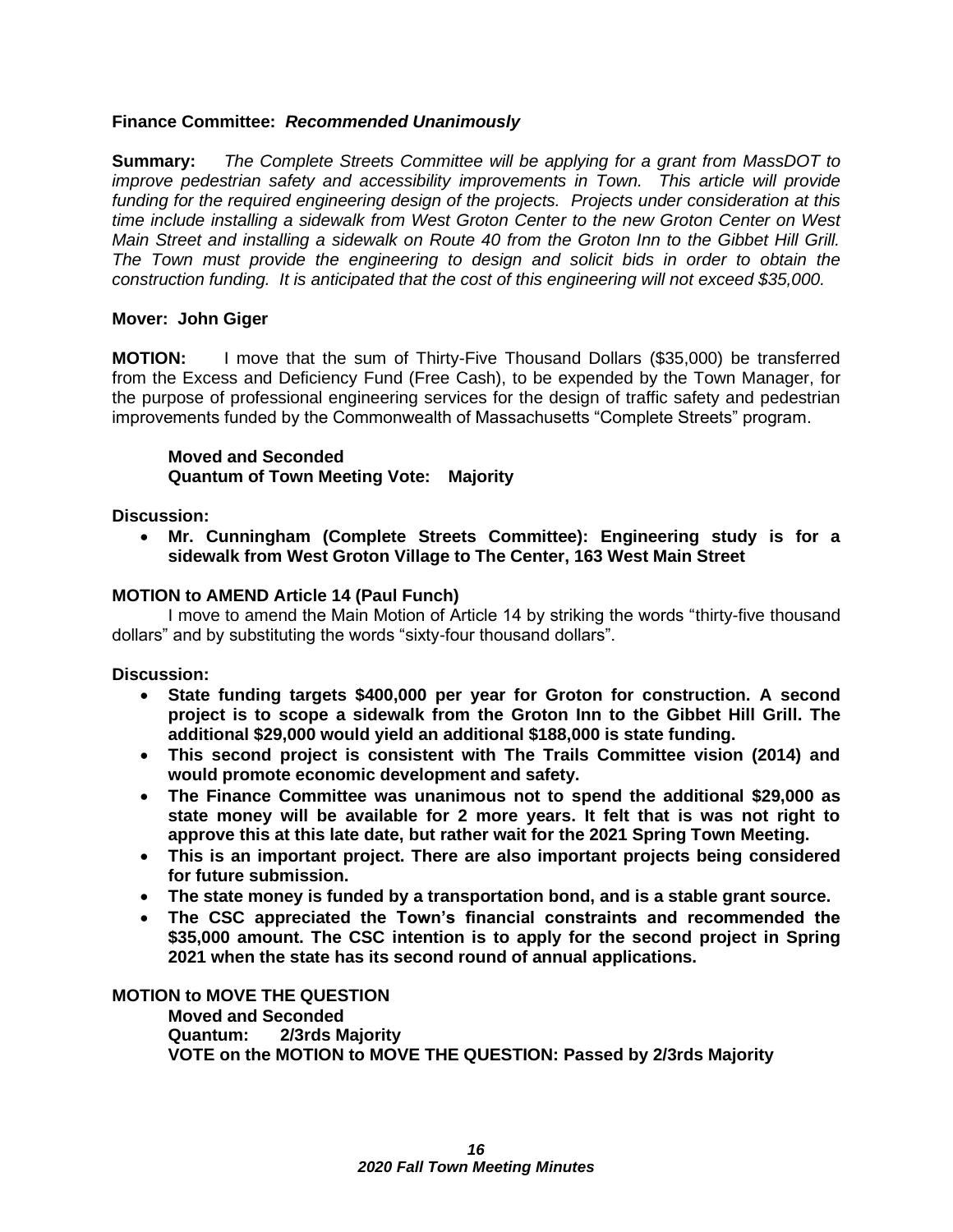**Tellers were sworn: Tom Delaney Jon Greeno Shawn Campbell Patricia Dufresne Kathy Shelp Melisa Doig**

**VOTE on the MOTION TO AMEND Article 14 – Main Motion: 79 In Favor, 88 Opposed**

#### **VOTE on Article 14 – Main Motion:Passed by Majority Vote**

#### *ARTICLE 15: ASSESSORS CYCLICAL INSPECTIONS*

To see if the Town will vote to raise and appropriate, transfer from available funds and/or borrow a sum or sums of money, to be expended by the Town Manager, for the purpose of starting the cyclical inspection process of inspecting every property in town within the Department of Revenue's five year period guidelines, said inspections to commence in the Fall of 2020 and to continue every year thereafter, or to take any other action relative thereto.

\_\_\_\_\_\_\_\_\_\_\_\_\_\_\_\_\_\_\_\_\_\_\_\_\_

#### *BOARD OF ASSESSORS*

#### **Select Board:** *Recommended Unanimously* **Finance Committee:** *Recommended Unanimously*

**Summary:** *The Assessors' Office is required to perform inspections of every property in Town once every five years to comply with Massachusetts Department of Revenue Guidelines.*

#### **Mover: Alison Manugian**

**MOTION:** I move the sum of Twenty Thousand Dollars (\$20,000) be raised and appropriated from the FY 2021 tax levy and other general revenues of the Town, to be expended by the Town Manager, for the purpose of conducting the cyclical inspection process of inspecting every property in town within the Department of Revenue's five-year period guidelines.

**Moved and Seconded Quantum of Town Meeting Vote: Majority VOTE on Article 15 – Main Motion: Passed by Majority Vote**

#### *ARTICLE 16: COMMUNITY PRESERVATION FUNDING ACCOUNTS*

To see if the Town will vote to make the following appropriations from the Community Preservation Fund: Allocation of Community Preservation Funds to the following sub accounts:

\_\_\_\_\_\_\_\_\_\_\_\_\_\_\_\_\_\_\_\_\_\_\_\_\_

| <b>CPC Operating Expenses:</b>    | \$5,000   |
|-----------------------------------|-----------|
| Open Space Reserve:               | \$78,490  |
| <b>Historic Resource Reserve:</b> | \$78,490  |
| <b>Community Housing Reserve:</b> | \$78,490  |
| <b>Unallocated Reserve:</b>       | \$544,430 |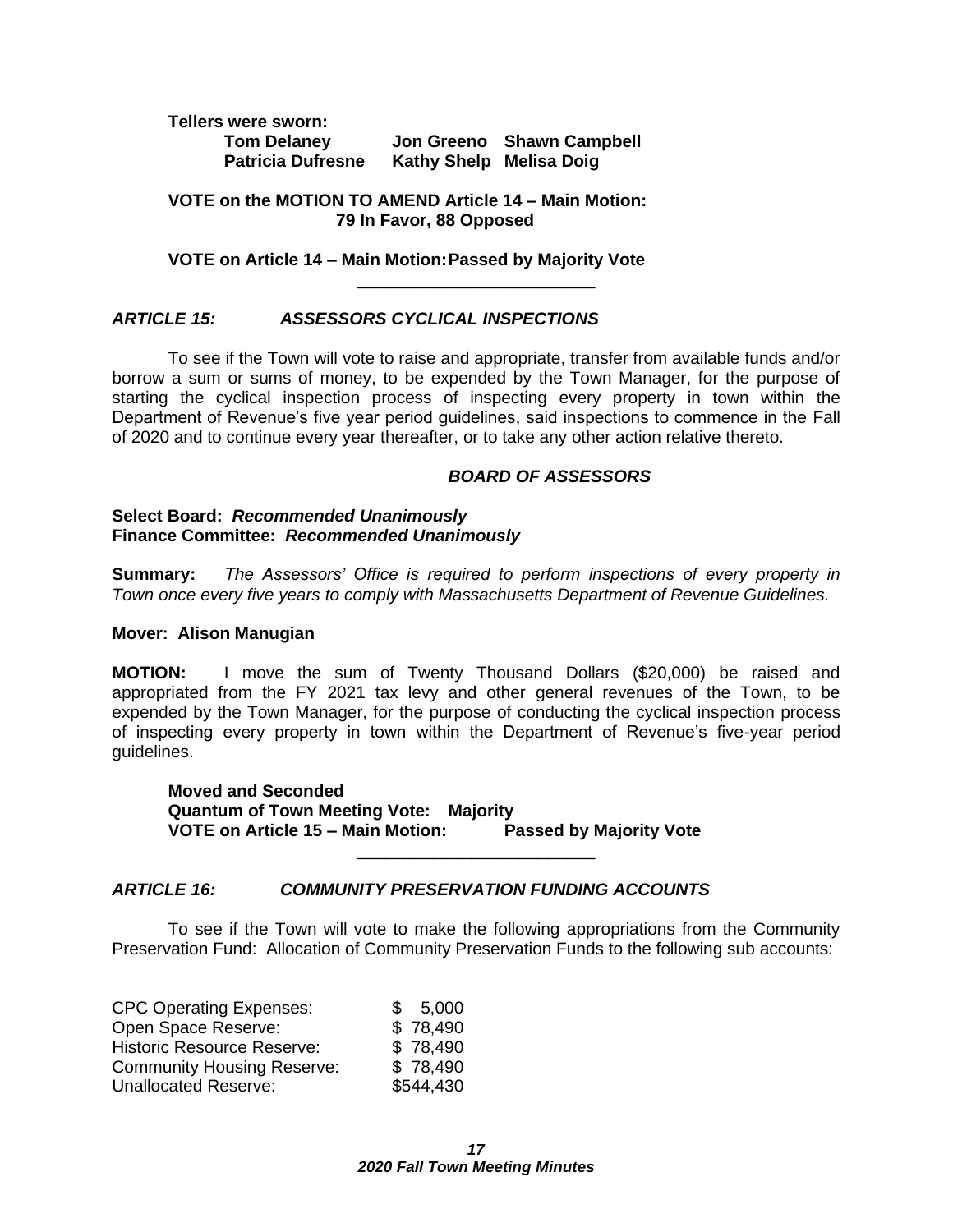or to take any other action relative thereto.

#### *COMMUNITY PRESERVATION COMMITTEE*

#### **Select Board:** *Recommended Unanimously* **Finance Committee:** *Recommended Unanimously* **Community Preservation Committee:** *Recommended Unanimously*

**Summary:** *This is an accounting procedure that is necessary to ensure the Community Preservation Committee will have access to the funds raised during Fiscal Year 2021. Except for the CPC Operating Expenses, none of these funds will be spent without additional approval at Town Meeting.* 

#### **Mover: Bruce Easom**

**MOTION:** I move that the following sums be appropriated from the Community Preservation Fund and allocated to the following sub accounts:

| <b>CPC Operating Expenses:</b>    | \$5,000   |
|-----------------------------------|-----------|
| Open Space Reserve:               | \$78,490  |
| <b>Historic Resource Reserve:</b> | \$78,490  |
| <b>Community Housing Reserve:</b> | \$78,490  |
| <b>Unallocated Reserve:</b>       | \$544,430 |

**Moved and Seconded Quantum of Town Meeting Vote: Majority VOTE on Article 16 – Main Motion: Passed by Unanimous Vote**

#### *ARTICLE 17: COMMUNITY PRESERVATION FUNDING RECOMMENDATIONS*

\_\_\_\_\_\_\_\_\_\_\_\_\_\_\_\_\_\_\_\_\_\_\_\_\_

To see if the Town will vote to adopt and approve the recommendations of the Community Preservation Committee for Fiscal Year 2021, and vote to implement such recommendations by appropriating a sum or sums of money from the Community Preservation Fund established pursuant to Chapter 44B of the General Laws, and by authorizing the Select Board, with the approval of the Community Preservation Committee, to acquire, by purchase, gift or eminent domain, such real property interests in the name of the Town, or enforceable by the Town, including real property interests in the form of permanent affordable housing restrictions and historical preservation restrictions that will meet the requirements of Chapter 184 of the General Laws, as may be necessary or proper to carry out the foregoing, or to take any other action relative thereto.

#### **Mover: Bruce Easom**

#### **CONSENT MOTION ON CPA FUNDING RECOMMENDATIONS**

I move that the Town take affirmative action on Motion 1 through Motion 7, under Article 17, as recommended by the Community Preservation Committee, and as set forth in the Town Meeting Information Handout for this Meeting, without debate and in accordance with the action proposed under each motion, provided however that if any voter requests the right to debate a specific motion, then said motion shall be debated and voted upon separately.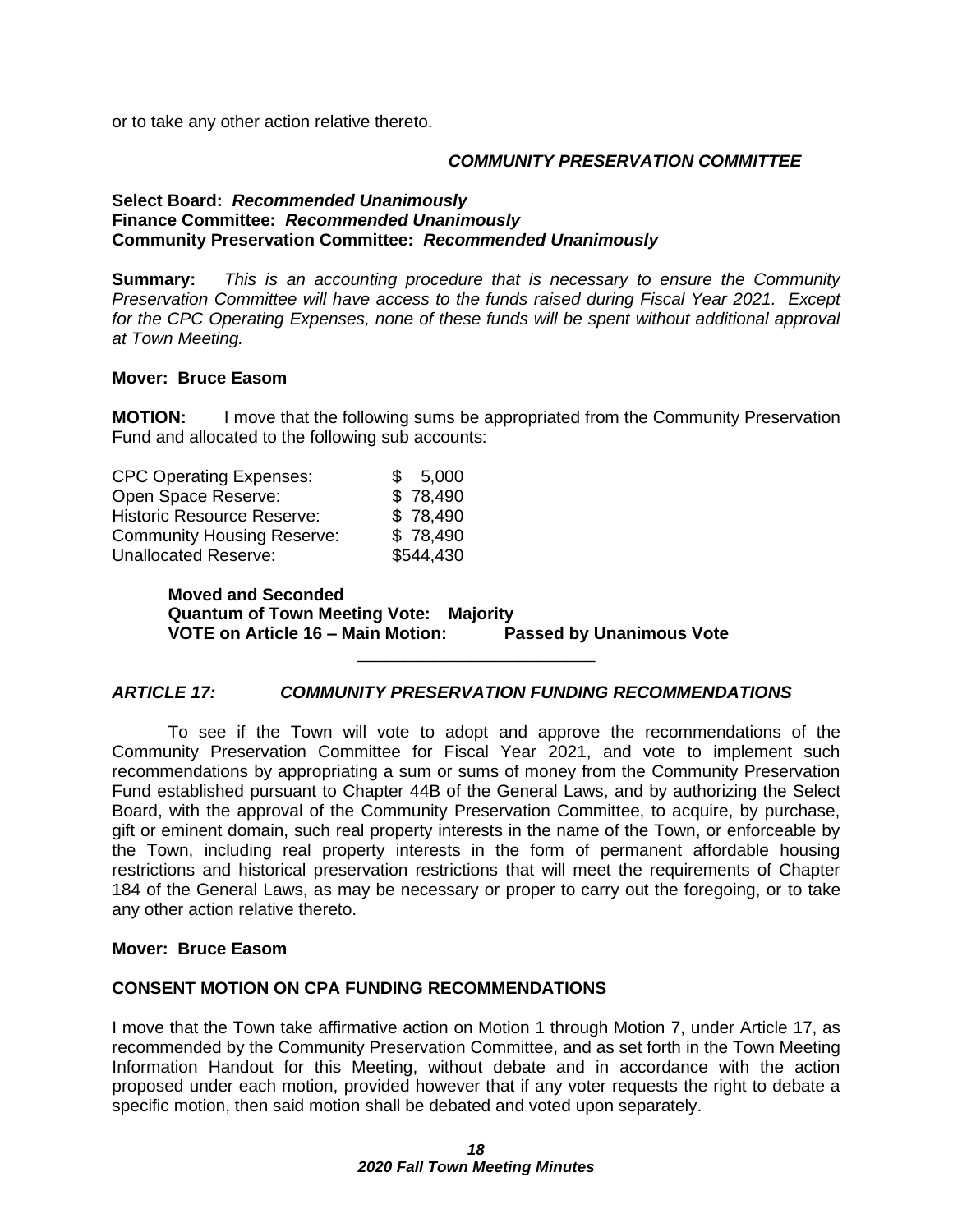#### **Moved and Seconded Quantum of Town Meeting Vote: Majority**

#### **CPC Proposal A: Lost Lake/Knops Pond Restoration \$95,000**

**Summary:** *The Great Ponds Advisory Committee and the Groton Lakes Association have submitted an application for CPA funds to restore Knops Pond/Lost Lake as the non-native weed Fanwort has reached a tipping point that requires treatment before infestation reduces the surface water quality and substantially reduces the recreational potential of Groton's largest water resource. The full amount to be paid from the Unallocated Reserve.*

#### **Select Board:** *Recommended Unanimously* **Finance Committee:** *Recommended Unanimously* **Community Preservation Committee:** *Recommended Unanimously*

#### **CPC Proposal B: Conservation Fund \$221,000**

**Summary:** *The Conservation Commission is requesting \$221,000 in CPA funds to be added to the Town's Conservation Fund to help preserve open space, protect water resources and wildlife habitat, and preserve land for agricultural, recreational, and forestry activities. The Conservation Fund allows the Town to move quickly in the event a priority parcel becomes available. The Commission's goal is to maintain an amount between \$750,000 and \$1,000,000 in the Conservation Fund. As of February 18, 2020, the Conservation Fund balance is \$101,232. The amount of \$2,000 to be paid from the Open Space Reserve and the amount of \$219,000 to be paid from the Unallocated Reserve.*

#### **Select Board:** *Recommended (4 In Favor, 1 Against – Manugian)* **Finance Committee:** *Recommended Unanimously* **Community Preservation Committee:** *Recommended Unanimously*

#### **CPC Proposal C: Portrait Restoration \$11,400**

**Summary:** *The Groton History Center is requesting \$11,400 to restore framed portraits of individuals who lived in Groton in the late 1700s and early 1800s. They would like to provide their visitors with access to these interesting individuals and their back story to enrich their knowledge of Groton's history. All three portraits were painted by distinguished portrait painters of their time: A. L. Powers and Lyman Emerson Cole, both of whom have portraits hanging in museums. The full amount to be paid from the Historic Reserve.*

#### **Select Board:** *Recommended Unanimously* **Finance Committee:** *Recommended Unanimously* **Community Preservation Committee:** *Recommended Unanimously*

#### **CPC Proposal D: Library Pocket Doors \$10,500**

**Summary:** *The Library has a set of solid oak pocket doors in the historic 1893 building that cannot be used because the hanging and sliding hardware is broken. The Board of Library Trustees is requesting \$10,500 to replace the hardware and restore this beautiful feature to functional use. The full amount to be paid from the Historic Reserve.*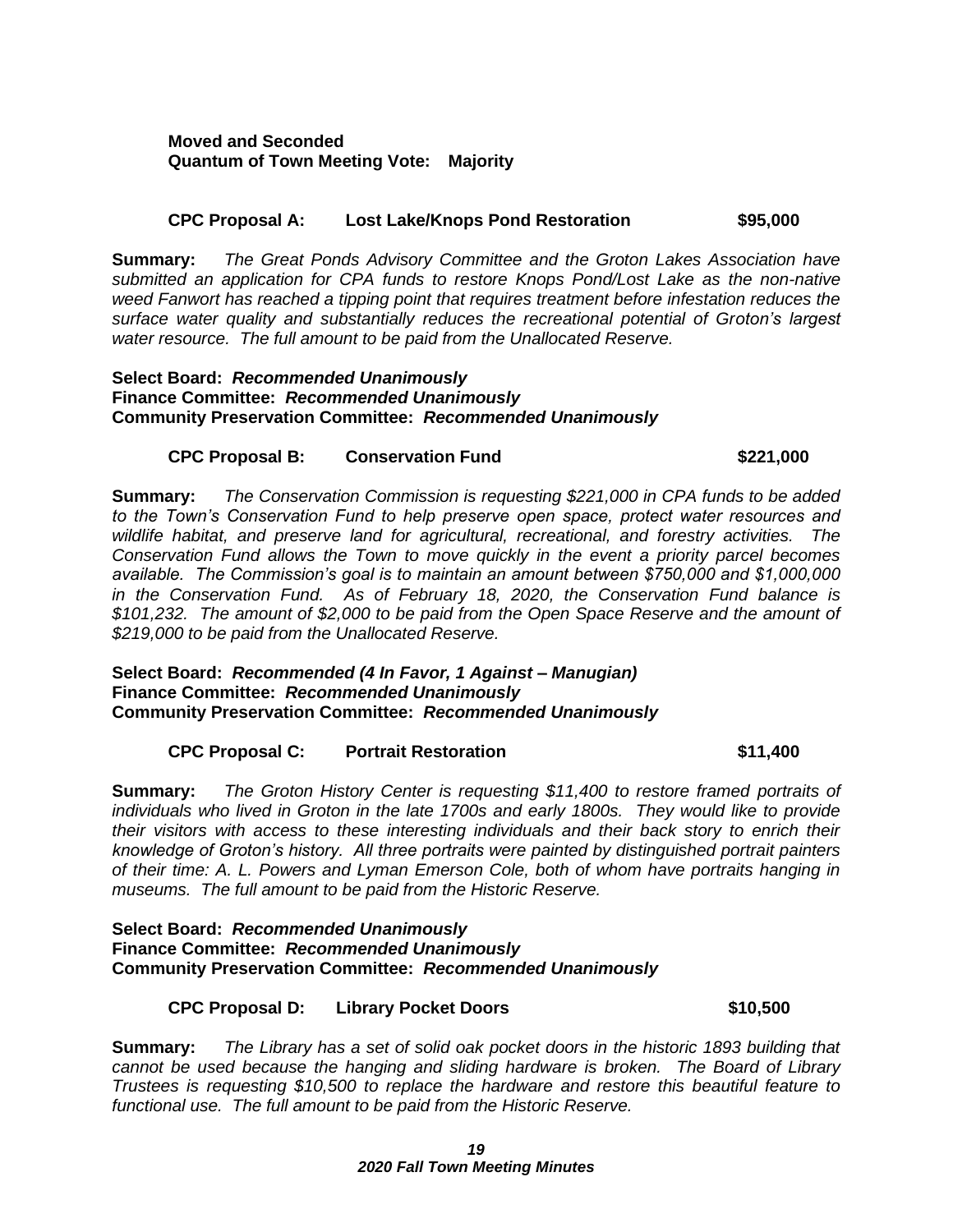#### **Select Board:** *Recommended Unanimously* **Finance Committee:** *Recommended Unanimously* **Community Preservation Committee:** *Recommended Unanimously*

#### **CPC Proposal E: Hazel Grove \$9,242**

**Summary:** *The Hazel Grove Agricultural Association has submitted this application for funding to make capital improvements on the viewing tower and storage shed. This funding will allow them to update the viewing tower with new siding, roof, shutters, locking door, flooring and a ladder for second floor access. This building is used as a safety viewing platform, shelter and storage. The storage shed will be updated with a new roof, electrical service and two new windows. The full amount to be paid from the Open Space Reserve.*

#### **Select Board:** *Recommended Unanimously* **Finance Committee:** *Recommended Unanimously* **Community Preservation Committee:** *Recommended Unanimously*

#### **CPC Proposal F: WWI Cannon Restoration \$15,000**

**Summary:** *The Celebrations and Commemorations Committee submitted this application to complete the process of restoring the "Cannon de 75 mle 1897", a gift to the Town of Groton from the U.S. Army in 1919 at the dedication of the Lawrence W. Gay Post 55. The Cannon has resided at Legion Common for the last 100 years in honor of Lawrence W. Gay who was killed in action just days prior to the signing of the Armistice ending hostilities of World War I. In recent years the cannon has suffered from the effects of weather, fallen into disrepair and become a safety issue. The Town's portion of the project includes sandblasting, repainting and replacement of the oak spoked wheels. The full amount to be paid from the Historic Reserve.*

**Select Board:** *Recommended (3 In Favor, 2 Against – Manugian, Degen)* **Finance Committee:** *Recommended Unanimously* **Community Preservation Committee:** *Recommended Unanimously*

#### **CPC Proposal G: Emergency Rental Assistance \$200,000**

**Summary:** *The Affordable Housing Trust submitted this application for funding to establish an emergency rental assistance program for the benefit of eligible tenants residing in the Town of Groton. This program will provide as much as four months of rental assistance for tenants earning up to 80% of the area median income. Landlord participation is required and the program is expected to run until funds are expended or June 30, 2022 at the latest. The full amount to be paid from Community Housing Reserve.*

**Select Board:** *Recommended Unanimously* **Finance Committee:** *Recommended Unanimously* **Community Preservation Committee:** *Recommended Unanimously*

#### **C***OMMUNITY PRESERVATION COMMITTEE*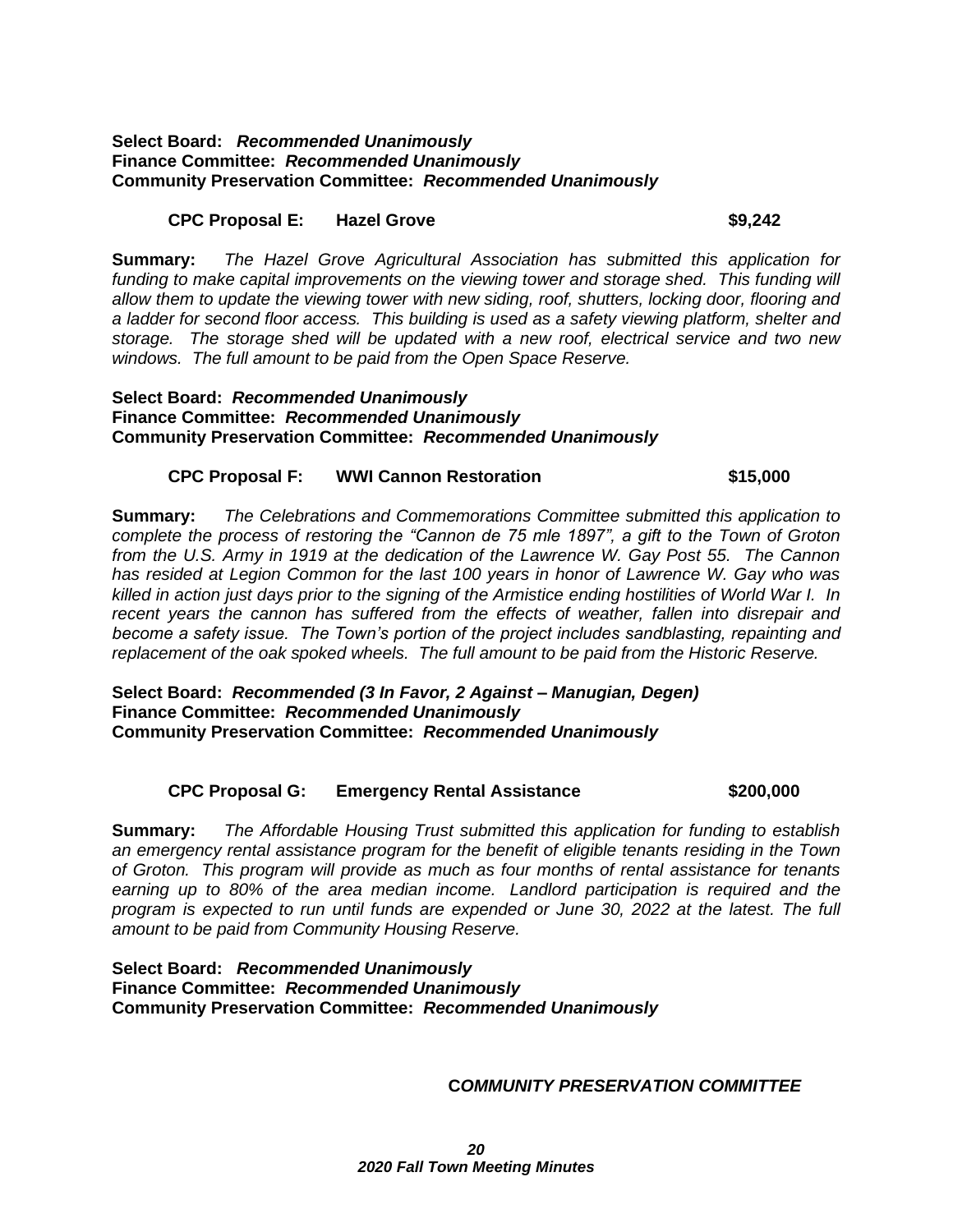### **MOTION 6 (PROPOSAL F) WWI CANNON RESTORATION was held from the Article 17 Consent Motion**

#### **VOTE on Article 17 CONSENT MOTION (except Motion 6 (Proposal F)): Passed by Unanimous Vote**

**Mover: Bruce Easom MOTION 6 (Proposal F): WWI Cannon Restoration**

I move, pursuant to Massachusetts General Laws, Chapter 44B, Section 5, that the sum of Fifteen Thousand Dollars (\$15,000) be appropriated from the Community Preservation Fund Historic Resource Reserve to fund Community Preservation Application 2021-10 "WWI Cannon Restoration".

**Moved and Seconded Quantum of Town Meeting Vote: Majority**

**Discussion:**

• **Cannon was donated by the Army to Groton in 1919. Needs repair. The cannon will be placed on granite blocks to help preserve the wheels and painted with a resilient paint.**

**VOTE on Article 17 – Motion 6 (Proposal F): Passed by Majority Vote**

\_\_\_\_\_\_\_\_\_\_\_\_\_\_\_\_\_\_\_\_\_\_\_

#### *ARTICLE 18: SPECIAL LEGISLATION – INVESTMENT OF TOWN'S TRUST FUNDS*

 To see if the Town will petition the Senate and House of Representatives of the Commonwealth of Massachusetts to enact special legislation authorizing the Treasurer of the Town of Groton to invest the Town's Trust Funds, notwithstanding section 54 of chapter 44 of the General Laws or any other general or specific law to the contrary with the Massachusetts Prudent Investor Act, codified in Chapter 203C of the General Laws as follows:

#### **AN ACT AUTHORIZING CERTAIN INVESTMENTS BY THE TREASURER OF THE TOWN OF GROTON.**

**Section 1.** Notwithstanding any general or special law to the contrary, the treasurer of the town of Groton may invest any trust funds of the town in the custody of the treasurer in accordance with sections 3, 4, 5, 8 and 9 of chapter 203C of the General Laws and in accordance with the town of Groton cash and investment policy. The policy may be amended by the select board of the town of Groton from time to time.

**Section 2.** Section 54 of chapter 44 of the General Laws shall not apply to the town of Groton.

**Section 3.** This act shall take effect upon its passage.

or to take any other action relative thereto.

#### *COMMISSIONERS OF TRUST FUNDS*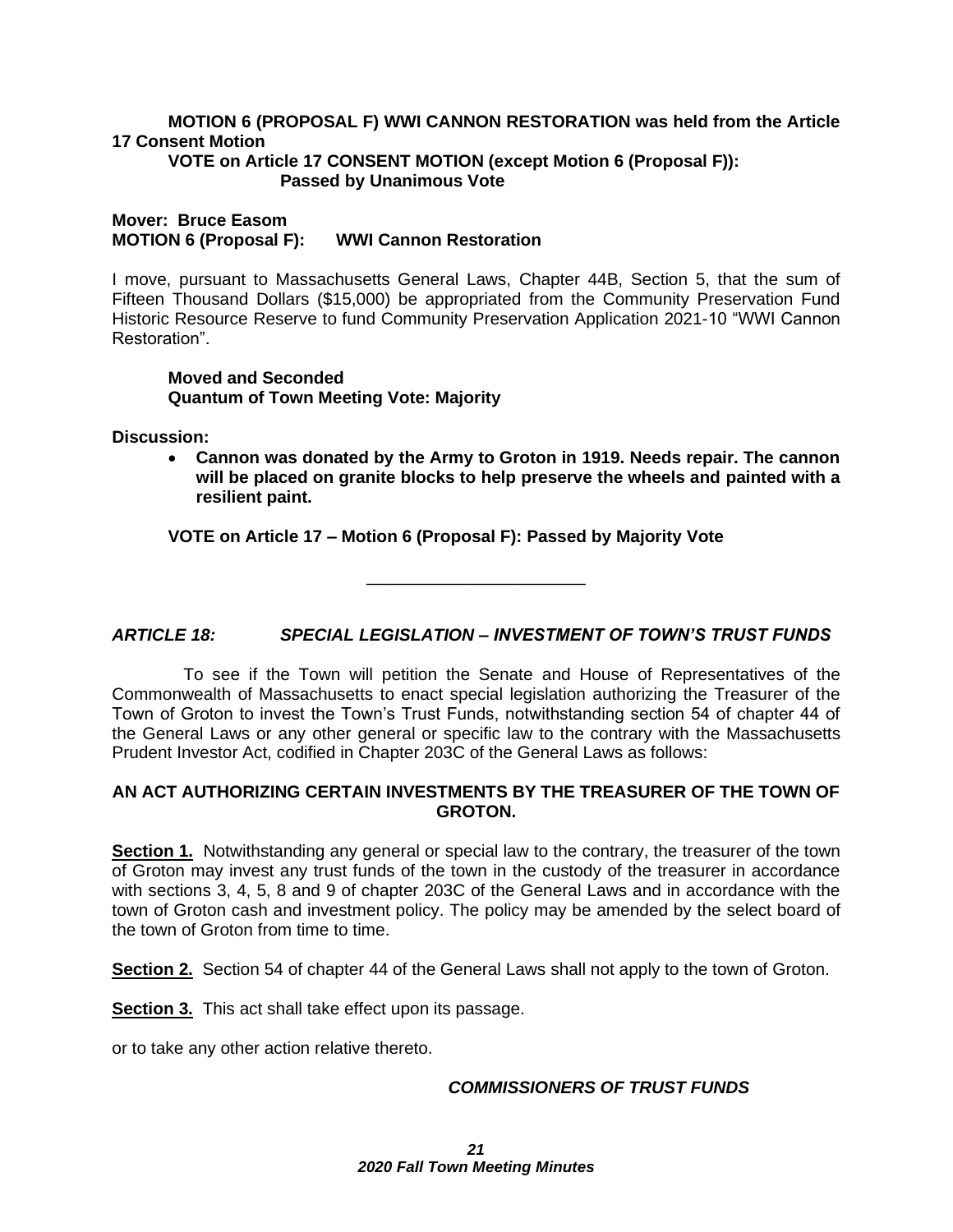#### **Select Board:** *Recommended Unanimously* **Finance Committee:** *Recommended Unanimously* **Commissioners of Trust Funds:** *Recommended Unanimously*

**Summary:** *MGL Ch. 44, s.54 pertains to the Investment of Trust Funds. All trust funds shall fall under the control of the Treasurer. This article will allow the Treasurer to invest the Town's Trust Funds with more flexibility than previously allowed, while still conforming to Massachusetts General Law. This flexibility will be limited to provisions contained in the Investment Policy of the Town. The standard of care to be used by the Treasurer shall be the 'Prudent Person' standard set forth in MGL Ch. 203C and shall be applied in the context of managing an overall portfolio.*

#### **Mover: Rebecca Pine**

**MOTION:** I move to petition the Senate and House of Representatives of the Commonwealth of Massachusetts to enact special legislation authorizing the Treasurer of the Town of Groton, notwithstanding section 54 of chapter 44 of the General Laws or any other general or specific law to the contrary, to invest the Town's Trust Funds pursuant to the standards of the Massachusetts Prudent Investor Act, codified in Chapter 203C of the General Laws as set forth in the Warrant for the 2020 Fall Town Meeting.

**Moved and Seconded Quantum of Town Meeting Vote: Majority VOTE on Article 18 – Main Motion: Passed by Majority Vote**

### *ARTICLE 19: AMEND ZONING BYLAW – SITE PLAN REVIEW*

To see if the Town will vote to amend the Code of the Town of Groton, Chapter 218 Zoning as follows:

\_\_\_\_\_\_\_\_\_\_\_\_\_\_\_\_\_\_\_\_\_\_\_\_\_

- 1. In Section 218-2.5, Site Plan Review, by deleting Item (b) of Paragraph C, Threshold of Review, Part (1) Minor site plan review, which reads as follows:
	- (b) Construction of an addition or any other alteration of up to 1,000 square feet gross floor area to an existing commercial, office, industrial, or institutional use, or structure for such use.

And by inserting in its place the following:

- (b) Construction of a new building, an addition, change of use, or any other alteration of up to 1,000 square feet gross floor area to an existing commercial, office, industrial, or institutional use, or structure for such use.
- 2. In Section 218-2.5, Site Plan Review, by deleting Items (a) and (b) of Paragraph C, Threshold of Review, Part (2) Major, which read as follows:
	- (a) Construction, enlargement or alteration of a parking area resulting in six or more new parking spaces.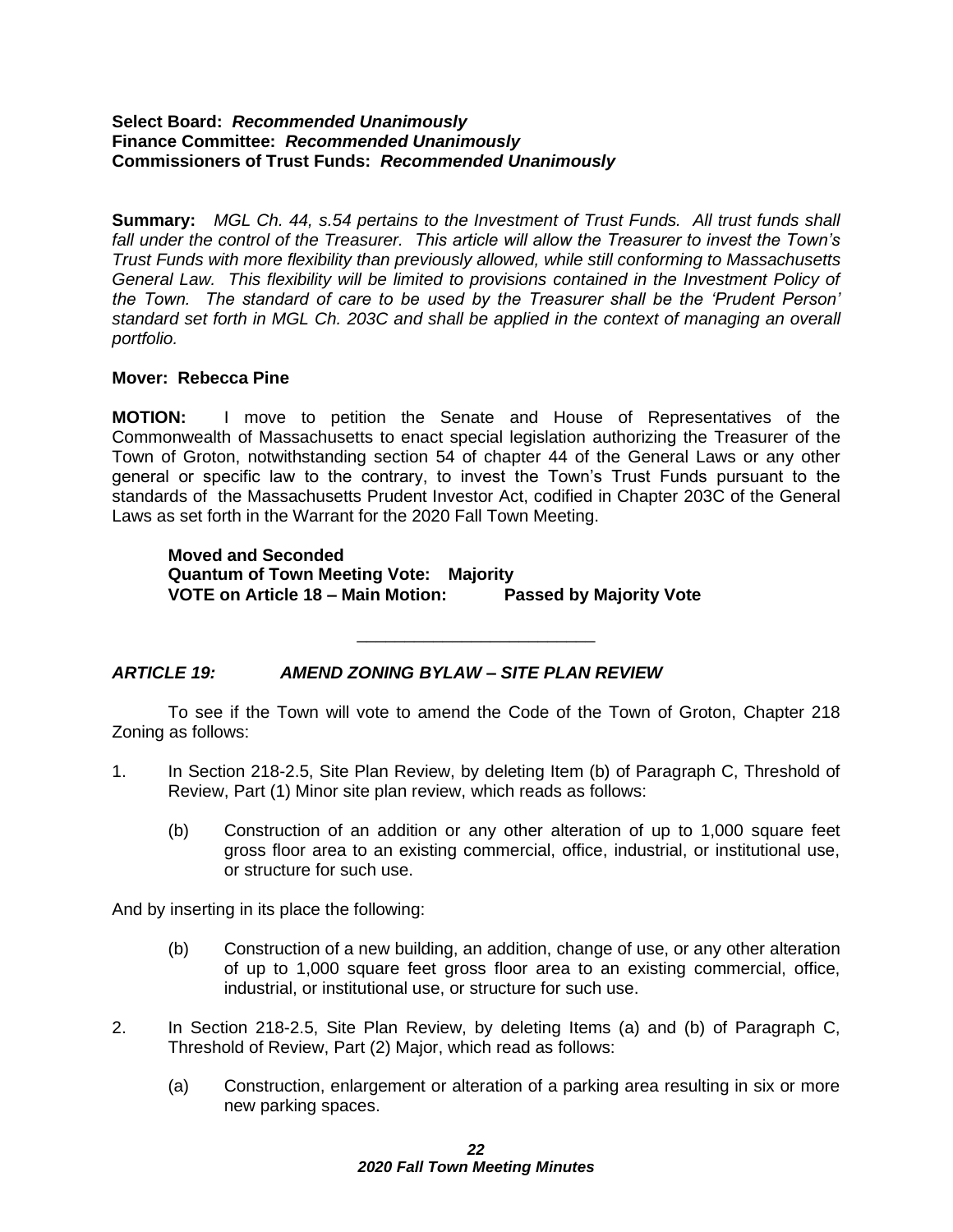(b) Construction of a new building or an addition or any other alteration that exceeds 1,000 square feet of aggregate gross floor area which includes all floors of all buildings on the premises, to an existing commercial, office, industrial, or institutional use or structure.

And by inserting in their place the following:

- (a) Construction, enlargement, or change of use resulting in the construction or alteration of a parking area resulting in six or more new parking spaces.
- (b) Construction of a new building or an addition, a change in use, or any other alteration that exceeds 1,000 square feet of aggregate gross floor area which includes all floors of all buildings on the premises, to an existing commercial, office, industrial, or institutional use or structure.
- 3. In Section 218-9.3 Multifamily Use, Subsections 218-9.3.A., 218-9.3.B.(1) and 218-9.3B. (2) delete the words "**Board of Appeals**" and insert the words "**Planning Board**".

or to take any other action relative thereto.

#### *PLANNING BOARD*

#### **Select Board:** *Recommended Unanimously* **Finance Committee:** *No Position*

**Summary:** *The purpose of these amendments is to clarify the thresholds for Site Plan Review, resolve a discrepancy in the bylaw as it relates to the Multifamily Use provisions, and to correct a sub-sectional reference. Specifically: 1) The proposed amendment #1 clarifies that the provisions of Minor Site Plan Review apply to a change of use. 2) The proposed amendment #2 clarifies that the provisions of Major Site Plan Review apply to a change of use. 3) The proposed amendment #3 corrects an internal inconsistency in the Zoning bylaws that*  dates to the adoption of Article 19 at the 2014 Annual Town Meeting. As part of a *comprehensive update of the Zoning Bylaws to implement the recommendations of the Comprehensive Master Plan adopted in 2012, the Schedule of Use Regulations was amended. Among the various amendments, the Planning Board was designated as the Special Permit Granting Authority (SPGA) for "Multifamily Uses as allowed by the provisions of Sections 218- 27A through 27C" (now Sections 218-9.3 A through C).*

*However, Article 19 failed to update the corresponding language of the cross-referenced Sections A and B, leaving intact the SPGA reference in those sub-sections as the Zoning Board of Appeals not the Planning Board as intended in the Schedule of Use amendment. The proposed amendment to Sections 218-9.3 A and B remedies the regulatory inconsistency by inserting the correct SPGA as intended by the adoption of Article 19 at the 2014 Annual Town Meeting.*

#### **Mover: Russ Burke**

**MOTION:** I move that the Code of the Town of Groton, Chapters 218-2.5, 218-9.3, 218- 9.3.A., 218-9.3.B.(1) and 218-9.3B.(2) be amended as set forth in the Warrant for the 2020 Fall Town Meeting.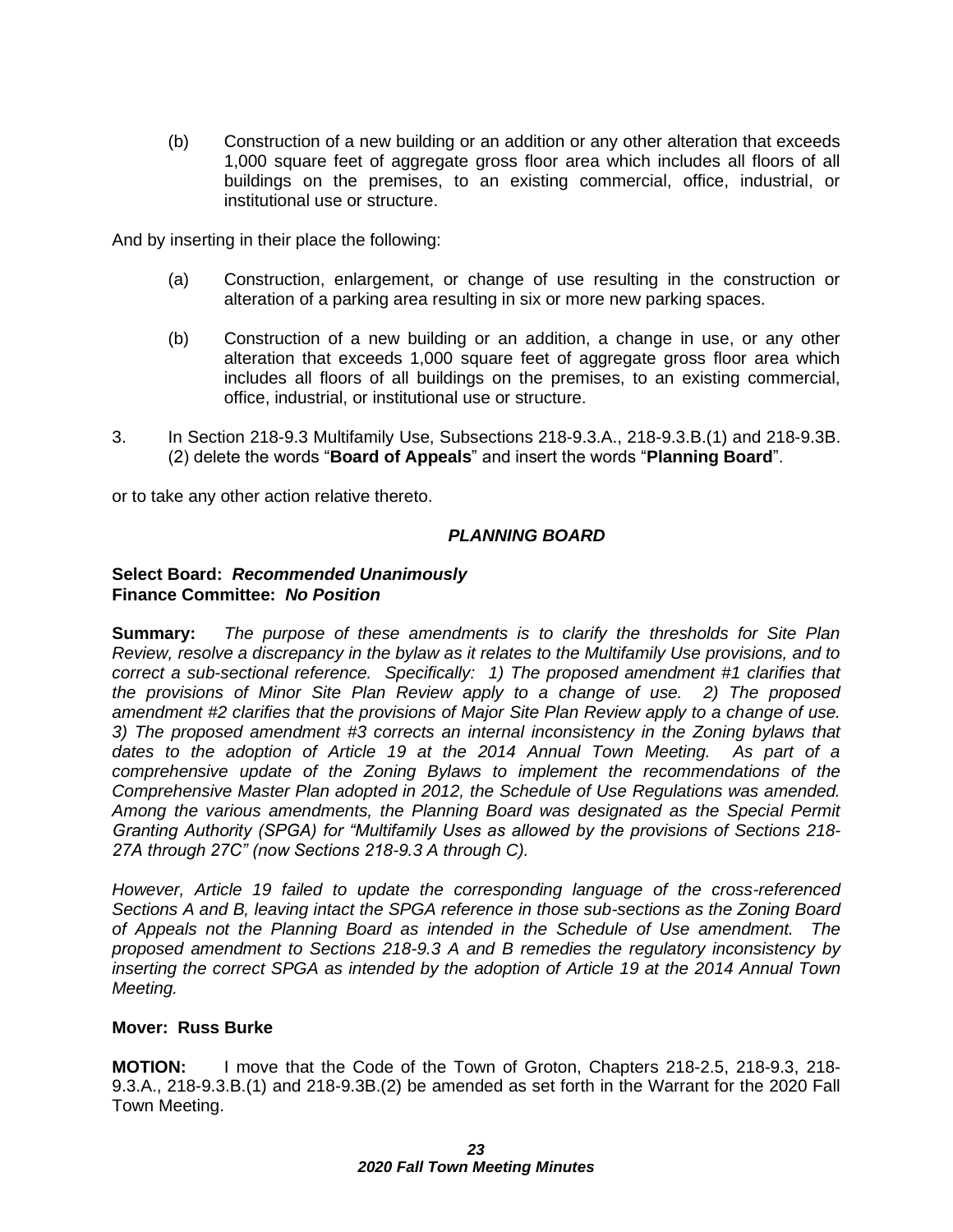**Moved and Seconded Quantum of Town Meeting Vote: 2/3's Majority**

#### **Planning Board Report: At a public hearing on September 10, 2020, the Planning Board voted to Unanimously Recommend Article 19.**

**VOTE on Article 19 – Main Motion: Passed by 2/3rds Majority**

### *ARTICLE 20: AMEND ZONING BYLAW – ATTACHED ACCESSORY APARTMENT*

\_\_\_\_\_\_\_\_\_\_\_\_\_\_\_\_\_\_\_\_\_\_\_

To see if the Town will vote to amend the Zoning Bylaw by deleting Section 218-9.4 in its entirety and replacing it with the following:

#### **1) 218-9.4 Attached Accessory Apartment**

#### **218-9.4.1 Purpose**

- **a.** To provide homeowners of a single-family dwelling larger than required for present needs with a means of sharing space and the burdens of home ownership, companionship, security, and services, thereby enabling them to stay more comfortably in homes and neighborhoods they might otherwise be forced to leave.
- **b.** Develop housing units in single family neighborhoods that are appropriate for households at a variety of stages in their life cycle.
- **c.** Provide small additional housing units for rent without substantially altering the appearance of the Town
- **d.** Provide housing units for persons with disabilities.
- **e.** Protect stability, property values, and the residential character of a neighborhood

#### **218-9.4.2 Attached Accessory Apartment**

Use of an accessory apartment, an independent dwelling unit not to exceed eight hundred (800) square feet contained within a single-family house. The unit shall have a separate entrance, a kitchen/living room, a bathroom and a maximum of two bedrooms. Either unit shall be occupied by the owner. The gross floor area shall include the interior finished habitable area to be used exclusively for the accessory apartment.

One Accessory apartment shall be allowed by right in the RA and RB Districts providing the following criteria are met:

- **a.** The accessory apartment shall conform to the provisions of Title V of the State Sanitary Code, 310 CMR 15.00, and applicable regulations of the Groton Board of Health.
- **b.** Approval from the Fire Department.
- **c.** Building, plumbing, electrical and any other required permits are obtained.
- **d.** The accessory apartment is contained within a single-family dwelling. Attached accessory apartments shall not be permitted on lots that contain two or more dwellings.
- **e.** All staircases required to access an accessory apartment must not change the general appearance of a single-family house.
- **f.** Space may be provided by either raising the roof, or extending the dwelling, but only in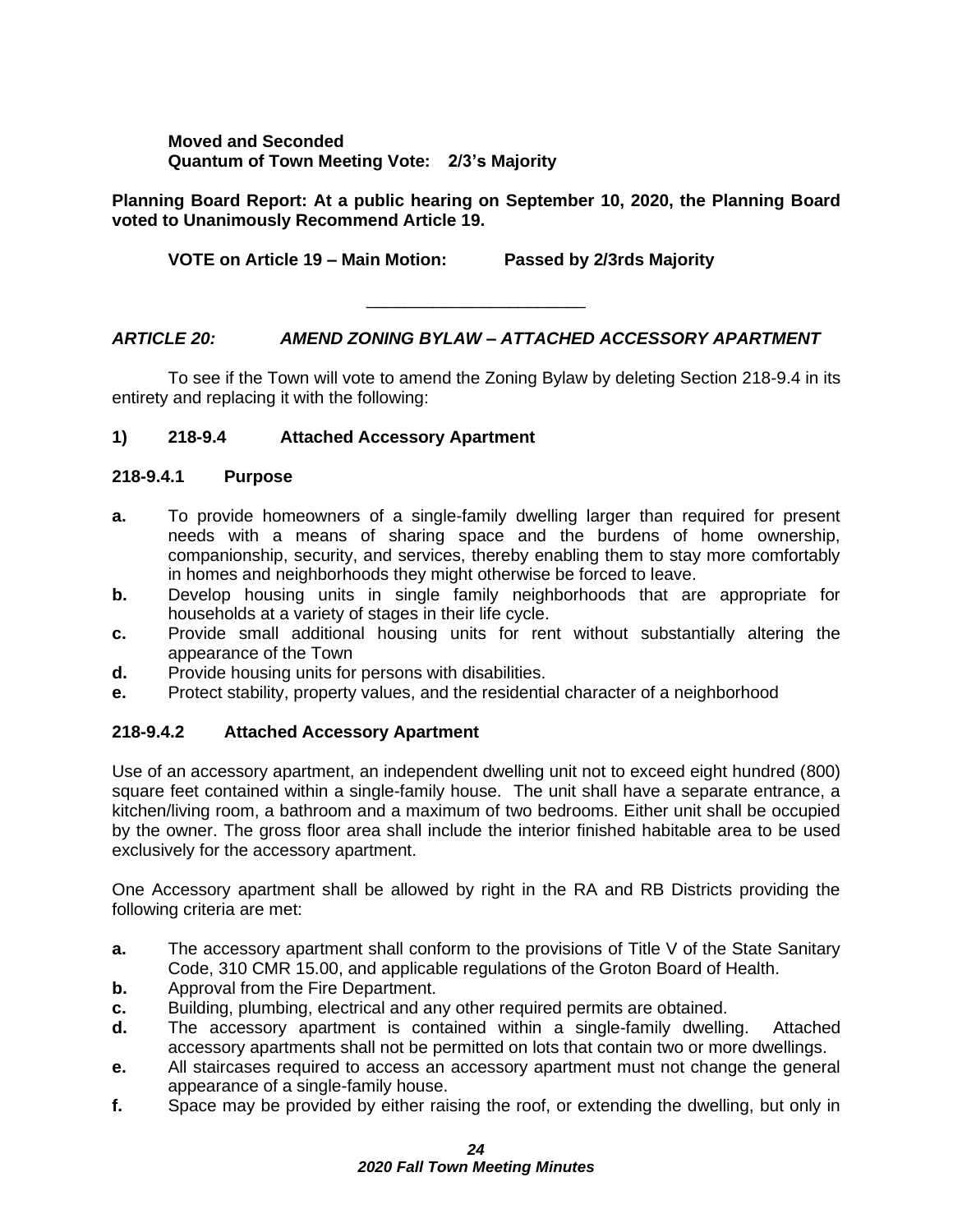accordance with current height and setback requirements.

- **g.** To maintain the single-family character of the neighborhood, the entrance to the accessory apartment should be on the side or rear, if possible, but may be through the front door, if there is a vestibule.
- **h.** The owner of the property must occupy one of the two units as a permanent residence.
- **i**. Accessory Apartments are not permitted on lots which have two or more dwellings.
- **j**. Accessory apartments shall be occupied by no more than 2 permanent residents.
- **k.** Sufficient and appropriate area for at least one additional parking space shall be provided by the owner to serve the accessory apartment. Said parking space shall be constructed of materials consistent with the existing driveway and, to prevent on-street parking, and shall have vehicular access to the driveway,
- **l**. The footprint of the structure in which the accessory apartment is to be located shall not be increased by more than 800 square feet and shall retain the appearance of a singlefamily structure. Any such increase in the footprint shall not exacerbate an existing nonconformity nor create a new nonconformity,
- **m**. The provisions of MGL C. 40A, § 3 shall apply to any accessory apartments intended for occupancy by a person with a disability relative to access ramps used solely for the purpose of facilitation ingress and egress to person with physical limitations as defined in MGL C 22, § 13A."

or take any action relative thereto

### *PLANNING BOARD*

#### **Select Board:** *Recommended Unanimously* **Finance Committee:** *No Position*

**Summary:** *The purpose of this zoning amendment is to allow attached apartments by right as an accessory use in a single-family house. Under the current zoning bylaw, attached accessory apartments require a special permit issued by the Zoning Board of Appeals. While this proposed amendment changes and reorganizes the language in the current bylaw, the only substantive change is to delete the special permit requirement.*

#### **Mover: Tim Svarzkopf**

**MOTION:** I move that the Code of the Town of Groton, Chapters 218-9.4.1 and 218-9.4.2 be amended as set forth in the Warrant for the 2020 Fall Town Meeting.

**Moved and Seconded Quantum of Town Meeting Vote: 2/3's Majority**

#### **Planning Board Report: At a public hearing on September 10, 2020, the Planning Board voted to Unanimously Recommend Article 20.**

#### **MOTION to AMEND Article 20 (Becky Pine)**

I move to amend Article 20 – "Amend Zoning Bylaw – Attached Accessory Apartment" by deleting Paragraph "J" of Section 218-9.4.2, which reads as follows:

"Accessory Apartments shall be occupied by no more than 2 permanent residents" In its entirety, and re-lettering the remaining paragraphs to reflect this deletion.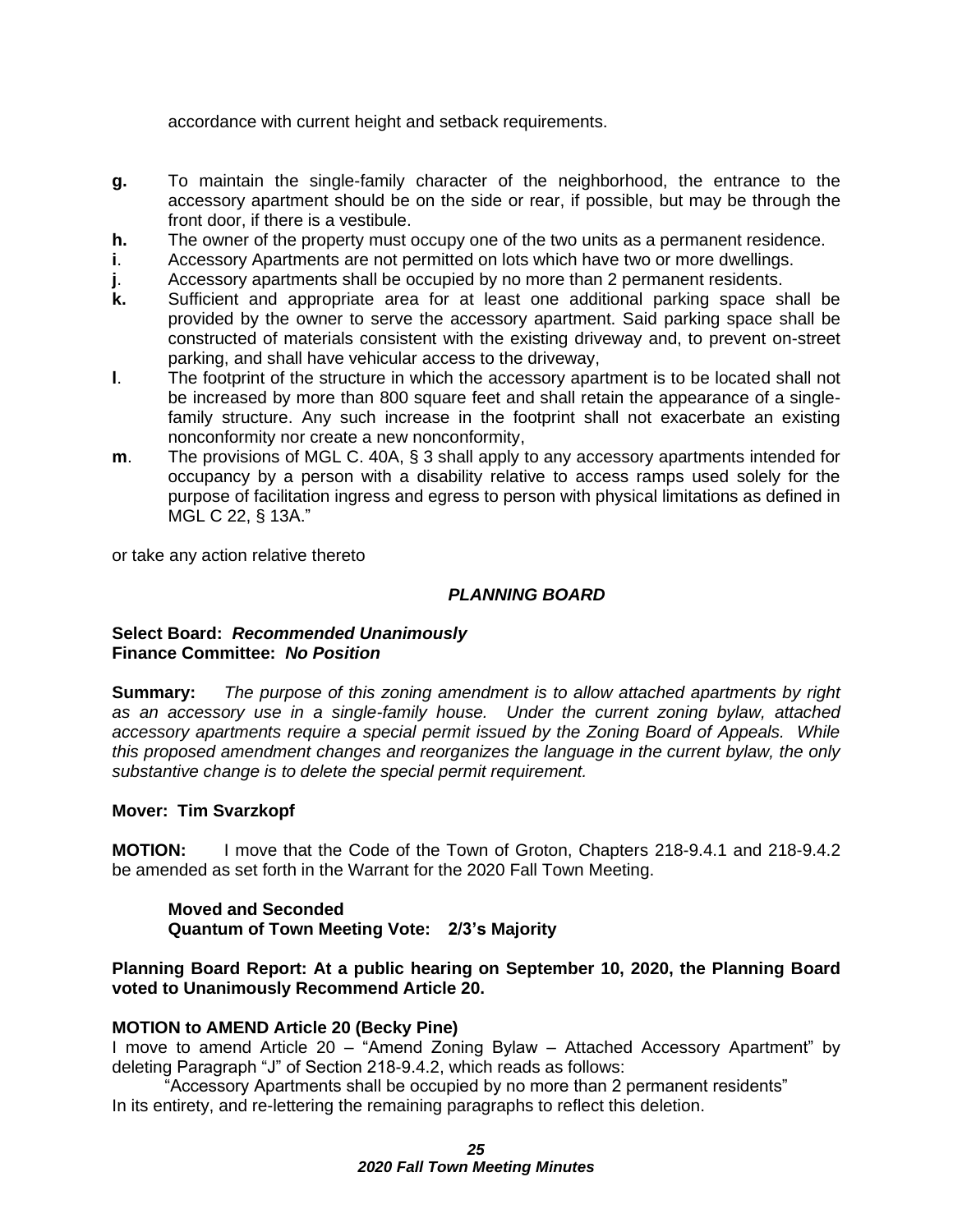**Moved and Seconded Quantum: Majority VOTE on Article 20 MOTION TO AMEND: passed by Majority Vote**

#### **VOTE on Article 20 – Main Motion as Amended: Passed by 2/3rds Majority**

\_\_\_\_\_\_\_\_\_\_\_\_\_\_\_\_\_\_\_\_\_\_\_

#### *ARTICLE 21: AMEND ZONING BYLAW – DETACHED ACCESSORY APARTMENT*

To see if the Town will vote to amend the Zoning By-Law of the Town of Groton by adding the following Section

#### **218-9.4.3 Detached Accessory Apartment**

The Planning Board acting as the Special Permit Granting Authority may issue a Special Permit authorizing the installation and use of a detached–accessory apartment in a detached structure on a lot containing a single-family dwelling provided the following conditions are met:

- A. Conditions a–c, e, h, and j-m of Section 218-9.4.2 are met
- B. A plot plan of the existing dwelling unit and proposed accessory apartment shall be submitted to the Special Permit Granting Authority, showing the location of the building on the lot, the proposed accessory apartment, location of any septic system and required parking
- C. The detached accessory apartment shall be a complete, separate housekeeping unit containing a kitchen/living room, a bathroom and a maximum of two bedrooms. Detached accessory apartments shall not be permitted on lots that contain two or more dwellings.
- D. Off-street parking spaces shall meet the requirements of Section 218- 8.1 of these bylaws.
- E. Any new construction shall be in accordance with current height and setback requirements for the district in which it is located.
- F. No special permit shall be granted without a condition that the accessory apartment shall conform to the provisions of Title V of the State Sanitary Code, 310 CMR 15.00, and applicable regulations of the Groton Board of Health.
- G. Any property that has been granted a Special Permit for a detached accessory apartment shall not be further divided unless all zoning requirements can be met for the district in which it is located.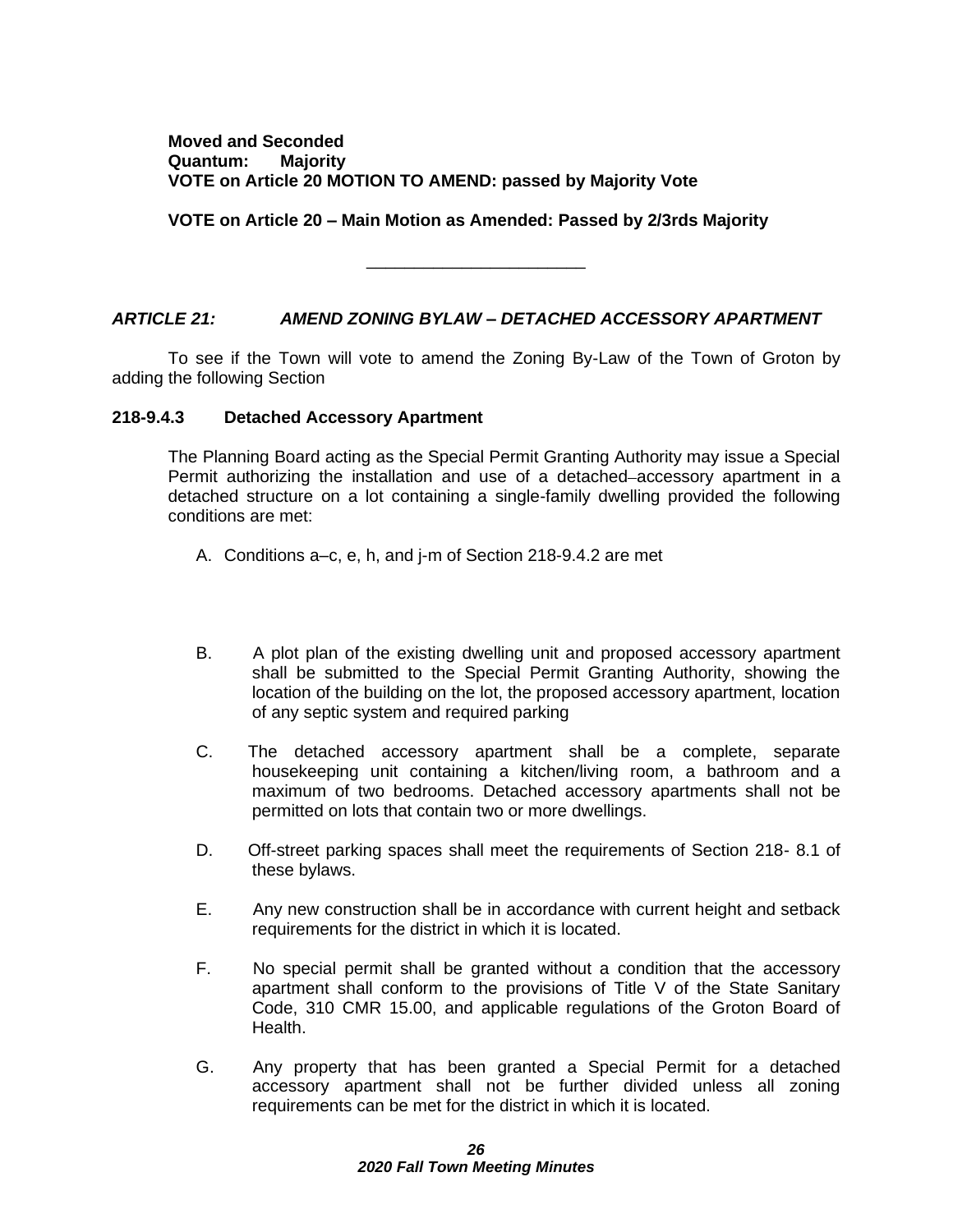- H. Prior to approval of a Special Permit for a detached accessory apartment the Board shall make the following findings:
	- 1. The detached accessory apartment will not impair the integrity or character of the neighborhood in which it is located.
	- 2. The detached accessory apartment will provide housing opportunities in conformance with the purpose of this Section.

or take any action relative thereto

#### *PLANNING BOARD*

#### **Select Board:** *Recommended Unanimously* **Finance Committee:** *No Position*

**Summary:** *The purpose of this zoning amendment is to allow detached apartments by special permit of the Planning Board as an accessory use to a single-family house. Detached accessory apartments are not allowed under the current zoning bylaw.*

#### **Mover: Russ Burke**

**MOTION:** I move that the Code of the Town of Groton, Chapter 218-9.4.3 be amended as forth in the Warrant for the 2020 Fall Town Meeting.

**Moved and Seconded Quantum of Town Meeting Vote: 2/3's Majority**

**Planning Board Report: At a public hearing on September 10, 2020, the Planning Board voted to Unanimously Recommend Article 21.**

#### **MOTION to AMEND Article 21 (Becky Pine)**

I move to amend Article 21 – "Amend Zoning Bylaw – Detached Accessory Apartment" by deleting the letters "j-m" and replacing it with "j-l" in Paragraph A of Section 218-9.4.3

**Moved and Seconded Quantum: Majority VOTE on Article 21 MOTION TO AMEND: passed by Majority Vote**

**VOTE on Article 21 – Main Motion as Amended: Passed by 2/3rds Majority**

\_\_\_\_\_\_\_\_\_\_\_\_\_\_\_\_\_\_\_\_\_\_\_

*ARTICLE 22: AMEND CHAPTER 128 - DOGS*

To see if Town will vote to amend the Code of the Town of Groton by deleting Chapter 128, "Dogs" in its entirety and replacing it with a new Chapter 128, "Dogs", to read as follows:

#### **§ 128-1 Definitions**

As used in this chapter, the following terms shall have the meanings indicated: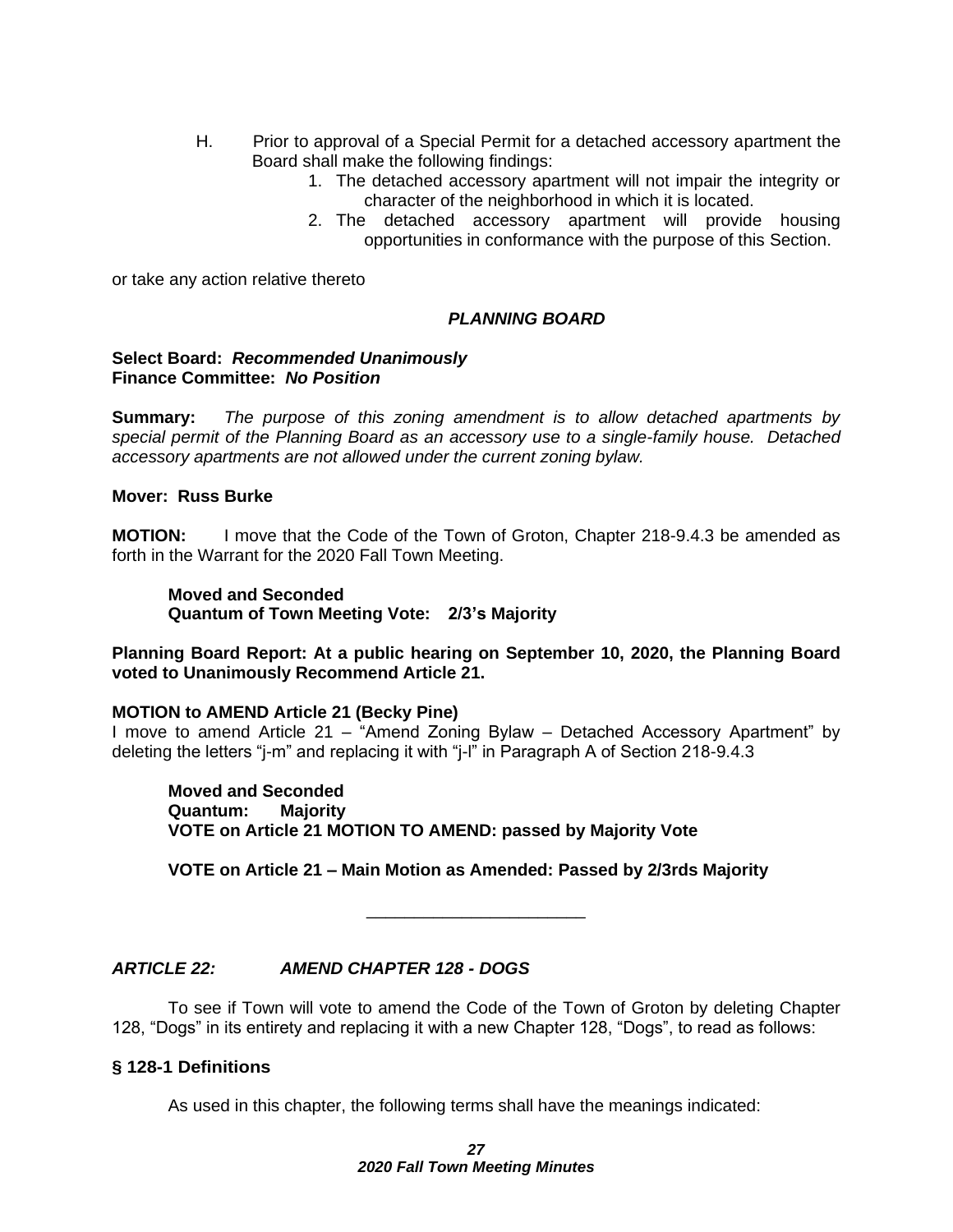#### **Abandon**

A dog is considered abandoned within the meaning of this chapter when it has been left alone or unattended by the owner for any period greater than 24 hours without the owner providing for its needs.

#### **Animal Control Officer**

An appointed officer authorized to enforce M.G.L. c. 140, sections 136A to 174F, inclusive.

#### **Attack**

Aggressive physical contact initiated by an animal.

#### **At Large**

Off the premises of the owner and not under the physical control of the owner or keeper.

#### **Complainant**

Any person, including the Animal Control Officer, who makes a complaint regarding an animal committing a violation under this chapter. In the case where the complaint is from other than the Animal Control Officer, it shall be in writing, using the Groton Dog Incident Complaint Form.

#### **Complaint**

A formal written report of a dog incident using the Groton Dog Incident Complaint Form.

#### **Dangerous Dog**

A dog that either: (i) without justification, attacks a person or domestic animal causing physical injury or death; or (ii) behaves in a manner that a reasonable person would believe poses an unjustified imminent threat of physical injury or death to a person or to a domestic or owned animal. No dog shall be deemed to be a dangerous dog if any of the circumstances provided in M.G.L. c. 140, § 157(a) apply.

#### **Domestic Animal**

An animal designated as domestic by regulations promulgated by the department of fish and game.

#### **Euthanize**

Take the life of an animal by the administration of barbiturates in a manner deemed acceptable by the American Veterinary Medical Association Guidelines on Euthanasia.

#### **Hearing Authority**

The Town Manager or the chief of police, or the person charged with the responsibility of handling dog complaints.

#### **Keeper**

A person, business, corporation, entity or society, other than the owner, having possession of a dog.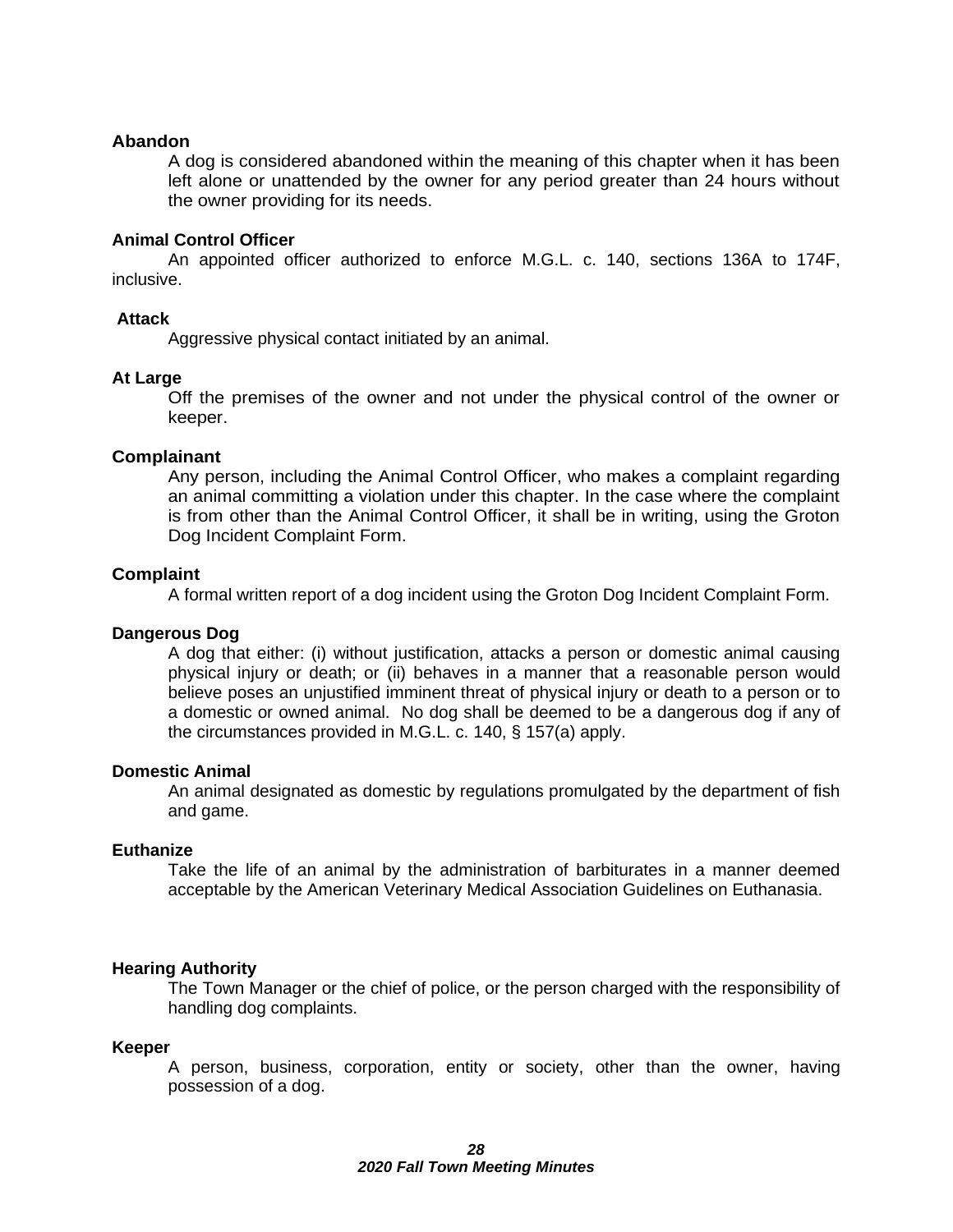#### **Nuisance Dog**

A dog that: (i) by excessive barking or other disturbance, is a source of annoyance to a sick person residing in the vicinity; or (ii) by excessive barking, causing damage or other interference, a reasonable person would find such behavior disruptive to one's quiet and peaceful enjoyment; or (iii) has threatened or attacked livestock, a domestic animal or a person, but such threat or attack was not a grossly disproportionate reaction under all the circumstances.

#### **Owner**

Any person, group of persons or corporation owning, keeping or harboring a dog or dogs. The owner is responsible for a dog's actions at all times.

#### **License**

A valid and current municipal dog license and dog license tag.

#### **Physical Control**

Control of a dog with a restraint.

#### **Public Disturbance**

Any dog shall be deemed a public disturbance when such dog is engaged or has engaged in any combination of one or more of the following activities. Each instance of a public disturbance is considered to be a violation. Each day of a violation is determined to be a separate violation.

- A. Destroying, disturbing or otherwise molesting the property, including refuse, of another while outside the property of its owner, whether under such owner's physical control or not.
- B. Being upon any public park, playground schoolyard, beach or in any place to which the public has a right of access while not under the physical control of its owner or keeper. The determination of physical control shall be that of the Animal Control Officer.
- C. Being a dog, which is permitted to run unrestrained at large. The running of hunting dogs, certified service dogs and search and rescue dogs shall not constitute a public disturbance hereunder. The exercising of other dogs which are under the physical control of their owner or keeper shall not constitute a public disturbance hereunder, providing permission of the landowner has been obtained.
- D. Being upon any public way or in any place to which the public has a right of access, chasing motor vehicles, bicycles or pedestrians.
- E. Being an unspayed female or unneutered male at large.
- F. Being over the age of six months and not wearing a suitable collar and current municipal dog license tag issued for it and while not on the property of the owner.
- G. Being a dog which has been abandoned.
- H. Being a dog which deposits solid waste not removed, or not properly disposed of, by the dog's owner or agent upon any public park, playground, schoolyard, beach, public or private way sidewalk, in any place to which the public has a right of access or any property other than that of its owner.

#### **Restraint**

The control of a dog by physical means, such as a leash, fence or other means of physically confining or restraining a dog.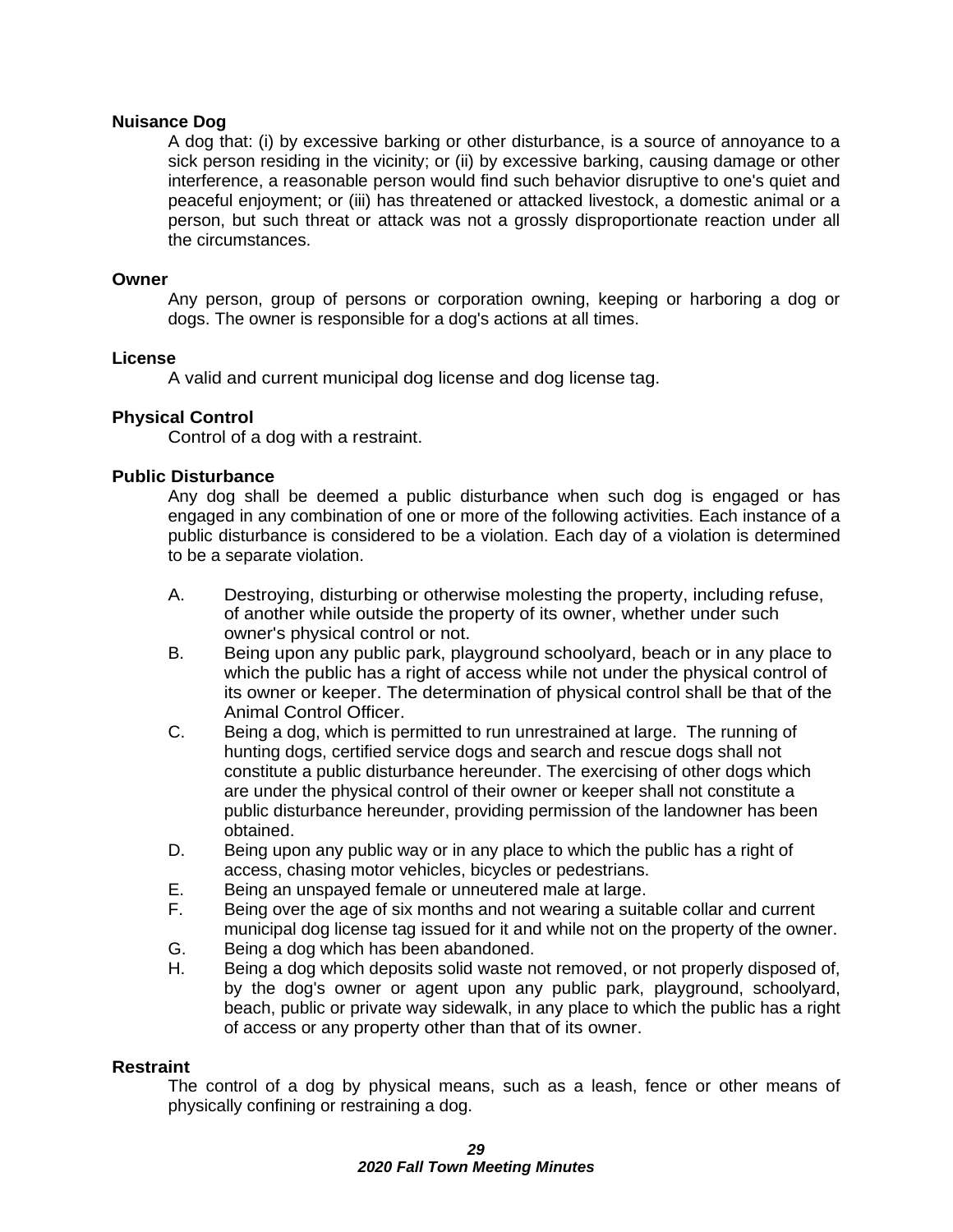#### **Restraint Order**

Order to confine or restrain a dog with conditions determined by the Animal Control Officer.

#### **§ 128-2 Public Disturbances Prohibited**

No owner of any dog shall, while such dog is within the confines of the Town of Groton, allow such dog to be a public disturbance as defined above.

#### **§ 128-3 Enforcement**

Nothing contained in this bylaw shall prevent the Select Board from passing any orders authorized by law at such times as the Board shall deem it necessary to safeguard the public.

#### **Public Disturbances**

- A. In all cases it shall be the duty of the duly appointed Animal Control Officer to investigate any violation under §128-2 of this chapter either witnessed by a police officer or the Animal Control Officer or reported in a written and sworn complaint. The Animal Control Officer shall provide the dog owner and the complainant with a written copy of the complaint and investigation report not more than seven days after the conclusion of the investigation, but in any event, not more than 30 days after receiving the complaint.
- B. If, after the Animal Control Officer's investigation of an alleged violation under § 128-2 of this chapter, such officer has reason to believe that the described violation did in fact occur as set forth in said written complaint or as witnessed by him/her or a police officer, it shall be the Animal Control Officer's duty to issue the owner, in writing, the appropriate order and/or to impose the appropriate fine designed to prevent a recurrence or continuation of such violation. The period of time during which the order shall be in effect shall be on the order. If the complainant and the owner involved agree with the order so issued, then the matter respecting that particular violation under this chapter shall be considered resolved. If the parties are not in agreement, then recourse can be had to the remedies of each under provisions of law.
- C. In all cases it shall be the duty of the Animal Control Officer, if, in his/her opinion, appropriate action is necessary to prevent further or continued violations of § 128-2 of this chapter pending a complete investigation, to take the following action:
	- (1) Notify the owner, if known and available, of the alleged violation, and issue a preliminary order, in writing, requiring the owner to take appropriate action, pending a complete investigation.
	- (2) If the owner is not known or, if known, is not immediately available:
		- (a) Take the dog into custody in the most humane manner possible.
		- (b) Confine the dog in a suitable facility.
		- (c) Use every means available to identify and contact the owner.
		- (d) Take such further action as is allowed by law.
- D. It shall be the responsibility of the owner of any dog impounded under the provisions of Subsection C(2)(b) to reclaim such dog subject to the following criteria: The owner shall pay the Animal Control Officer such sum as is established by the Select Board by regulation for taking the dog into custody and a further sum for room and board as determined by regulations promulgated by the Select Board.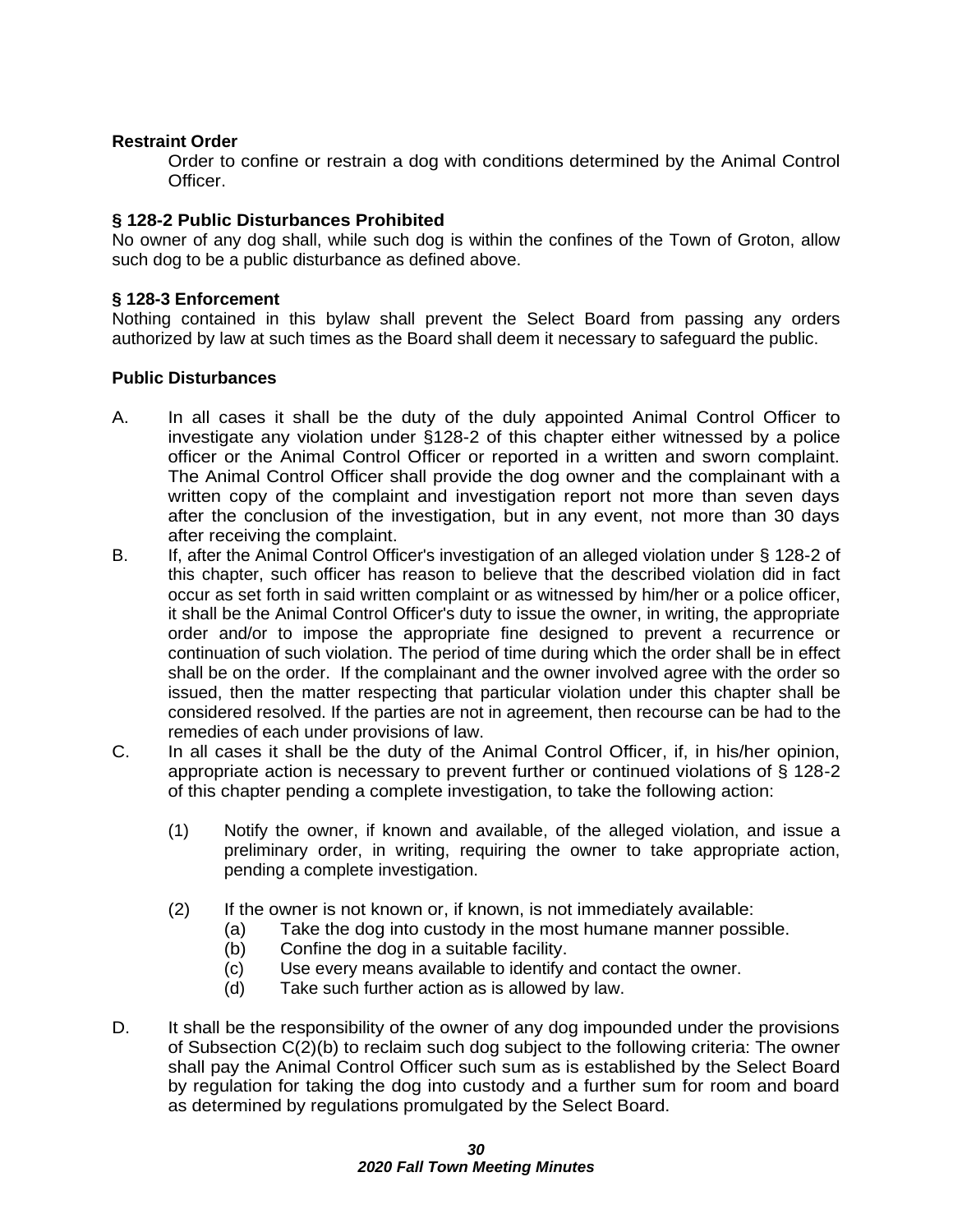- (1) The owner of the dog shall also be responsible for costs incurred by the Town or Animal Control Officer for reasonable and customary care of the dog while in the custody of the Animal Control Officer.
- (2) The owner shall have in his possession a license and related tag for the dog, both of which shall have been issued with respect to the dog. The license tag shall be attached to the dog by a suitable collar before the dog is released from the custody of the Animal Control Officer.
- E. Disposition of dogs If an unclaimed dog has been in the custody of the Animal Control Officer for more than seven days, the Animal Control Officer may euthanize the dog in accordance with applicable provisions of Massachusetts law. The owner shall be responsible for any costs incurred in the keeping and disposition of the dog.

#### **Nuisance or Dangerous Dog Complaints**

- A. Any person may file a written complaint with the Select Board and Town Manager, or their designee that a dog kept in the Town is a nuisance or a dangerous dog. All such complaints must be signed and include an address and contact information for the complainant.
- B. Hearing Authority. The Town Manager is designated by the Select Board as the "Hearing Authority" to oversee the process of responding to all nuisance or Dangerous Dog Complaints. The Town Manager may further designate another Town Employee as the Hearing Authority when necessary.
- C. Disposition. The Hearing Authority shall investigate or cause to be investigated the complaint, including an examination under oath of the complaint at a hearing. Based on credible evidence and testimony presented at the hearing, the Hearing Authority shall take the following action:
	- (1) **Nuisance Dog.** If the dog is complained of as a nuisance dog, the Hearing Authority shall either (a) deem the dog a nuisance dog; or (b) dismiss the complaint.
	- (2) **Dangerous Dog.** If the dog is complained of as a dangerous dog, the Hearing Authority shall either (a) deem the dog as a dangerous dog; (b) deem the dog a nuisance dog; or (c) dismiss the complaint.
- D. Report to Town Clerk. The Hearing Authority shall notify the Town Clerk of any complaints filed and shall report any finding that a dog is a nuisance dog or a dangerous dog to the Town Clerk.
- E. Order valid throughout the Commonwealth. Unless later overturned on appeal, any order of the Hearing Authority shall be valid throughout the Commonwealth of Massachusetts.
- F. Remedies.
	- 1. Nuisance dog. If the Hearing Authority has deemed the dog a nuisance dog, it may order the owner or keeper of the dog to take remedial action to ameliorate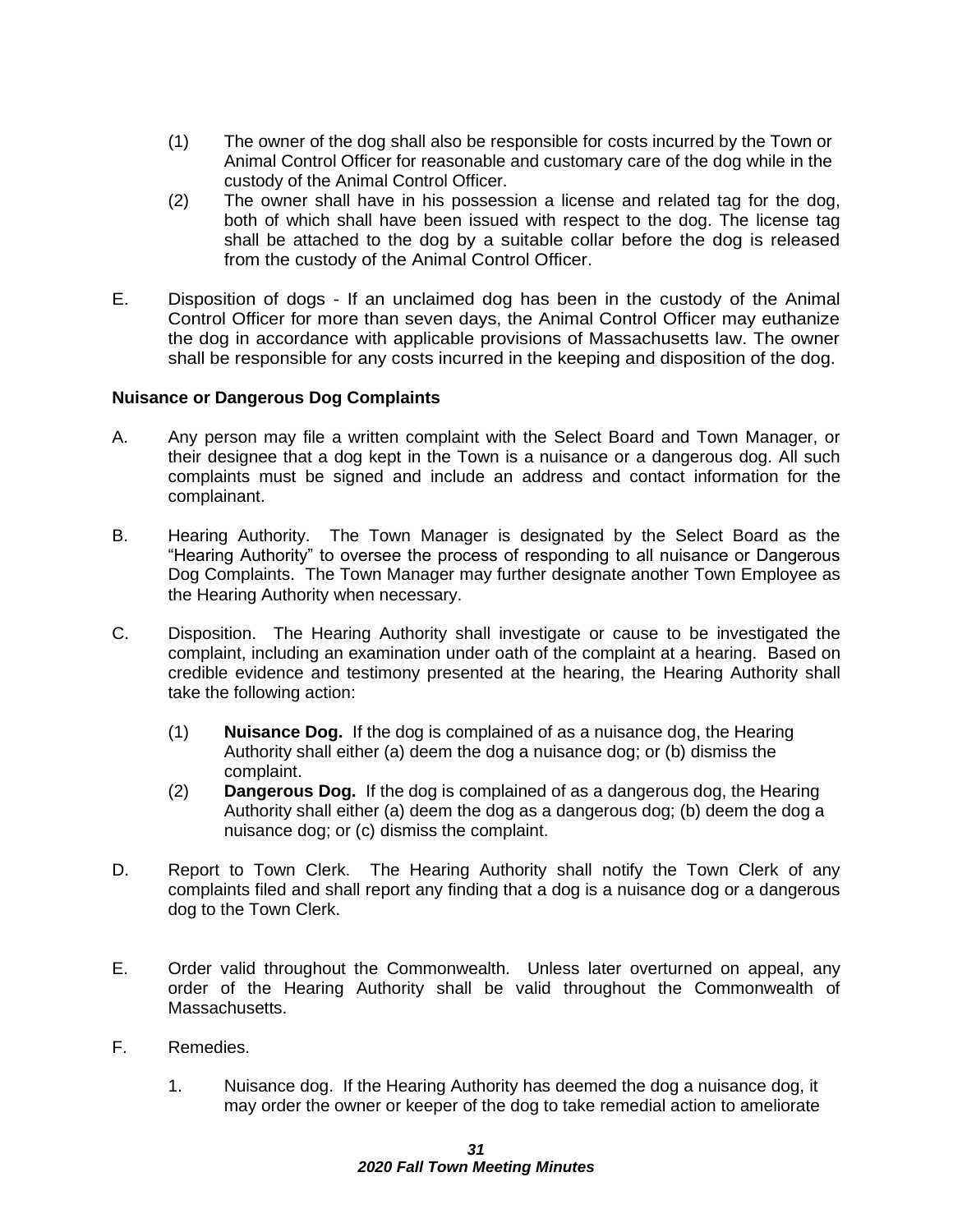the cause of the nuisance behavior.

- 2. Dangerous dog. If the Hearing Authority has deemed the dog a dangerous dog, it may order one or more of the following remedies:
	- (a) that the dog be humanely restrained, but no order shall require the dog to be chained or tethered to an inanimate object such as a tree, post or building;
	- (b) that the dog be confined to the premises of the owner or keeper, meaning securely confined indoors or confined outdoors in a securely enclosed pen or dog run area that has a secure roof, has either a floor secured to all sides or is embedded into the ground for at least two feet, and provides the dog with proper shelter from the elements.
	- (c) when removed from the premises of the owner or keeper, the dog be securely and humanely muzzled and restrained with a tethering device with a maximum length of three feet and a minimum tensile strength of three hundred pounds;
	- (d) that the owner or keeper provide (i) proof of insurance of at least \$100,000 insuring the owner or keeper against any claim, loss, damage, or injury to persons, domestic animals, or property resulting from the intentional or unintentional acts of the dog; or (ii) proof that reasonable efforts were made to obtain such insurance;
	- (e) that the owner or keeper provide the Town Clerk, the Animal Control Officer, or other entity as directed with identifying information for the dog including but not limited to photographs, videos, veterinary records, tattooing, microchip implantations or a combination of these;
	- (f) that the dog be altered so as not to be reproductively intact, unless the owner or keeper provides evidence of a veterinary opinion that the dog is medically unfit for such alteration; or
	- (g) that the dog be humanely euthanized.
- G. Restrictions following dangerousness finding:
	- 1. No dog that has been deemed dangerous shall be ordered removed from the Town.
	- 2. Issuance of temporary restraint orders. The Animal Control Officer may issue a temporary restraint order to the owner or keeper of any dog that is alleged to be a nuisance dog or a dangerous dog and is awaiting a decision under § [133-8.](https://ecode360.com/32838931#32838931) A temporary restraint order shall be in force for no more than 30 days unless the Animal Control Officer renews it in writing for subsequent thirty-day period. The Animal Control Officer may rescind or stop renewing the order when, in the Animal Control Officer's judgment, restraint is no longer required. The Animal Control Officer's order shall expire upon receipt of a decision from the Hearing Authority on the nuisance dog or dangerous dog hearing.
- H. Appeals

The Hearing Authority's initial decision shall become effective upon filing said decision with the Town Clerk. The owner or keeper of a dog may appeal the initial decision of the Hearing Authority to the Select Board within ten (10) days of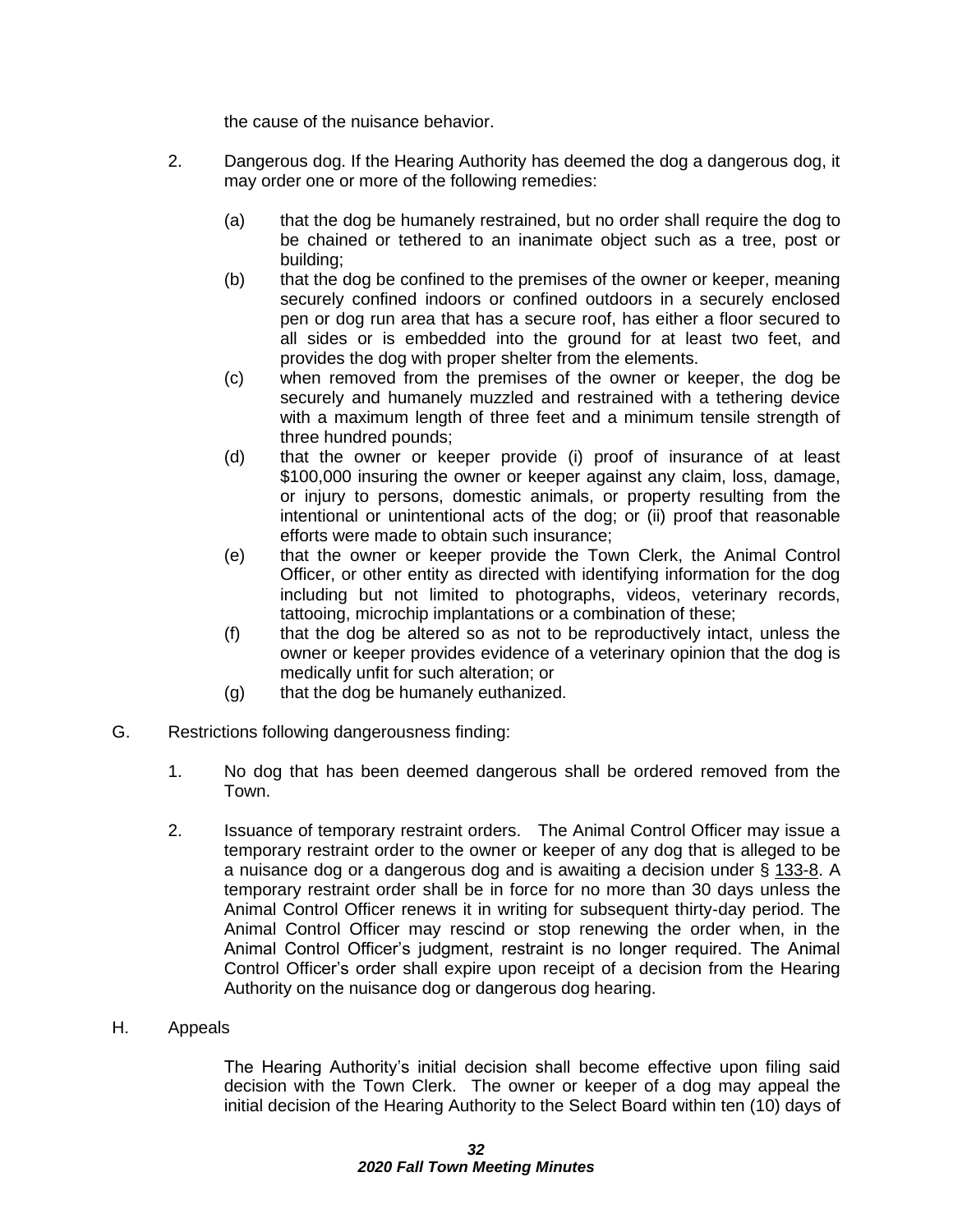the decision being filed with the Town Clerk. The Select Board shall review the decision in open session and determine whether or not to modify or uphold the decision. The Select Board may conduct a further hearing or accept additional evidence as the Board deems appropriate. An owner or keeper may further appeal the Select Board's final action to the district court pursuant to M.G.L. c. 140 § 157.

#### **§ 128-4 License required, penalty**

- A. Pursuant to Chapter 140, § 173, of the Massachusetts General Laws, any person who fails to register, number, describe and license his or her dog annually by January 1 in the Town of Groton, Middlesex County, and pay the fees and charges under rules and regulations pursuant to Chapter 140, § 139 will be required to pay to the Town of Groton a penalty after the last day of February annually, in accordance with a Fee/Fine Schedule established by the Select Board. By virtue of the Town's acceptance of the applicable provision of Section 139 of Chapter 140 of the General Laws, no fee shall be charged for a license for a dog owned by a person aged 70 years or over, unless the dog is identified as a dangerous dog.
- B. Failure to comply with this section shall constitute a violation of§ 128-2 and may subject the owner of any unlicensed dog to financial penalties as are allowed by this chapter or as provided form regulations promulgated by the Select Board.
- C. All monies received by the Town Clerk's office for the issuance of dog licenses or other fees, fines, charges, and penalties under§ 147 of Chapter 140 of the Massachusetts General Laws and this chapter shall be paid into the treasury of the Town.

#### **§ 128-5 Violations and penalties.**

- A. Except as otherwise provided by existing statute or in this chapter, any person who violates this chapter shall be subject to the payment of a penalty in the amount of \$50 for each violation and for each day of violation, to be recovered for the use of the Town.
- B. The owner of any dog which is in violation of § 128-2 may be subject to this penalty whether such dog is in the custody of the Animal Control Officer or not. As an alternative to criminal prosecution, the Animal Control Officer and Town Police Officers, as enforcing persons under this chapter, may enforce this chapter and orders issued hereunder pursuant to the noncriminal disposition statute, M.G.L. C. 40, § 21D and the Town Code, Chapter 1, Article I, § 1-4B(2). When so enforced, the fines shall be as follows:
	- 1. Penalties for public nuisance violations

| а. | <b>First violation</b> | \$50 |
|----|------------------------|------|
|    |                        |      |

- b. Second violation 675
- c. Third and subsequent violations \$100
- 2. Fees for dogs in the custody of the Animal Control Officer

| a. | Fee for dog pick up | \$25 |
|----|---------------------|------|
|    |                     |      |

b. First calendar day board **\$25**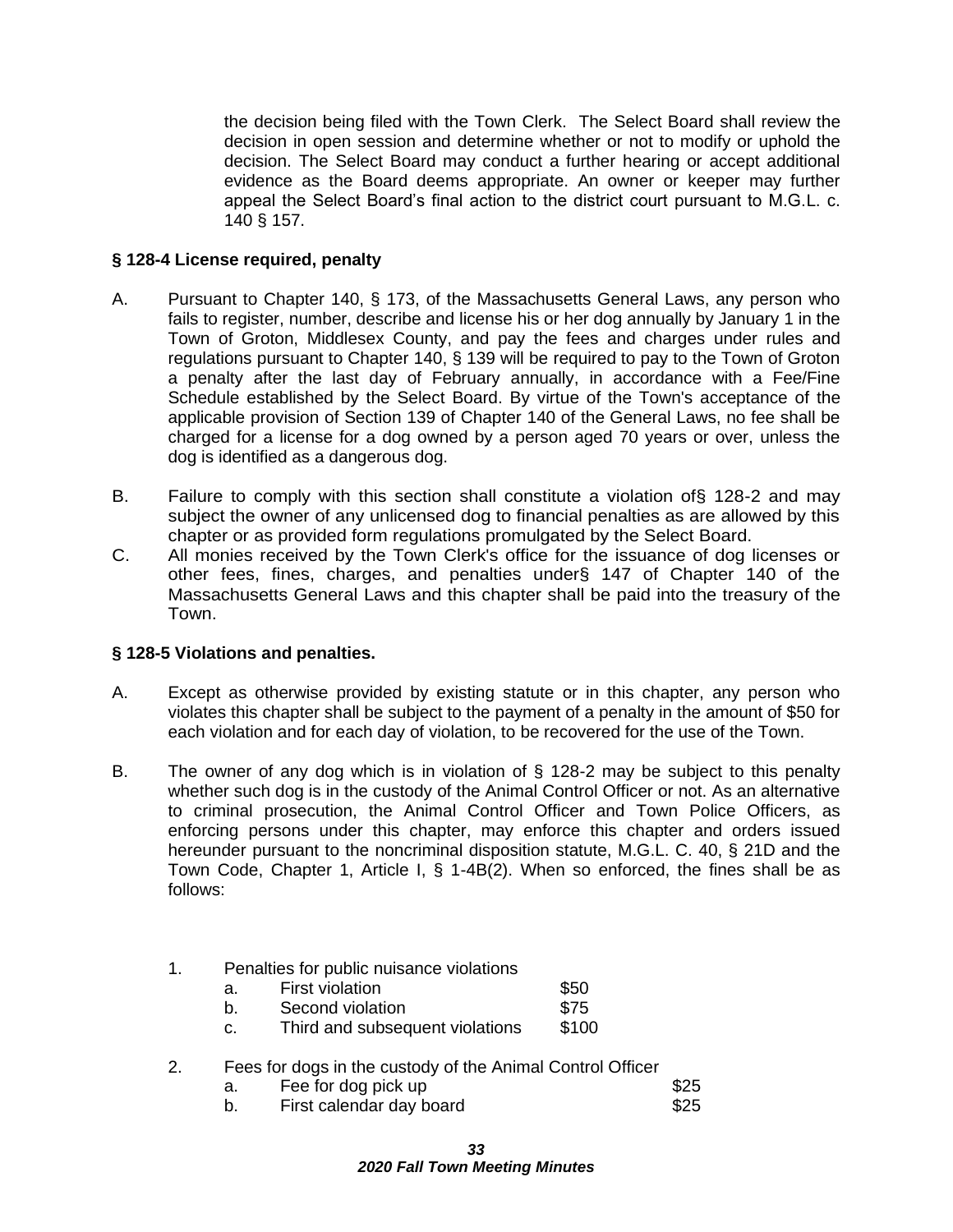- c. Second and subsequent calendar day board \$40
- 3. Annual dog licensing fee (between January 1 and February 28)
	- a. Neutered or spayed dogs \$10
	- b. Unaltered dogs 515
	- c. Kennel license:

| $\mathbf{L}$ | Up to 4 dogs    | \$40  |
|--------------|-----------------|-------|
| Н.           | 5 to 9 dogs     | \$70  |
| Ш.           | 10 or more dogs | \$100 |

4. Dangerous dog license **\$300** 

or to take any other action relative thereto.

#### *SELECT BOARD TOWN MANAGER*

#### **Select Board:** *Recommended Unanimously* **Finance Committee:** *No Position*

**Summary:** *The purpose of this Article is to bring the Town's Dog Bylaw into compliance with State Law. It was determined that certain sections of the current Bylaw, including the remedies*  related to a finding that a dog is dangerous, are not in compliance with State Law. In addition, it *also adds a new finding for a nuisance dog.*

#### **Mover: Rebecca Pine**

**MOTION:** I move that the Code of the Town of Groton be amended by deleting Chapter 128, "Dogs" in its entirety and replacing it with a new Chapter 128, "Dogs", as set forth in the Warrant for the 2020 Fall Town Meeting.

**Moved and Seconded Quantum of Town Meeting Vote: Majority**

#### **MOTION to AMEND Article 22-Main Motion (Mary Winkels)**

I move to amend Chapter 128 Paragraph E on Page 22 in the Warrant by inserting after "euthanize the dog" the words "only after reasonable efforts to place the dog with a reputable no-kill facility or organization, and"

#### **Discussion:**

• **The purpose of this revision is to bring the bylaw into compliance with state law.**

#### **MOTION to INDEFINITELY POSTPONE Article 22**

**MOTION to MOVE THE QUESTION Moved and Seconded Quantum: 2/3rds Majority VOTE on MOTION to MOVE THE QUESTION: Passed by 2/3ds Majority**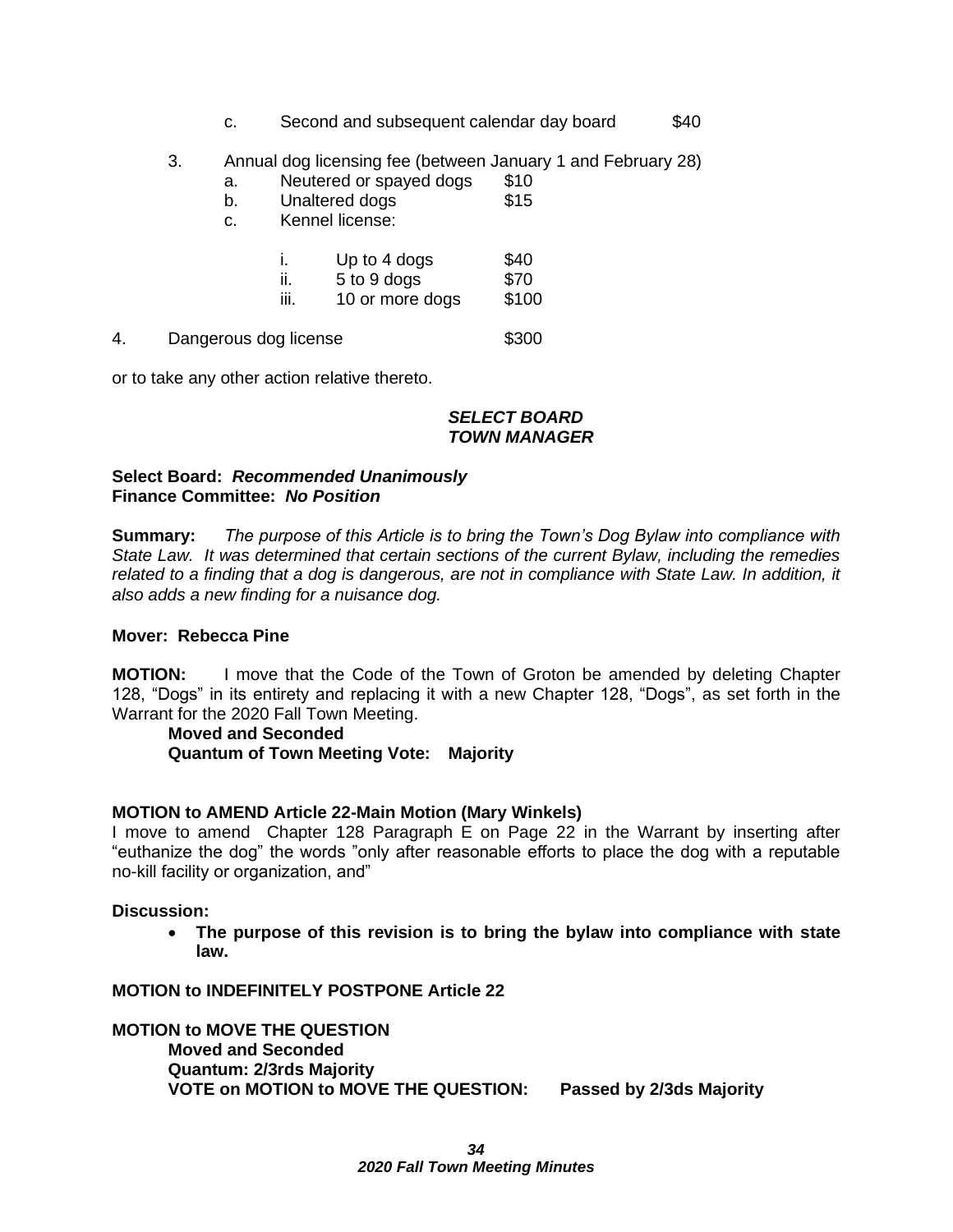**VOTE on MOTION TO AMEND Article 23-Main Motion: Passed by Majority Vote VOTE on MOTION TO INDEFINITELY POSTPONE Article 22: Did not pass**

**VOTE on Article 22 – Main Motion as amended: Passed by Majority Vote**

#### *ARTICLE 23: ACCEPTANCE OF RED PEPPER LANE AS A PUBLIC WAY*

To see if the Town will vote to accept Red Pepper Lane as a public way, as recommended by the Planning Board and laid out by the Select Board and as shown on a plan entitled "Red Pepper Lane Street Acceptance Plan in Groton, Massachusetts," prepared by Land Engineering and Environmental Services, Inc., Tyngsboro, MA for Reedy Meadow, LLC, Tyngsboro, Massachusetts, dated January 30, 2020, and on file with the Town Clerk; to authorize the Select Board to acquire, by gift, purchase or eminent domain such land and easements for the creation, maintenance and operation of a public way, including but not limited to easements for access, grading, drainage, sloping, construction and utilities, in all or any portions of such way and the parcels on such way, or to take any other action relative thereto.

\_\_\_\_\_\_\_\_\_\_\_\_\_\_\_\_\_\_\_\_\_\_\_\_\_

#### *SELECT BOARD*

#### **Select Board:** *Recommended Unanimously* **to Indefinitely Postpone Finance Committee:** *No Position*

**Summary:** *To accept Red Pepper Lane as a Town Way.*

#### **Mover: Rebecca Pine**

**MOTION:** I move that Article 23 be indefinitely postponed.

#### **Moved and Seconded Quantum of Town Meeting Vote: Majority**

**Discussion:**

o **The Select Board authorized the Town Manager to work with the developer on a plan to plow the road this winter.**

\_\_\_\_\_\_\_\_\_\_\_\_\_\_\_\_\_\_\_\_\_\_\_\_\_

**VOTE on Article 23- Main Motion: Passed by Majority Vote**

**MOTION TO DISSOLVE the 2020 Fall Town Meeting Moved and Seconded Quantum: Majority VOTE on MOTION TO DISSOLVE: Passed by Majority Vote**

**The 2020 Fall Town Meeting was dissolved at 12:32 PM on October 3, 2020.**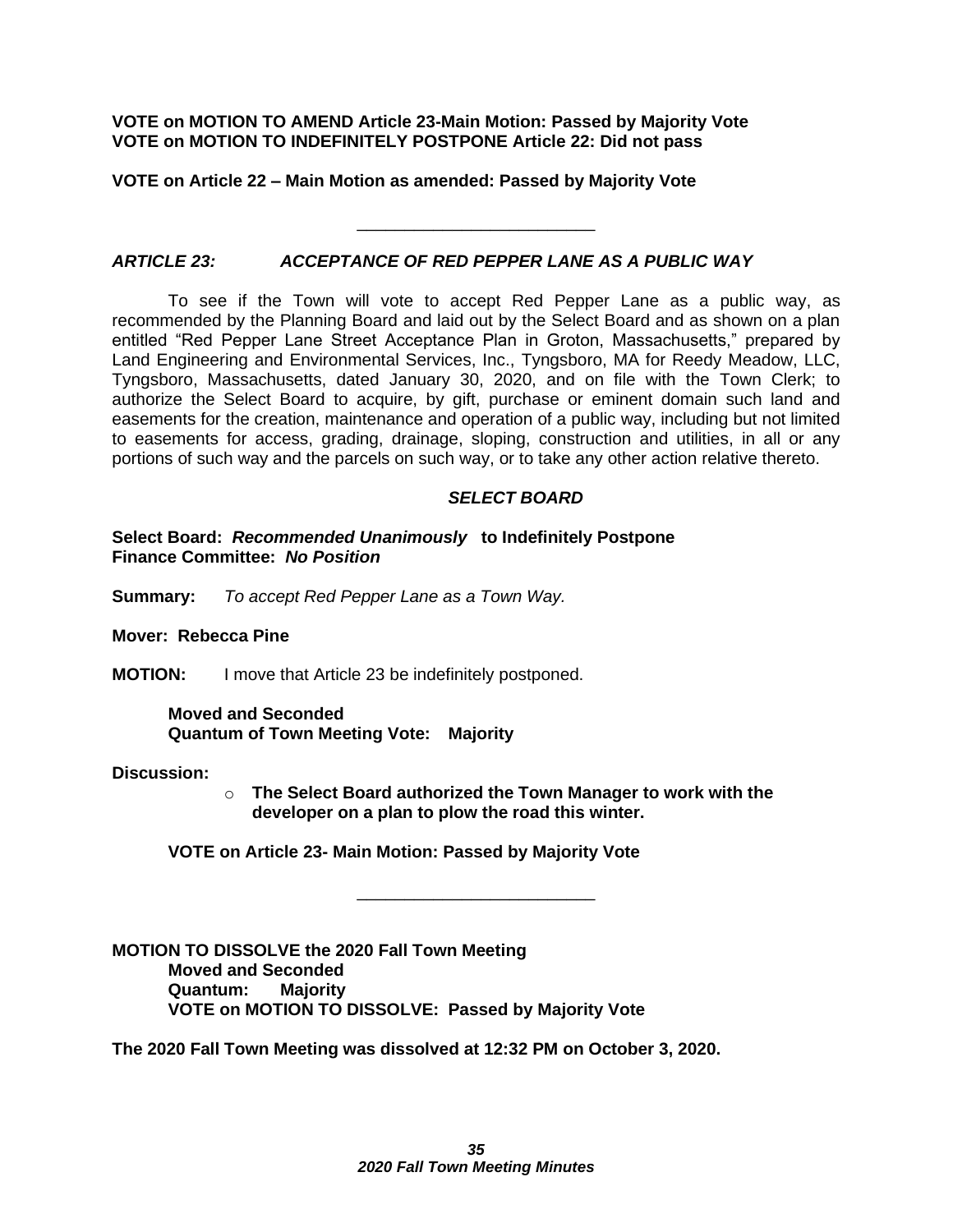Hereof fail not and make return of your doings to the Town Clerk on or before time of said meeting.

Given under our hands this 14<sup>th</sup> Day of September in the year of our Lord Two Thousand Twenty.

> *Alison S. Manugian* Alison S. Manugian, Chair

*Joshua A. Degen* Joshua A. Degen, Vice Chair

*Rebecca H. Pine* Rebecca H. Pine, Clerk

*John R. Giger* John R. Giger, Member

*John F. Reilly* John R. Reilly, Member

OFFICERS RETURN Groton, Middlesex

Pursuant to the within Warrant, I have this day notified the Inhabitants to assemble at the time, place, and for the purpose mentioned as within directed. Personally posted by Constable.

 $\overline{\phantom{a}}$  , and the contract of the contract of the contract of the contract of the contract of the contract of the contract of the contract of the contract of the contract of the contract of the contract of the contrac **Constable Constable Date Duly Posted**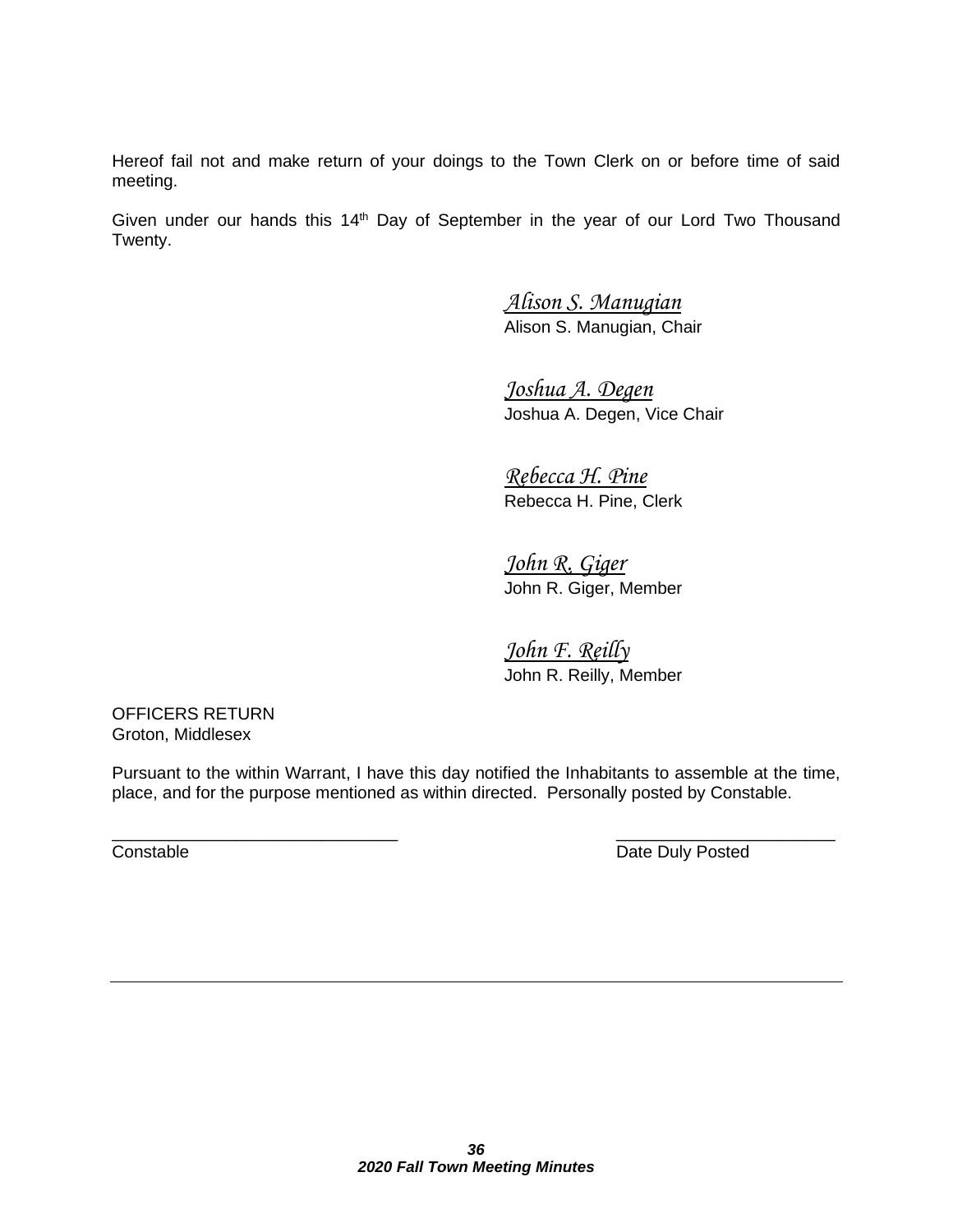### **REPORT OF THE TOWN MANAGER TO THE 2020 FALL TOWN MEETING**

The 2020 Fall Town Meeting Warrant contains several warrant articles that seek appropriations, some of which will affect the Tax Rate and some of which will have no further impact on taxes. The purpose of this report is to provide the residents and taxpayers with a summary of these articles and what impact they will have on the Fiscal Year 2021 Tax Rate. In preparing for the Fall Town Meeting, the Select Board and Finance Committee reviewed the balances in the various reserve accounts. These accounts will either be used to fund the various articles, or money will be added to them to comply with the Town's Financial Policies. The balances are as follows:

| <b>Stabilization Fund:</b>               | \$2,054,993   |
|------------------------------------------|---------------|
| <b>Capital Stabilization Fund:</b>       | \$554,313     |
| <b>GDRSD Capital Stabilization Fund:</b> | \$235,046     |
| Unexpended Tax Capacity:                 | \$295,647     |
| <b>Ambulance Receipts:</b>               | 60,434<br>SS. |
| <b>Certified Free Cash:</b>              | \$1,087,033   |

The following is a summary of Warrant Articles requesting funding:

### **Article 2: Unpaid Bills Requested: \$610**

There are two unpaid bills totaling \$610 that came in after the close of Fiscal Year 2020 that will require Town Meeting approval. One is for the temporary sanitary facility located at the Lost Lake Boat Ramp (\$160) and the other is for the Annual Stipend for the Board of Registrars (\$450). This will be funded from Free Cash.

-------------------------------------------------------------------------------------------------------------------------------

### **Article 3: Amend the FY 2021 Operating Budget Requested: \$86,620**

This Article will request the following adjustments in the Operating Budget:

- 1. Town Manager Salaries Based on the Town Manager's Annual Performance Review, the Town Manager will receive a one-time payment of \$4,415. This will be funded from Free Cash.
- 2. Elections and Board of Registrars Expenses Due to changes in State Law governing elections, an additional appropriation of \$10,000 is needed to cover expenses. This will be funded from Free Cash.
- 3. Postage/Town Hall Expenses Similar to Elections and Board of Registrars Expenses, due to changes in State Law governing elections, the postage budget has increased significantly. An additional appropriation of \$10,000 is needed to cover this increase. This will be funded from Free Cash.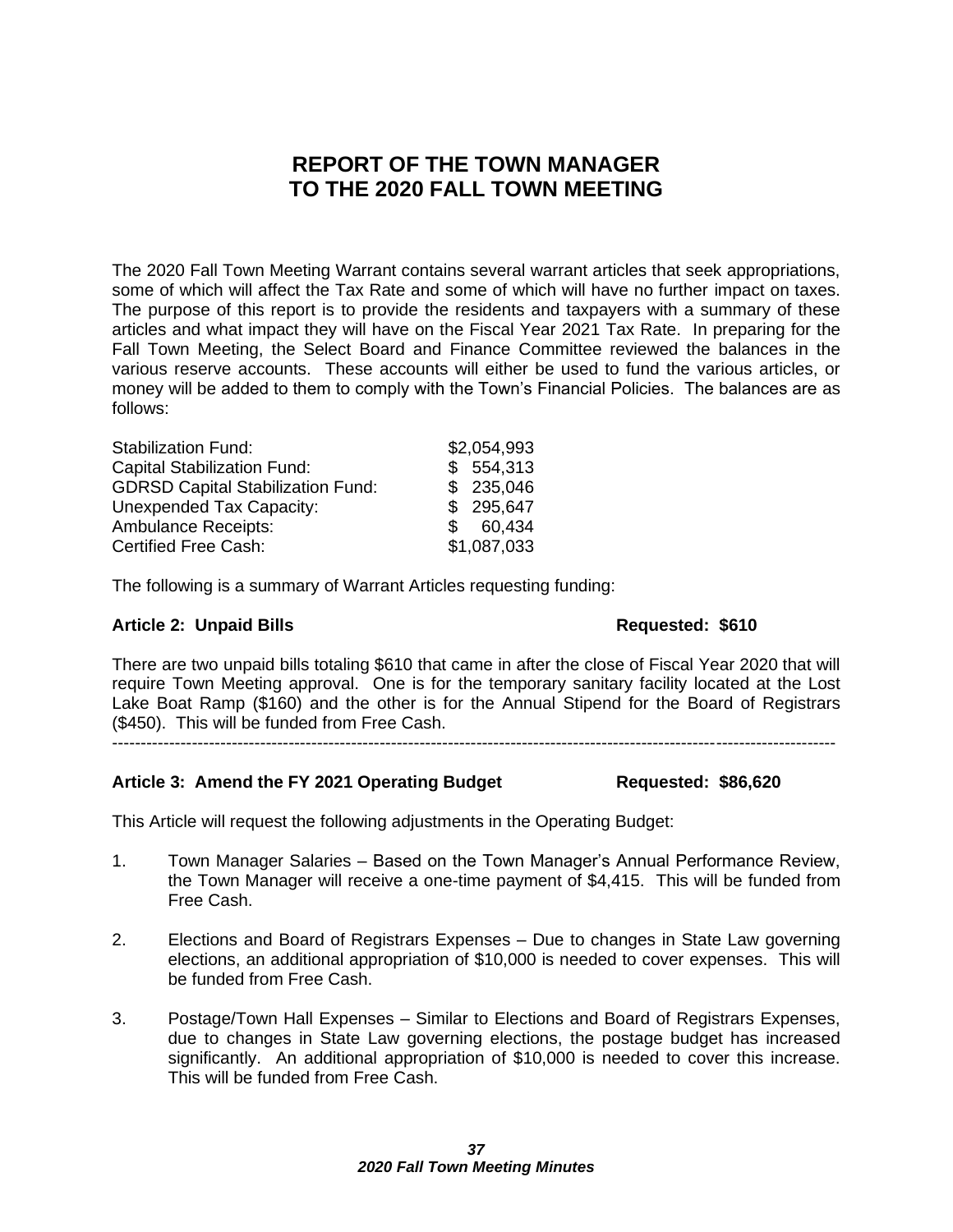- 4. Insurance Due to the construction of the new Center in West Groton and the new DPW Garage, the Town has seen a significant increase in its property and casualty insurance premium for Fiscal Year 2021. This coupled with anticipated changes based on registering a new Police Cruiser, Fire Truck and Ambulance will cause a shortfall of \$20,000 in this line item. Since these increases will require a permanent increase in our insurance premiums, this funding will come from Unexpended Tax Capacity.
- 5. Fire Department Expenses The Fire Department has seen a major increase in repairs to its two ambulances, as well as repairs to Engine 1 which has depleted the Maintenance Line Item. To cover this increase in repairs, an additional \$20,000 is needed to cover the remaining of the Fiscal Year. In addition, in 2015, the Groton Fire Department began to use Ambupro EMS software. This software provides state and nationally required documentation for patient care records as well as providing information necessary for billing. Over the past several years, the reliability with the billing portion of this software has been inconsistent. This inconsistency has resulted in numerous insurance providers not being billed costing the town EMS revenues. While most of these lost revenues have been recovered, the issues have not been resolved leaving the reliability in question. In May/June of 2020 after major billing issues, the Groton Fire Department began to look at new vendors to provide EMS reporting software. Following evaluation and checking of references, they arrived at ESO as its selection. This software has a better and more streamlined billing process and comes highly recommended by other agencies for its reliability. The cost of the software is \$6,205. Therefore, the total request for the Fire Department is \$26,205. To fund these issues, \$20,000 will come from Unexpended Tax Capacity and \$6,205 will come from Ambulance Receipts Reserved for Appropriation.
- 6. Solid Waste Disposal Tipping Fees This line item will need an additional \$40,000. There was a one-time cost of \$20,000 to grind down and dispose of all the debris caused by the microburst and the Department is anticipating a \$20,000 shortfall due to increase in the amount of trash received. This increase may be attributed to more people staying in their homes due to the pandemic which has increased the amount of trash generated in the various households. To fund this increase, \$20,000 will come from Free Cash and \$20,000 will come from unexpended tax capacity.
- 7. Country Club Wages and Expenses Due to not having the camp this summer, wages will be reduced by \$15,000 and expenses by \$9,000 for a total reduction of \$24,000 in the Country Club Budget.

The following is a summary of funds proposed for this Article:

| Free Cash:                                             | \$44,415            |
|--------------------------------------------------------|---------------------|
| Unexpended Tax Capacity:<br><b>Ambulance Receipts:</b> | \$36,000<br>\$6,205 |
| <b>Total Requested:</b>                                | \$86,620            |
|                                                        |                     |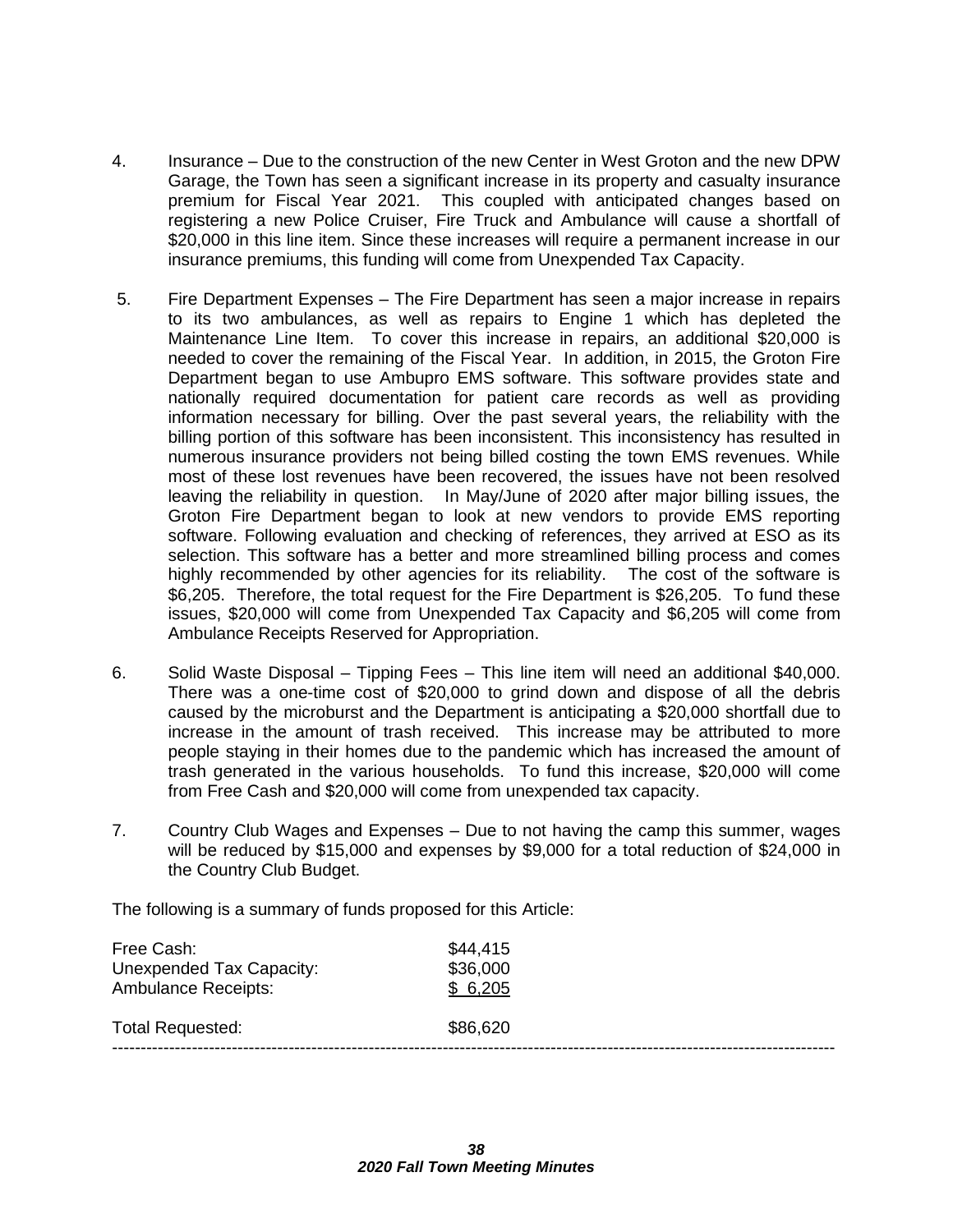#### **Article 4: Amend FY 21 Wage & Classification Schedule Requested: \$0**

While this article requests approval to provide a two (2%) percent COLA for our Call Firefighters and setting the Stipend for the Veteran's Agent at \$5,000, there is no budgetary impact as the funds were included in the Operating Budget, but the Wage and Classification Schedule was not adjusted.

-------------------------------------------------------------------------------------------------------------------------------

#### **Article 5: Transfer - Water Enterprise Fund Requested: \$160,000**

This Article seeks to transfer \$160,000 from the Water Surplus Account to help cover the cost of engineering for the Whitney Well Manganese Mitigation Project and Expansion and other FY 21 operating costs.

-------------------------------------------------------------------------------------------------------------------------------

#### **Article 6: Transfer - Center Sewer Enterprise Fund Requested: \$50,000**

This Article seeks to transfer \$50,000 from the Center Sewer Surplus Account to cover anticipated FY 21 Expenses. -------------------------------------------------------------------------------------------------------------------------------

#### **Article 7: Transfer - Four Corners Sewer Enterprise Fund Requested: \$5,000**

This Article seeks to transfer \$5,000 from the Four Corner Sewer Surplus Account to cover anticipated FY 21 Expenses.

-------------------------------------------------------------------------------------------------------------------------------

#### **Article 8: Transfer - Capital Stabilization Fund Requested: \$0**

The current balance in the Capital Stabilization Fund is \$554,313. The Town's Financial Policies state that this fund should have 1.5% of the Operating Budget. The anticipated FY 21 Operating Budget (after Article 2 Transfers) is \$40,630,339. The balance in this fund, therefore, should be \$609,455. That said, the Select Board and Finance Committee want to preserve as much Free Cash as possible to cover any shortfalls in revenues in FY 21 caused by the COVID – 19 Pandemic. This Article will most likely be Indefinitely Postponed.

-------------------------------------------------------------------------------------------------------------------------------

#### **Article 9: Transfer - Stabilization Fund Requested: \$0**

The current balance in the Stabilization Fund is \$2,054,993. The Town's Financial Policies state that this fund should have 5% of the Operating Budget. As stated above, the anticipated FY 21 Operating Budget will be \$40,630,339. The balance in this fund, therefore, should be \$2,031,517. Based on this, this Article will most likely be Indefinitely Postponed.

-------------------------------------------------------------------------------------------------------------------------------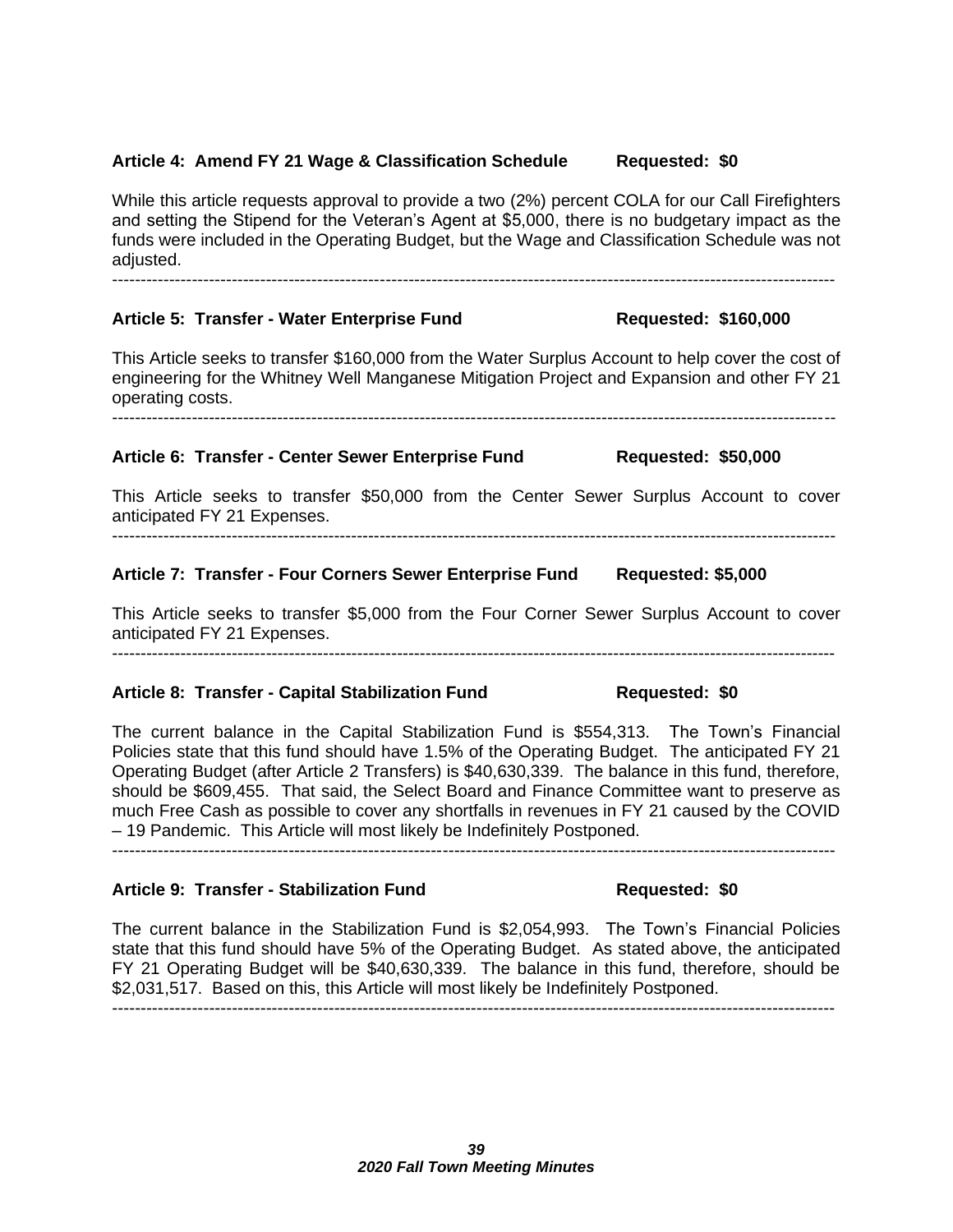#### **Article 10: Transfer - GDRSD Capital Stabilization Fund Requested: \$0**

This Article is used to cover the Town of Groton's share of the School Districts Capital Budget each Spring. Currently, the balance in the Fund is \$235,046. The FY 22 Capital Budget of the District is \$789,500 with the estimated share of Groton being \$519,078. That said, for the same reasons stated under Article 8, this Article will most likely be Indefinitely Postponed and depending on what happens over the next several months, Free Cash can be used to fund the Capital request of the School District.

-------------------------------------------------------------------------------------------------------------------------------

#### Article 11: FY 2021 Capital Budget Requested: \$151,570

Last Spring, the Town significantly reduced the original Capital Budget that was presented to the 2020 Spring Town Meeting. There were still several items to be considered at the Fall Town Meeting. The Town Manager and Capital Planning Advisory Committee are recommending that the Fall Town Meeting consider the following items:

| Pick-Up Truck                      | \$45,000  | Highway                  |
|------------------------------------|-----------|--------------------------|
| Police Station Siding/Roof Repairs | \$50,000  | <b>Town Facilities</b>   |
| <b>Police Cruiser</b>              | \$56,570  | <b>Police Department</b> |
| Total                              | \$151,570 |                          |

To fund this request, \$101,570 will come Free Cash to fund the Pick-up Truck and Police Cruiser. To fund the Police Station Siding/Roof Repairs, surplus from the Library Roof Capital Project will be used to cover this expense.

-------------------------------------------------------------------------------------------------------------------------------

#### **Article 12: Stormwater Utility Enterprise Budget Requested: \$220,000**

The Spring Town Meeting created the Stormwater Enterprise Fund to provide the Town with a funding source to comply with the requirements of the NPDES MS4 Stormwater Permit Program operated by US Environmental Protection Agency. The permit program requires the Town to proactively manage its storm drainage system and ensure the protection of its waterways from stormwater pollution. Compliance with the requirements of this program is mandatory. The Select Board has established a Stormwater User Fee to be paid by all properties with impervious surfaces within the Town to cover this expense. This Article requests a budget of \$220,000 as approved by the Select Board at their August 10, 2020 Meeting. The funding for this Budget will come from the stormwater fee approved by the Select Board.

-------------------------------------------------------------------------------------------------------------------------------

#### Article 13: Environmental Consulting Services Requested: \$18,000

**From the Warrant Summary**: This funding is for environmental consulting services in support of the demolition of the former Squannacook Sportsmen's Club located at 159 West Main Street. Town Meeting has authorized the Town to obtain this property for additional parking and land for activities for the Groton Center. Prior to obtaining this property, the Town needs to understand the environmental impact of demolishing the former Sportsmen's Club. This funding is necessary to inspect the building and surrounding area and develop a report and